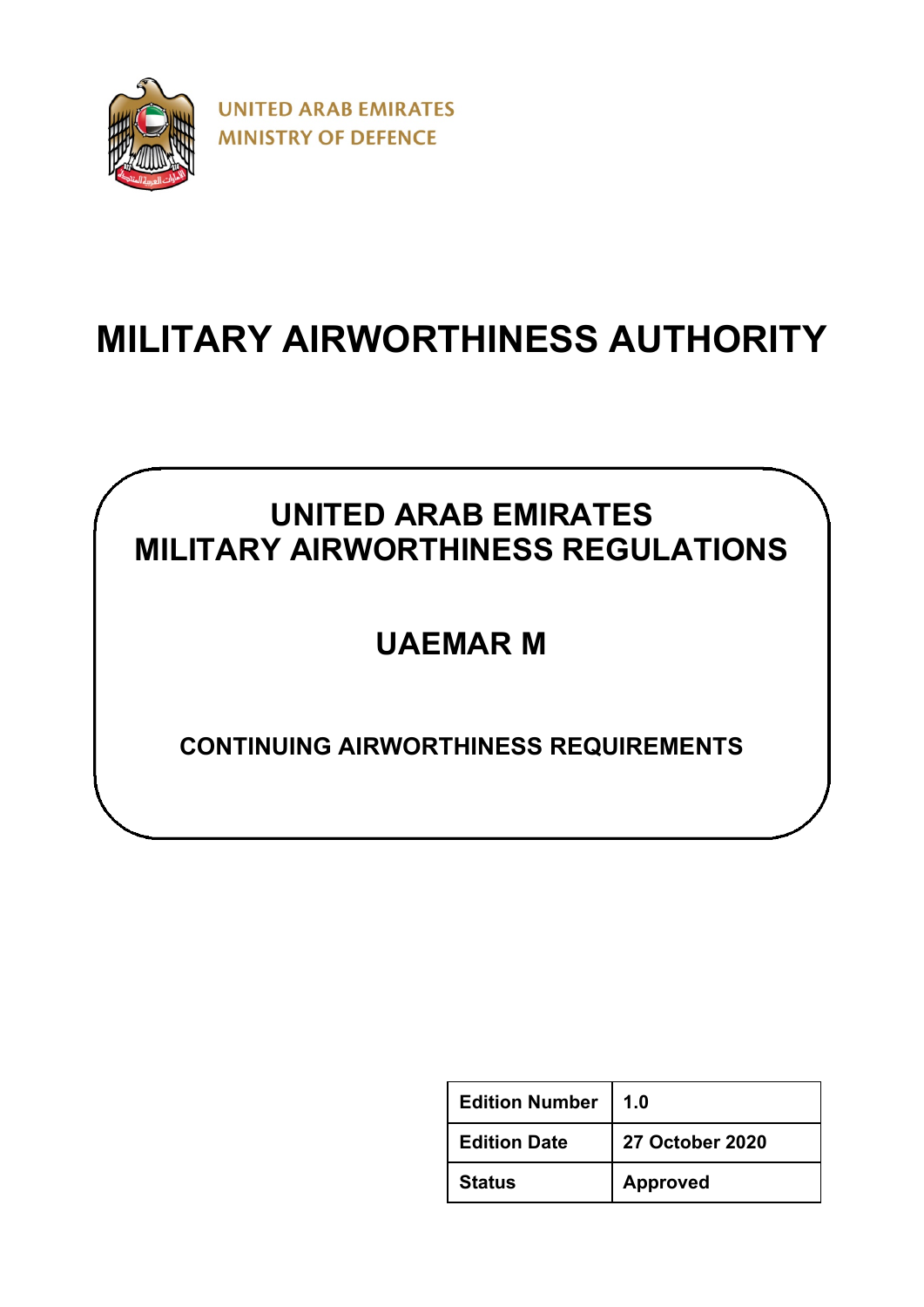# INTENTIONALLY LEFT BLANK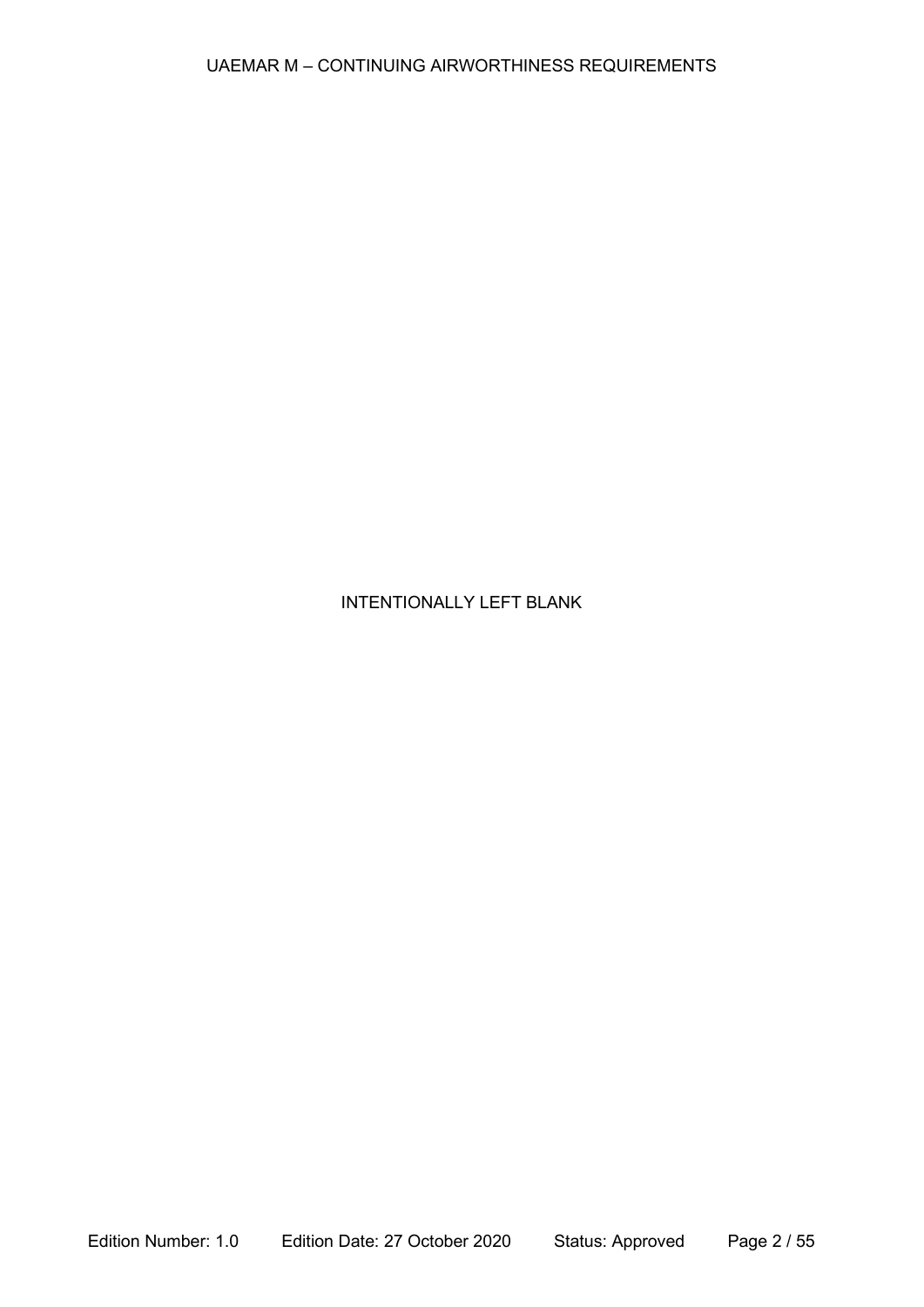# **DOCUMENT CONTROL**

# DOCUMENT APPROVAL

The following table identifies the persons who have prepared and approved this document.

| <b>Edition</b><br><b>Number</b> |             | <b>Authorised by</b>                                                                             | Date            |
|---------------------------------|-------------|--------------------------------------------------------------------------------------------------|-----------------|
|                                 | Prepared by | United Arab Emirates<br><b>Military Airworthiness Authority</b>                                  | 27 October 2020 |
| 1.0                             | Approved by | United Arab Emirates Assistant Undersecretary for<br>Defence Industry and Capability Development | 27 October 2020 |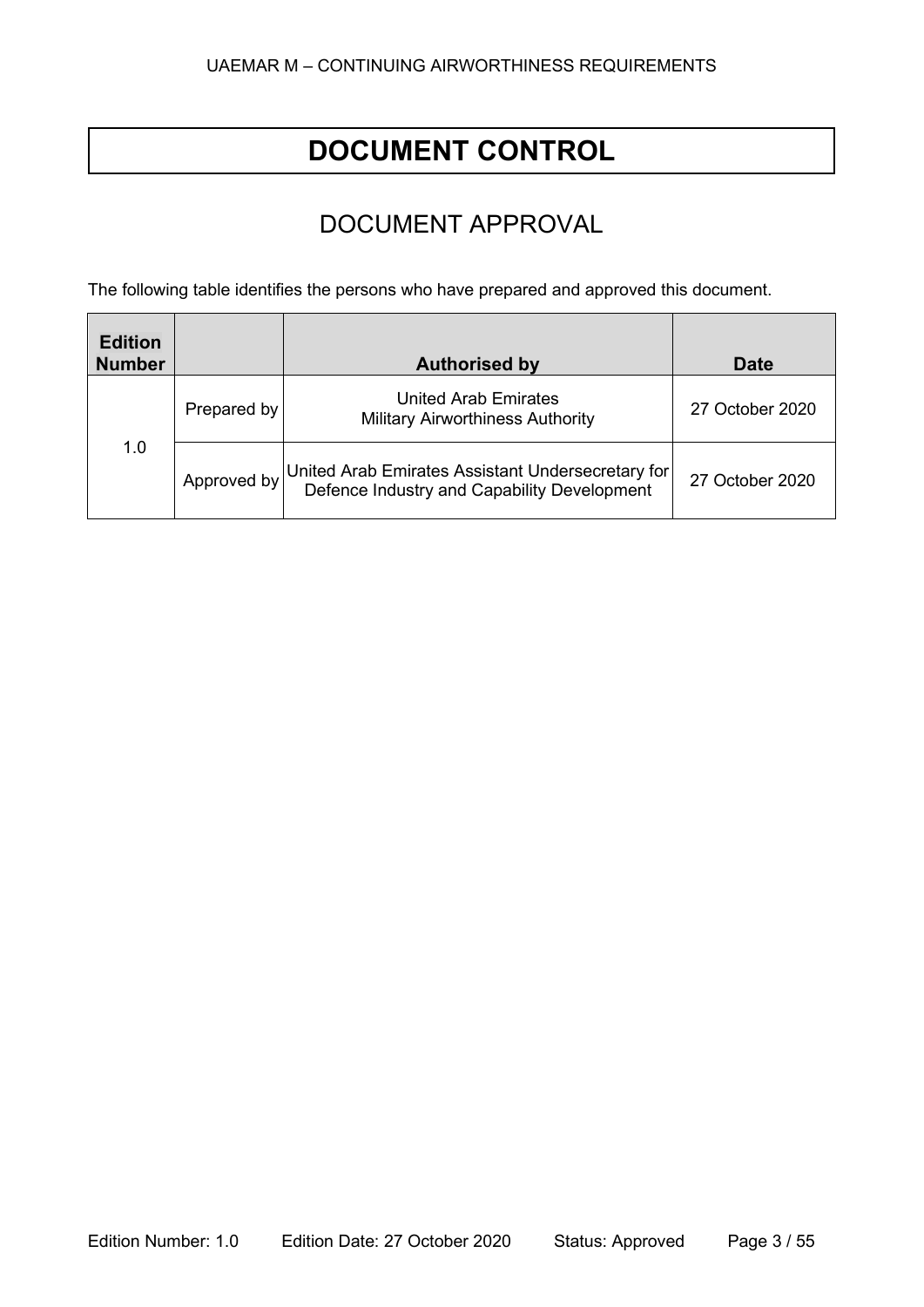# DOCUMENT CHANGE RECORD

| <b>Edition</b><br><b>Number</b> | <b>Edition</b><br><b>Date</b> | <b>Status</b> | <b>Reason for change</b>                                            | <b>Sections or</b><br>pages affected |
|---------------------------------|-------------------------------|---------------|---------------------------------------------------------------------|--------------------------------------|
| 1.0                             | 27 October 2020               | Approved      | Initial issue<br>(Based on EMAR M Ed. 1.0<br>dated 12 October 2015) | All                                  |
|                                 |                               |               |                                                                     |                                      |
|                                 |                               |               |                                                                     |                                      |
|                                 |                               |               |                                                                     |                                      |
|                                 |                               |               |                                                                     |                                      |

# **STATUS**

The Status of the document can take two values:

**Draft:** Draft version by the United Arab Emirates Military Airworthiness Authority.

**Approved:** Approval by the United Arab Emirates Assistant Undersecretary for Defence Industry and Capability Development.

## **EDITION**

Edition numbering will have the following format: **Edition X.Y**

The value of **X** will change after a **major** modification of the document

The value of **Y** will change after a **minor** modification of the document

### **NOTE**

- 1. All changes are indicated by the use of a 'sidebar' in the margin. This can be readily crossreferenced using the table at the end of the document which details each change.
- 2. This UAEMAR relies on definitions laid down in UAE Military Airworthiness Document Acronyms and Definitions (UAEMAD-A&D)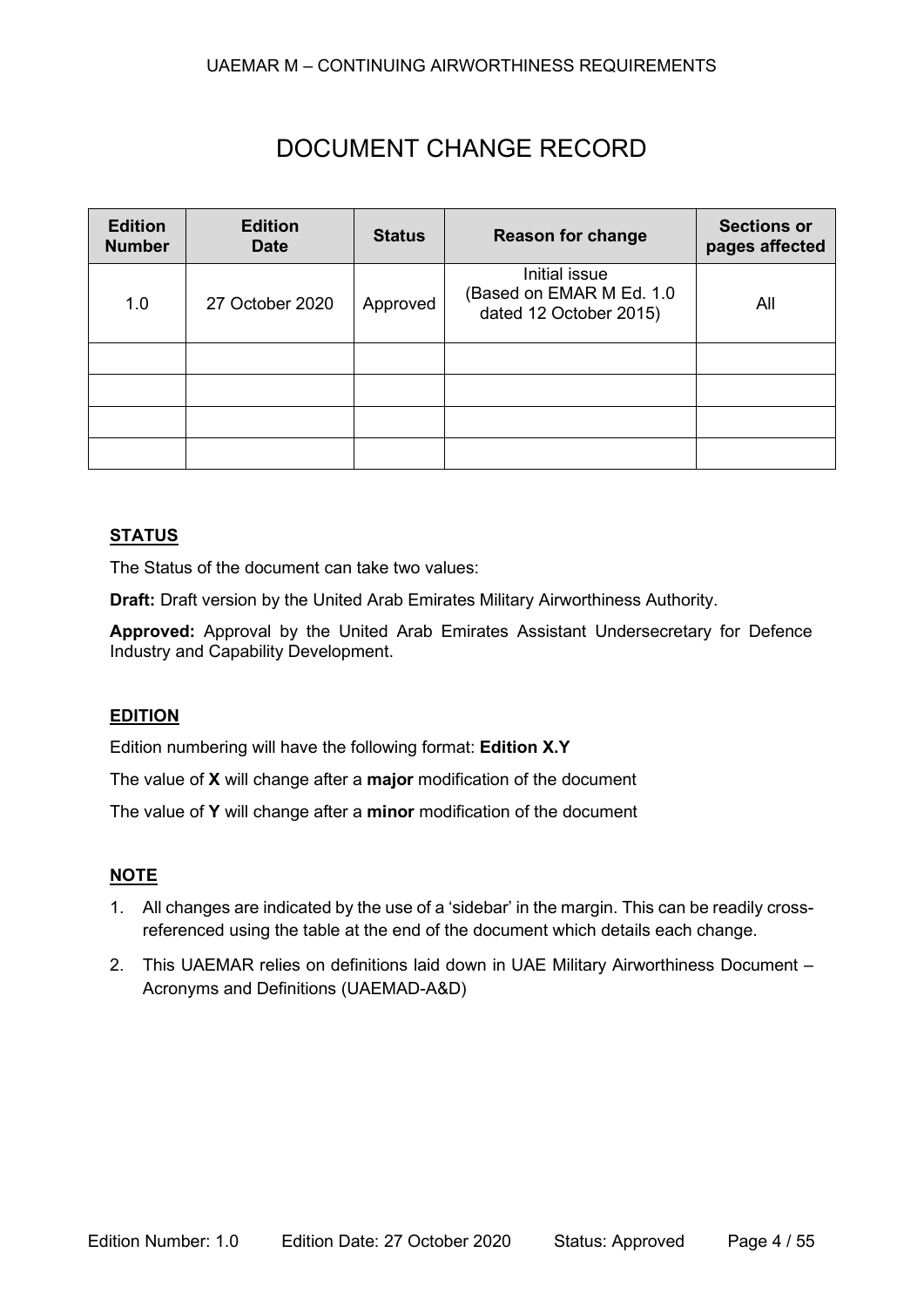# **TABLE OF CONTENTS**

| SUBPART G - CONTINUING AIRWORTHINESS MANAGEMENT ORGANISATION (CAMO)20 |  |
|-----------------------------------------------------------------------|--|
|                                                                       |  |
|                                                                       |  |
|                                                                       |  |
|                                                                       |  |
|                                                                       |  |
|                                                                       |  |
|                                                                       |  |
|                                                                       |  |
|                                                                       |  |
|                                                                       |  |
|                                                                       |  |
|                                                                       |  |
|                                                                       |  |
|                                                                       |  |
|                                                                       |  |
|                                                                       |  |
|                                                                       |  |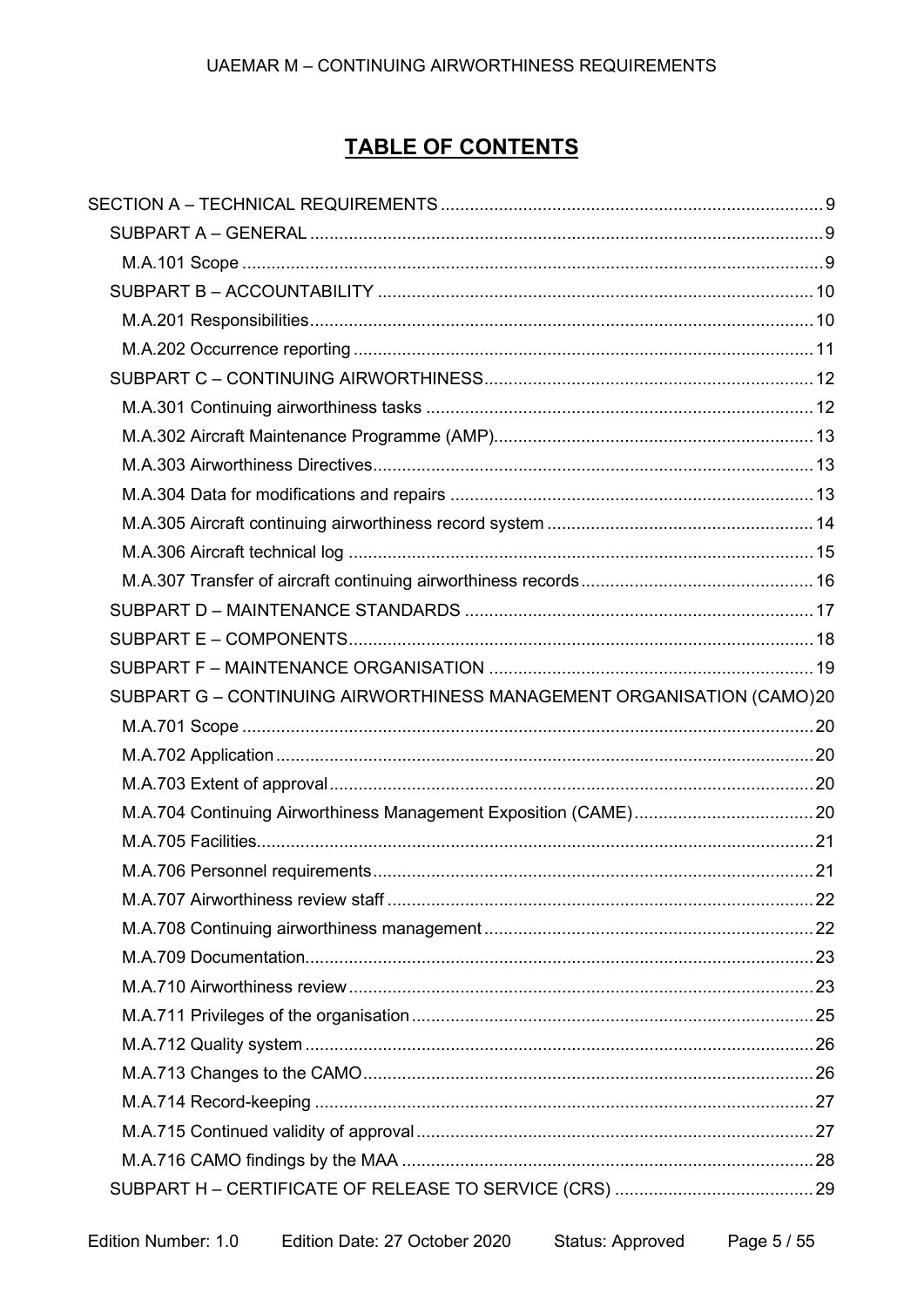| M.A.905 Findings from an aircraft airworthiness review carried out by the MAA 31 |
|----------------------------------------------------------------------------------|
| SECTION B - PROCEDURES FOR NATIONAL MILITARY AIRWORTHINESS AUTHORITIES 33        |
|                                                                                  |
|                                                                                  |
|                                                                                  |
|                                                                                  |
|                                                                                  |
|                                                                                  |
|                                                                                  |
|                                                                                  |
|                                                                                  |
|                                                                                  |
|                                                                                  |
|                                                                                  |
|                                                                                  |
|                                                                                  |
|                                                                                  |
| SUBPART G - CONTINUING AIRWORTHINESS MANAGEMENT ORGANISATION (CAMO)41            |
|                                                                                  |
|                                                                                  |
|                                                                                  |
|                                                                                  |
|                                                                                  |
|                                                                                  |
|                                                                                  |
|                                                                                  |
| SUBPART I-MILITARY AIRWORTHINESS REVIEW CERTIFICATE (MARC) 45                    |
|                                                                                  |
|                                                                                  |
|                                                                                  |
|                                                                                  |
|                                                                                  |
|                                                                                  |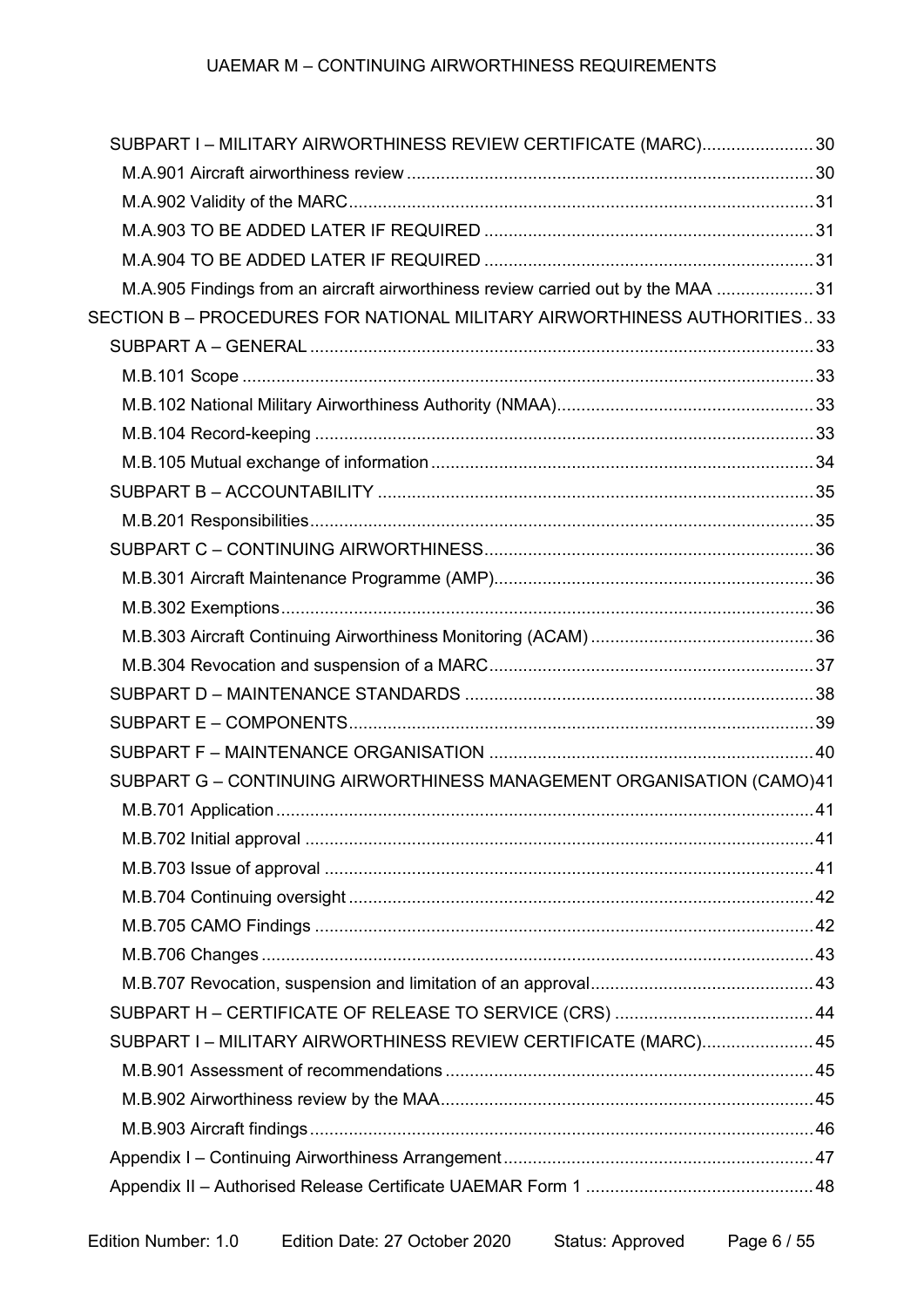#### UAEMAR M – CONTINUING AIRWORTHINESS REQUIREMENTS

| Appendix III - Military Airworthiness Review Certificate - UAEMAR Form 15  49          |  |
|----------------------------------------------------------------------------------------|--|
| Appendix IV – Class and Ratings System to be used for the Approval of Maintenance      |  |
| Appendix V - Maintenance Organisation Approval referred to in Subpart F  51            |  |
| Appendix VI – Continuing Airworthiness Management Organisation Approval referred to in |  |
|                                                                                        |  |
|                                                                                        |  |
|                                                                                        |  |
|                                                                                        |  |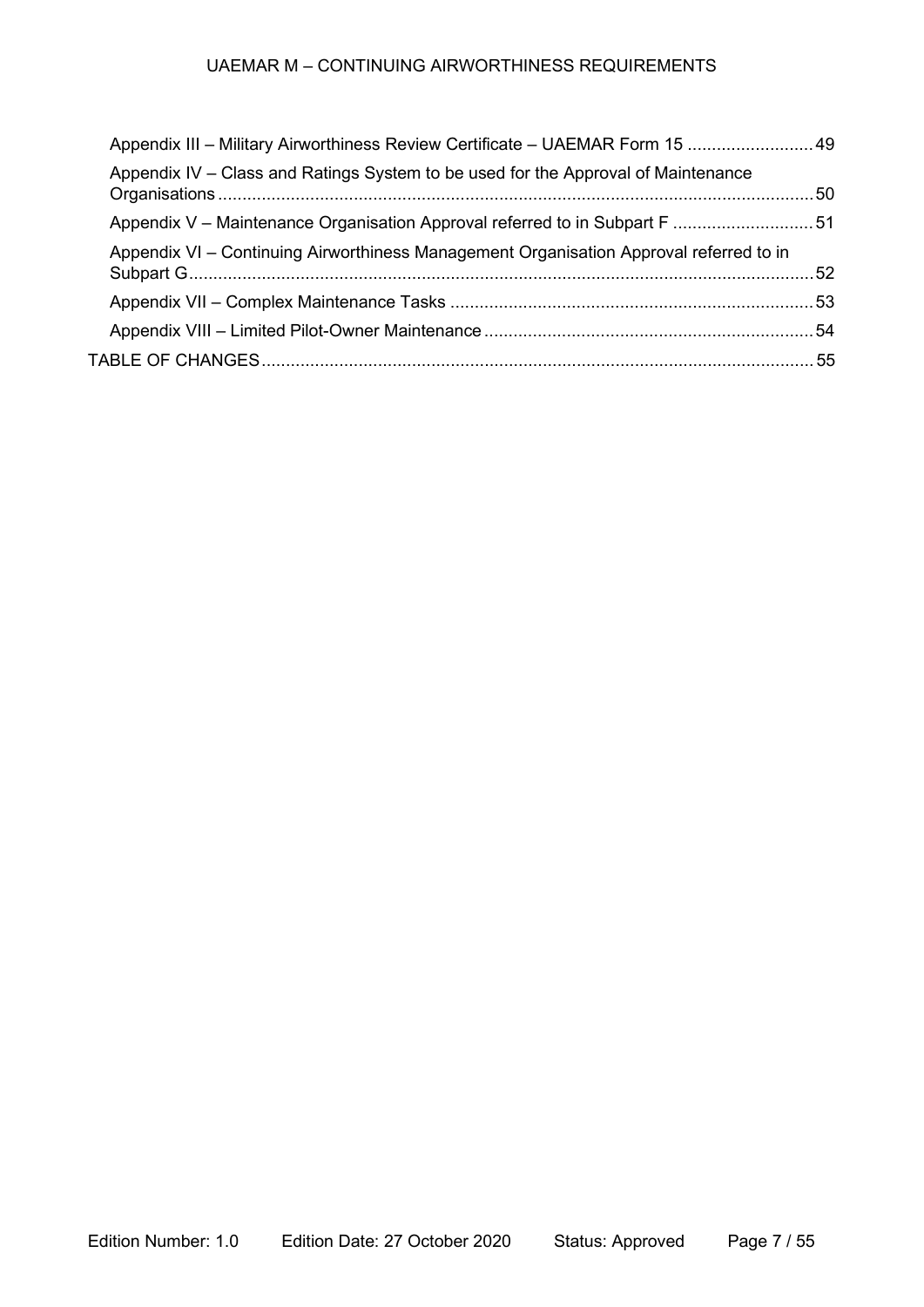# INTENTIONALLY LEFT BLANK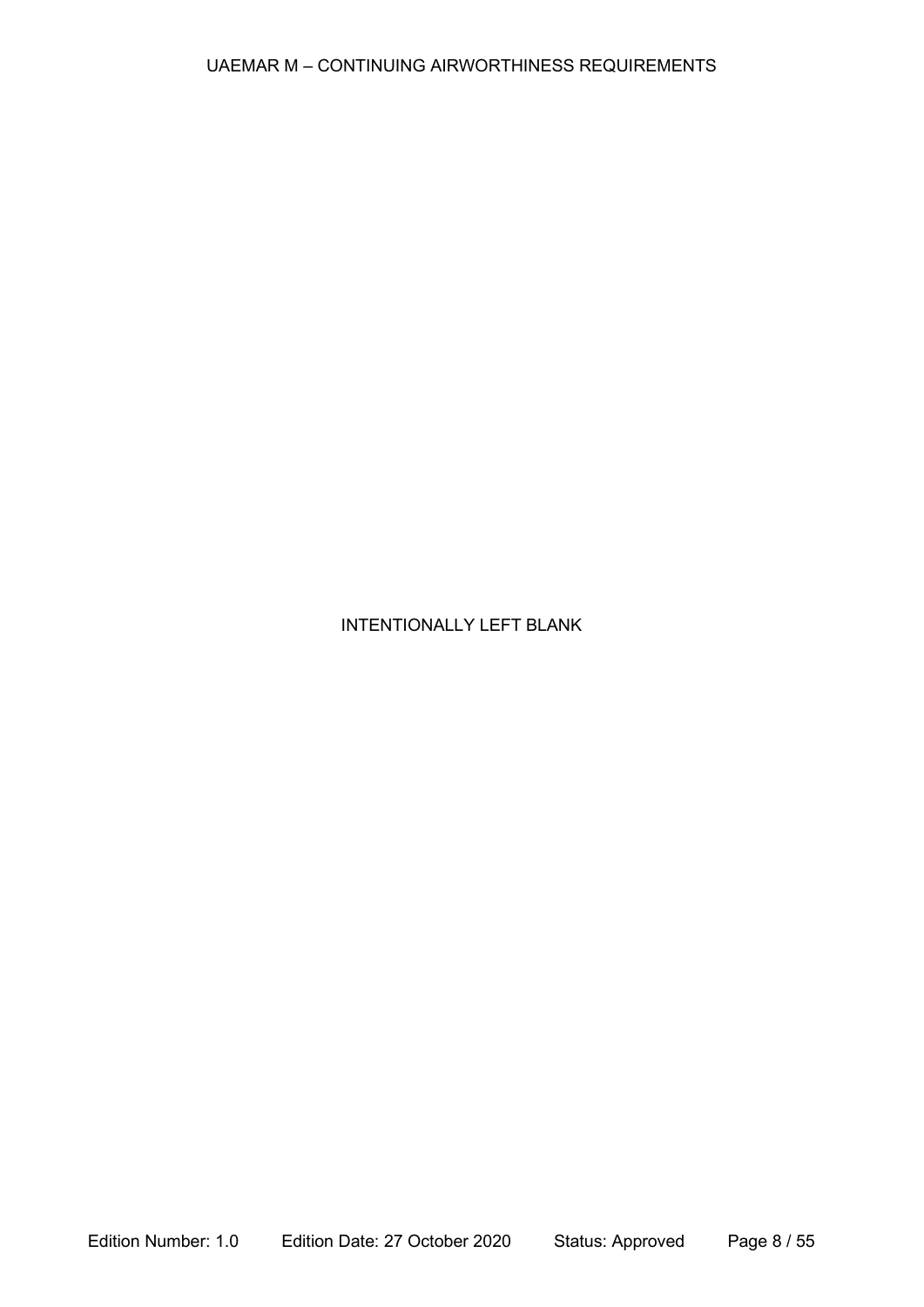# **SECTION A – TECHNICAL REQUIREMENTS**

# <span id="page-8-1"></span><span id="page-8-0"></span>**SUBPART A – GENERAL**

## <span id="page-8-2"></span>**M.A.101 Scope**

<span id="page-8-3"></span>This Section establishes the measures to be taken to ensure that airworthiness is maintained. It also specifies the conditions to be met by organisations involved in such continuing airworthiness management.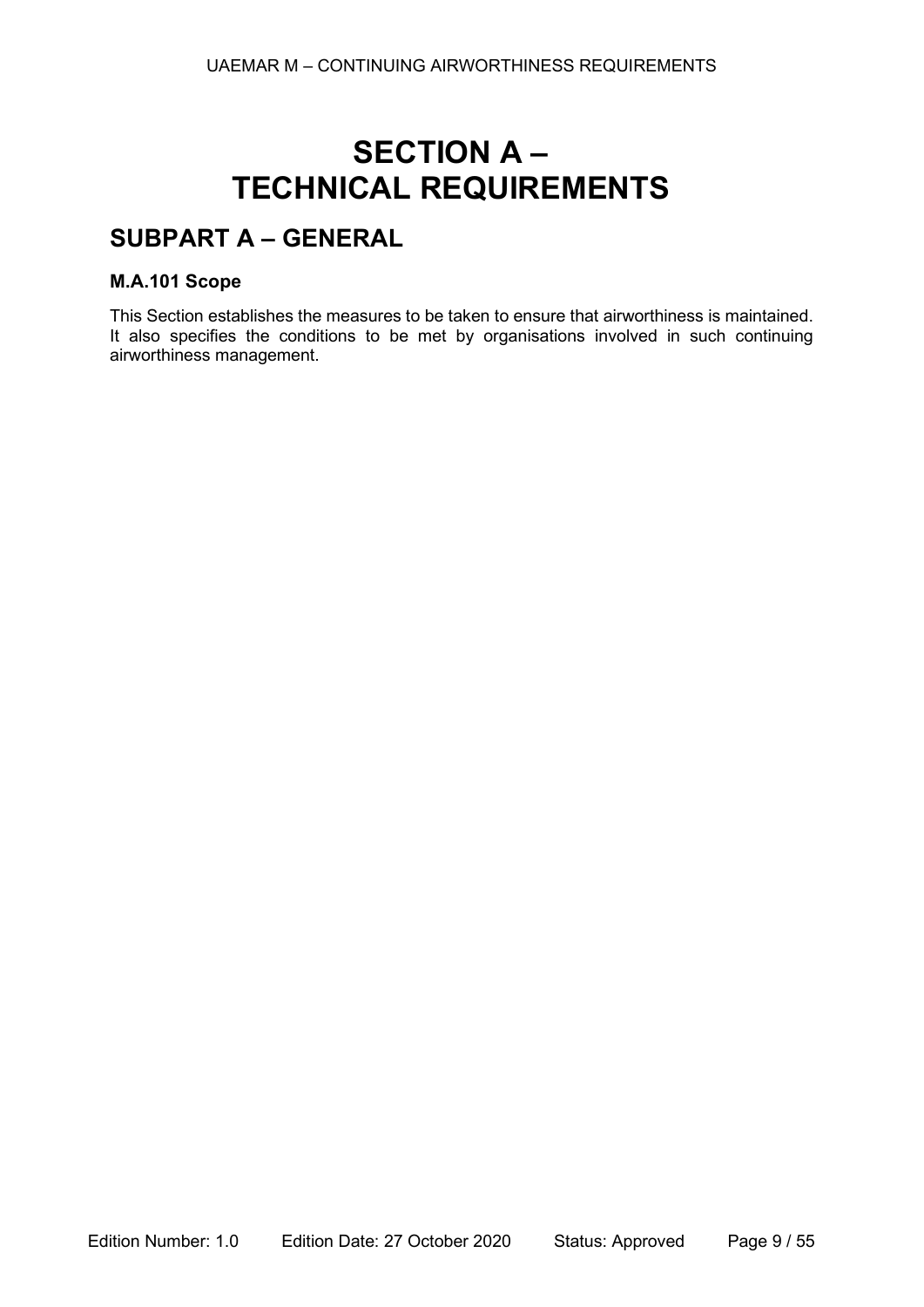# <span id="page-9-0"></span>**SUBPART B – ACCOUNTABILITY**

### <span id="page-9-1"></span>**M.A.201 Responsibilities**

- (a) The Operating Organisation is accountable for the continuing airworthiness of an aircraft and shall ensure that no flight takes place unless:  $\rightarrow$  GM1  $\rightarrow$  GM2  $\rightarrow$  GM3
	- 1. the aircraft is maintained in an airworthy condition; and
	- 2. any operational and emergency equipment fitted is correctly installed and serviceable or clearly identified as unserviceable; and
	- 3. the Military Certificate of Airworthiness and the Military Airworthiness Review Certificate (MARC) remain valid; and
	- 4. the maintenance of the aircraft is performed in accordance with the Aircraft Maintenance Programme (AMP) as specified in UAEMAR M.A.302.

Note: For individual aircraft or types for which a Military Certificate of Airworthiness or Military Restricted Certificate of Airworthiness is not appropriate, a Military Permit to Fly may be issued in accordance with UAEMARs.

- (b) NOT APPLICABLE.
- (c) Any organisation performing maintenance shall be responsible for the tasks performed.
- (d) The Operating Organisation shall be responsible for the satisfactory accomplishment of the pre-flight inspection. This inspection must be carried out by a qualified person but need not be carried out by an UAEMAR 145 Approved Maintenance Organisation (AMO). ▶ AMC
- (e) NOT APPLICABLE. ▶ AMC
- (f) NOT APPLICABLE.
- (g) Maintenance of military aircraft, and components thereof shall be carried out by an UAEMAR 145 AMO.
- (h) The Operating Organisation is responsible for the continuing airworthiness of the aircraft it operates and shall  $\triangleright$  AMC:
	- 1. be appropriately approved, in accordance with UAEMAR M Subpart G, for the management of the continuing airworthiness of the aircraft it operates;  $\rightarrow$  AMC and
	- 2. be approved in accordance with UAEMAR145 or contract/task directly (or through a Continuing Airworthiness Management Organisation (CAMO) such organisations; ▶ GM and
	- 3. ensure that paragraph (a) is satisfied.
- (i) NOT APPLICABLE
- (j) The Operating Organisation is responsible for granting the MAA access to the organisation/aircraft to determine continued compliance with this UAEMAR.
- (k) By derogation to paragraph  $(h)1$ , an Operating Organisation may contract/task an organisation approved in accordance with UAEMAR M.A. Subpart G, for the management of the continuing airworthiness of the aircraft it operates. In this case, a written contract/arrangement shall be made and the CAMO assumes responsibility for the proper accomplishment of these tasks.  $\triangleright$  AMC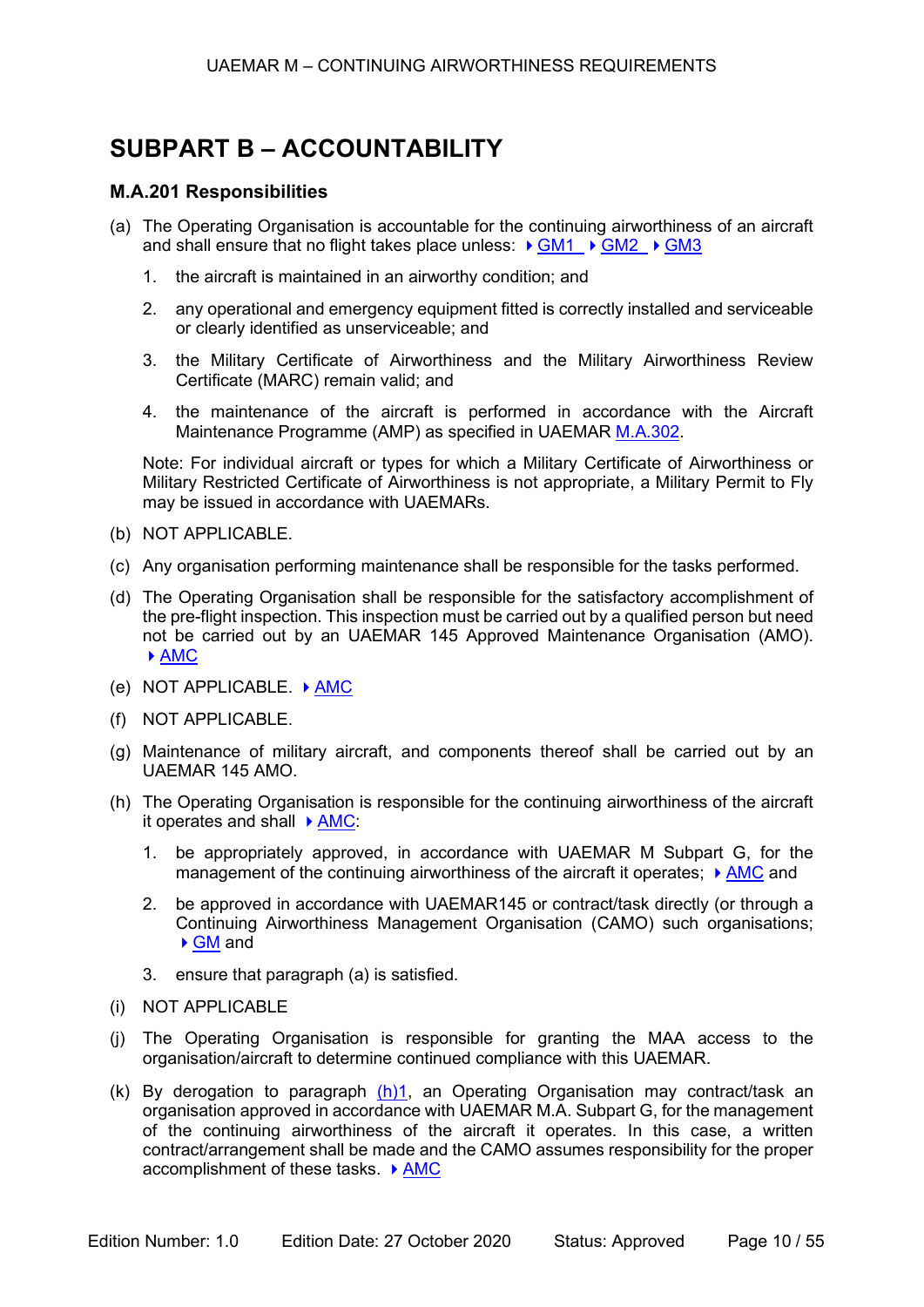### <span id="page-10-0"></span>**M.A.202 Occurrence reporting**

- (a) Any Operating Organisation accountable in accordance with [UAEMAR](#page-8-3) M.A.201 shall report to the MAA, and all further addressees as required by national regulations, any identified condition of an aircraft or component which endangers flight safety.  $\triangleright$  AMC
- (b) The Operating Organisation shall establish an occurrence reporting system to enable the collection and evaluation of such reports, including the assessment and extraction of those occurrences to be reported under paragraph (a). This procedure shall identify adverse trends, corrective actions taken or to be taken by the Operating Organisation to address deficiencies and include evaluation of all known relevant information relating to such occurrences and a method to circulate the information as necessary.  $\triangleright$  AMC
- (c) Reports shall be made in a form and manner established by the MAA and contain all pertinent information about the condition known to the Operating Organisation.  $\triangleright$  AMC GM
- (d) NOT APPLICABLE.
- (e) Reports shall be made as soon as practicable, but in any case, within 72 hours of the organisation identifying the condition to which the report relates.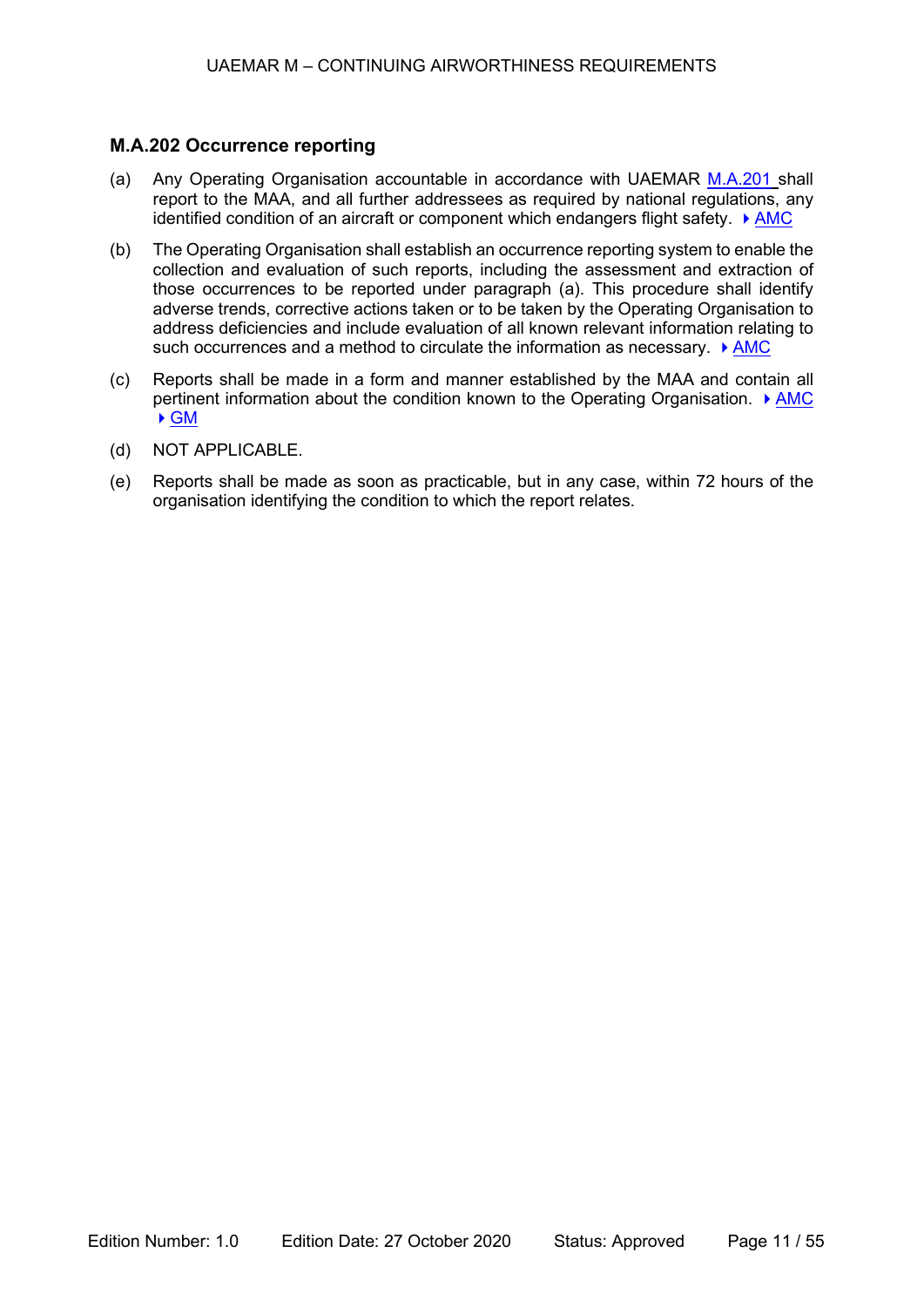# <span id="page-11-0"></span>**SUBPART C – CONTINUING AIRWORTHINESS**

### <span id="page-11-1"></span>**M.A.301 Continuing airworthiness tasks**

- (a) The continuing airworthiness of the aircraft shall be ensured by:
	- 1. the accomplishment of pre-flight inspections;  $\triangleright$  AMC
	- 2. the rectification in accordance with the data specified in UAEMAR M.A.304 of any defect and damage affecting safe operation, taking into account the Minimum Equipment List (MEL) and Configuration Deviation List (CDL) as applicable to the aircraft type; ▶ AMC
	- 3. the accomplishment of all maintenance, in accordance with the UAEMAR M.A.302 approved AMP; ▶ AMC
	- 4. the analysis of the effectiveness of the UAEMAR M.A.302 AMP;  $\rightarrow$  AMC
	- 5. the accomplishment of any applicable:  $\triangleright$  AMC
		- i. Airworthiness Directive;
		- ii. operational directive with a continuing airworthiness impact;
		- iii. continued or continuing airworthiness requirements mandated by the MAA;
		- iv. measures mandated by the MAA in immediate reaction to a safety problem.
	- 6. the accomplishment of modifications and repairs in accordance with UAEMAR M.A.304;
	- 7. for non-mandatory modifications and/or inspections, the establishment of an embodiment policy; ▶ AMC
	- 8. maintenance check flights when necessary.
- (b) An aircraft shall not fly if:
	- 1. the continuing airworthiness of the aircraft or any component fitted to the aircraft does not meet the requirements of UAEMAR M; or
	- 2. the aircraft does not remain in conformity with the type design approved by the MAA; or
	- 3. the aircraft has been operated beyond the limitations of the flight manual or the Military Certificate of Airworthiness, without appropriate action being taken; or
	- 4. the aircraft has been involved in an accident or incident that affects the airworthiness of the aircraft, without subsequent appropriate action to restore airworthiness; or
	- 5. a modification or repair is not in compliance with UAEMAR M.A.304.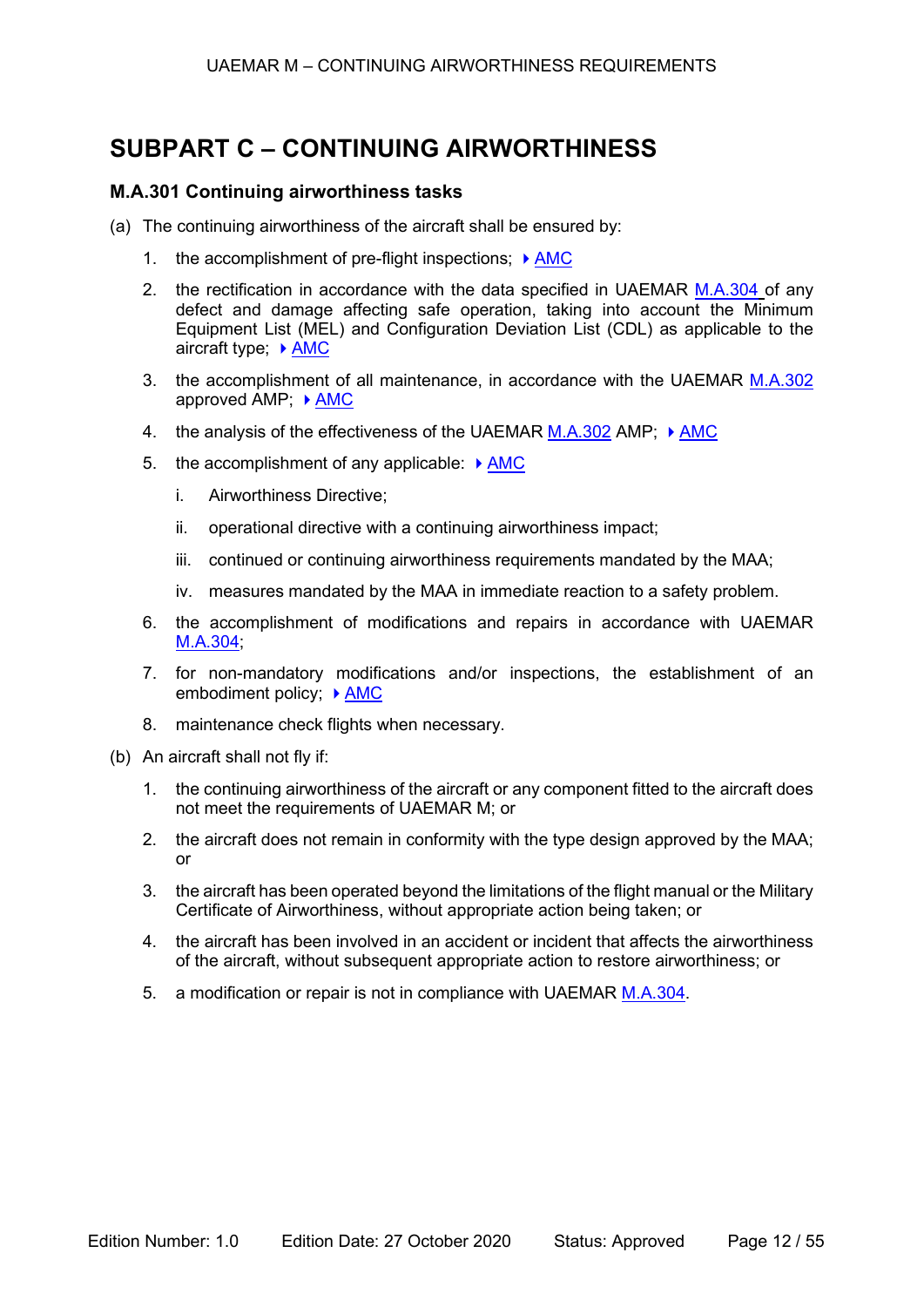# <span id="page-12-0"></span>**M.A.302 Aircraft Maintenance Programme (AMP)**

### AMC

- (a) Maintenance of each aircraft shall be organised in accordance with an AMP.  $\triangleright$  AMC  $\triangleright$  GM
- (b) An organisation responsible for producing and amending an AMP in accordance with UAEMAR M.A.302 shall also be responsible for sending the AMP to the MAA. The AMP and any subsequent amendments shall be approved by the MAA.
- (c) NOT APPLICABLE.
- (d) The AMP shall establish compliance with:  $\triangleright$  AMC
	- 1. instructions issued by the MAA;
	- 2. instructions for continuing airworthiness issued by any organisation recognized by the MAA;
	- 3. additional or alternative instructions, once approved in accordance with paragraph (b), proposed by the CAMO, except for intervals of safety related tasks referred in paragraph (e), which may be extended, subject to sufficient reviews carried out in accordance with paragraph (g) and only when subject to direct approval in accordance with paragraph (b).
- (e) The AMP shall contain details, including frequency, of all maintenance to be carried out, including any specific tasks linked to the type and the specificity of operations.
- (f) The AMP shall include a reliability programme, unless otherwise specified by the MAA. GM
- (g) The AMP shall be subject to periodic reviews and amended accordingly when necessary. These reviews shall ensure that the AMP continues to be valid in light of the operating experience and instructions from the MAA, whilst taking into account new and/or modified maintenance instructions promulgated by the (Military) Type Certificate (MTC) and (Military) Supplementary Type Certificate (MSTC) holders and any other organisation that publishes such data in accordance with UAEMAR 21.

### <span id="page-12-1"></span>**M.A.303 Airworthiness Directives**

Any applicable Airworthiness Directive must be carried out within the requirements of that Airworthiness Directive, unless otherwise specified by the MAA.

### <span id="page-12-2"></span>**M.A.304 Data for modifications and repairs**

### ▶ AMC

Damage shall be assessed and modifications and repairs carried out using as appropriate:

- (a) data approved by the MAA; or
- (b) data approved by an UAEMAR 21 Design Organisation; or
- (c) NOT APPLICABLE;
- (d) data produced by an organisation accepted by the MAA.  $\triangleright$  GM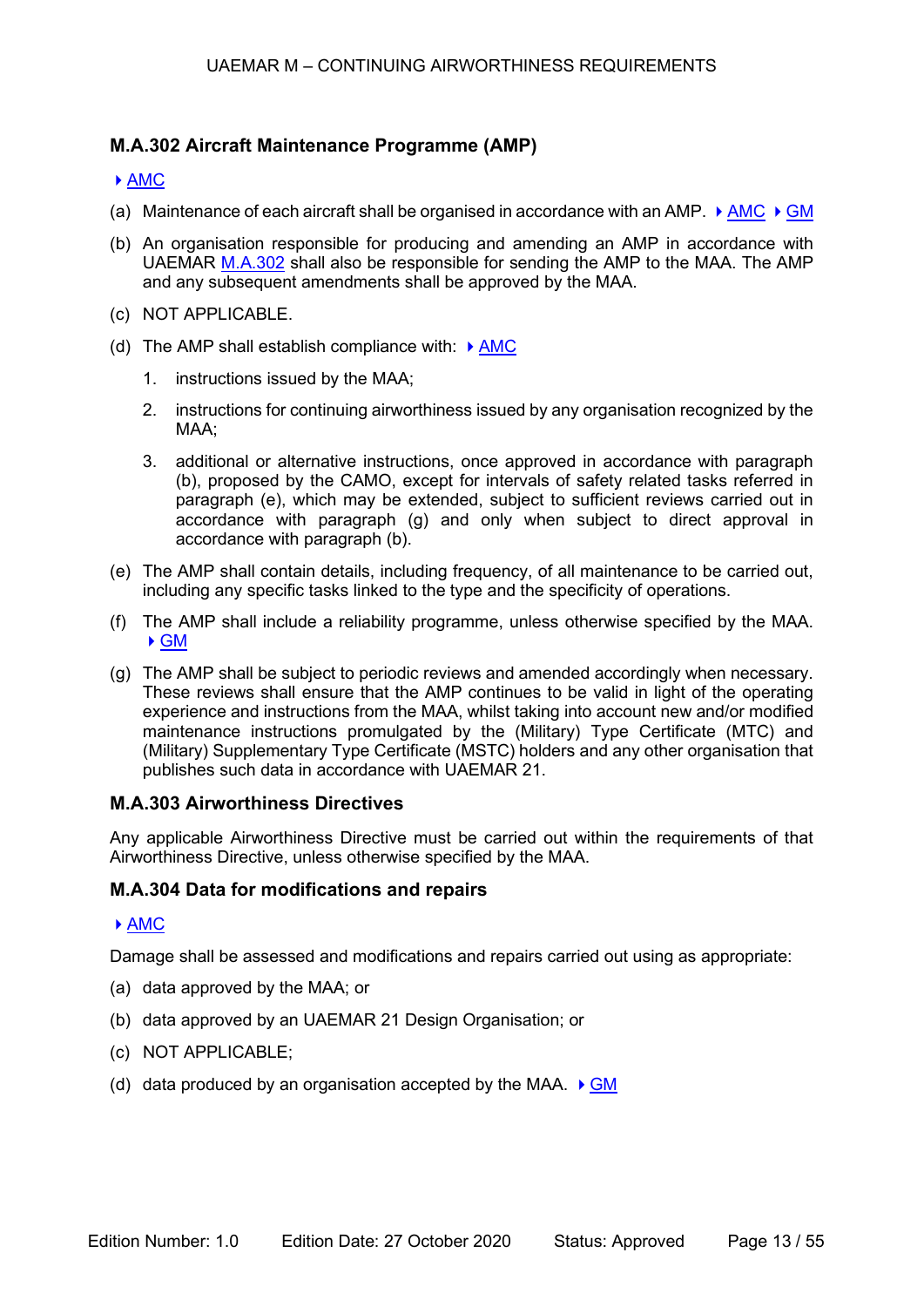### <span id="page-13-0"></span>**M.A.305 Aircraft continuing airworthiness record system**

- (a) At the completion of any maintenance, the Certificate of Release to Service required by UAEMAR 145.A.50 shall be entered in the aircraft continuing airworthiness record system. Each entry shall be made as soon as practicable but in no case more than 30 days after the day of the maintenance action.
- (b) The aircraft continuing airworthiness record system shall cover the aircraft, engine(s), propeller(s), any service life limited component(s) as appropriate, and shall include an aircraft technical log.
- (c) The aircraft type and registration mark, the date, together with total flight time and/or flight cycles and/or landings and any other airworthiness data as required by the MAA as appropriate, shall be entered in the aircraft continuing airworthiness record system.
- (d) The aircraft continuing airworthiness record system shall also contain as a minimum the current: AMC
	- 1. status of Airworthiness Directives and measures mandated by the MAA in immediate reaction to a safety problem;
	- 2. status of modifications and repairs;
	- 3. status of compliance with the AMP;
	- 4. status of service life limited components;  $\triangleright$  AMC
	- 5. weight and balance report;
	- 6. list of deferred maintenance;
	- 7. symmetry check report (if required).
- (e) In addition to the authorised release certificate, UAEMAR Form 1 or equivalent, the following information relevant to any component installed (engine, propeller, engine module or service life-limited component) shall be entered into the aircraft continuing airworthiness record system:
	- 1. identification of the component; and
	- 2. the type, serial number and registration, as appropriate, of the aircraft, engine, propeller, engine module or service life-limited component to which the particular component has been fitted, along with the reference to the installation and removal of the component; and
	- 3. the date together with the component's accumulated total flight time and/or flight cycles and/or landings and/or calendar time, and/or any other approved service life consumption units as appropriate; and
	- 4. the current paragraph (d) information applicable to the component.
- (f) The CAMO responsible for the management of continuing airworthiness tasks in accordance with UAEMAR M.A.Subpart B, shall control the records as detailed in this paragraph and present the records to the MAA upon request.
- (g) All entries made in the aircraft continuing airworthiness record system shall be clear and accurate. When it is necessary to correct an entry, the correction shall be made in a manner that clearly shows the original entry.  $\triangleright$  AMC  $\triangleright$  GM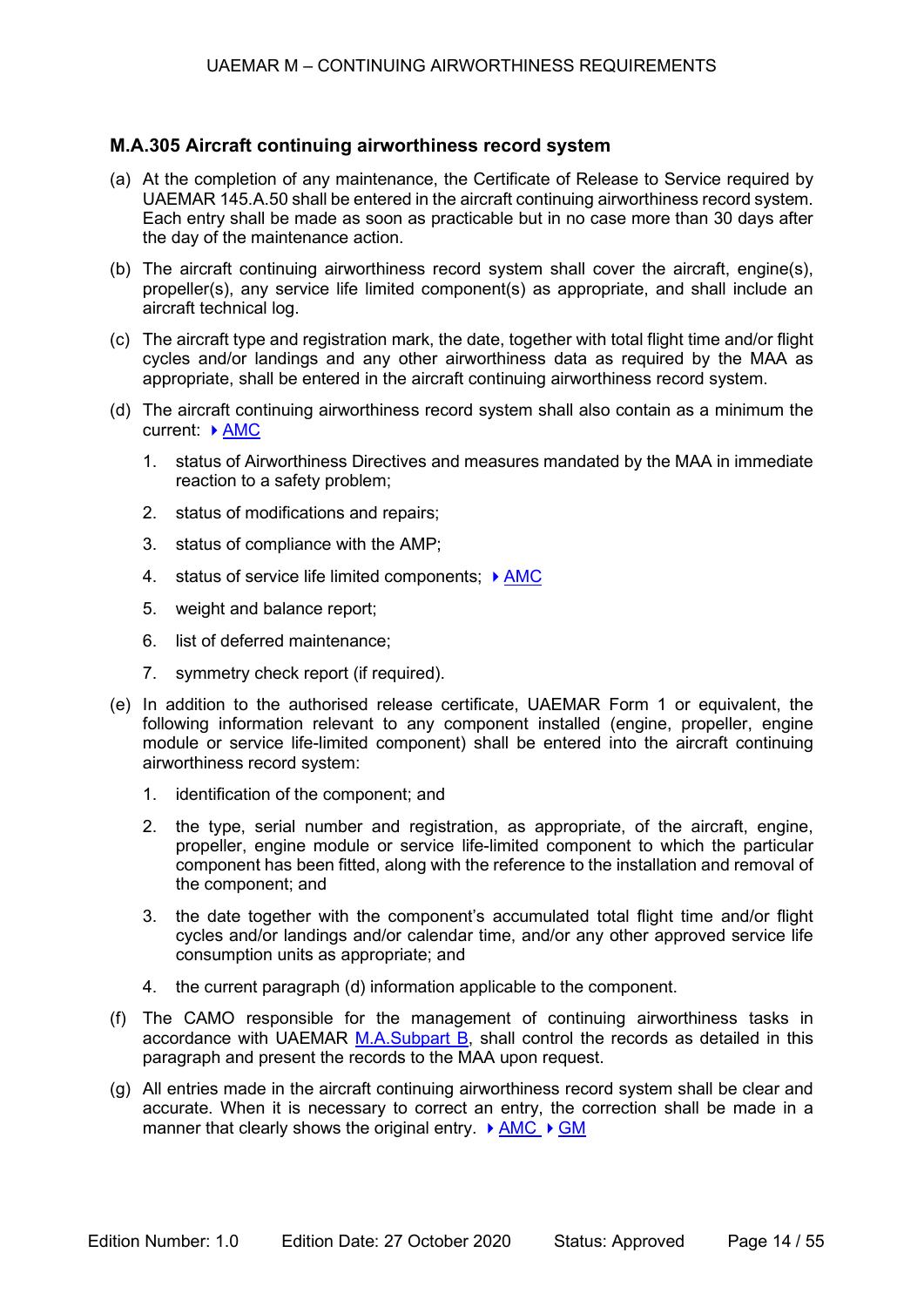- (h) An Operating Organisation shall ensure that a system has been established to keep the following records for the periods specified:  $\triangleright$  AMC
	- 1. all detailed maintenance records in respect of the aircraft and any service life-limited component fitted thereto, until such time as the information contained therein is superseded by new information equivalent in scope and detail but not less than 36 months after the aircraft or component has been released to service; and
	- 2. the total time in service (hours, calendar time, cycles, landings or any other approved service life consumption units) of the aircraft and all service life-limited components, at least 12 months after the aircraft or component has been permanently withdrawn from service; and
	- 3. the time in service (hours, calendar time, cycles, landings or any other approved service life consumption units) as appropriate, since last scheduled maintenance of the component subjected to a service life limit, at least until the component scheduled maintenance has been superseded by another scheduled maintenance of equivalent work scope and detail; and
	- 4. the current status of compliance with all maintenance programme tasks such that compliance with the Aircraft Maintenance Programme can be established, at least until the aircraft or component scheduled maintenance task has been repeated; and
	- 5. the current status of Airworthiness Directives applicable to the aircraft and components, at least 12 months after the aircraft or component has been permanently withdrawn from service; and
	- 6. details of current modifications and repairs to the aircraft, engine(s), propeller(s) and any other component vital to flight safety, at least 12 months after they have been permanently withdrawn from service.  $\rightarrow$  AMC

### <span id="page-14-0"></span>**M.A.306 Aircraft technical log**

- (a) In addition to the requirements of UAEMAR M.A.305, an Operating Organisation shall use an aircraft technical log containing the following information for each aircraft:  $\rightarrow$  AMC  $\rightarrow$  GM
	- 1. information about each flight, necessary to ensure continued flight safety; and
	- 2. the current aircraft Certificate of Release to Service; and
	- 3. the current maintenance statement giving the aircraft maintenance status of what scheduled and out of phase maintenance is next due except that the MAA may agree to the maintenance statement being kept elsewhere; and
	- 4. all outstanding deferred defects rectifications that affect the operation of the aircraft; and
	- 5. any necessary guidance instructions on maintenance support arrangements.
- (b) The aircraft technical log and any subsequent amendments shall be approved by the MAA. AMC
- (c) An Operating Organisation shall ensure that the aircraft technical log is retained for at least 36 months after the date of the last entry.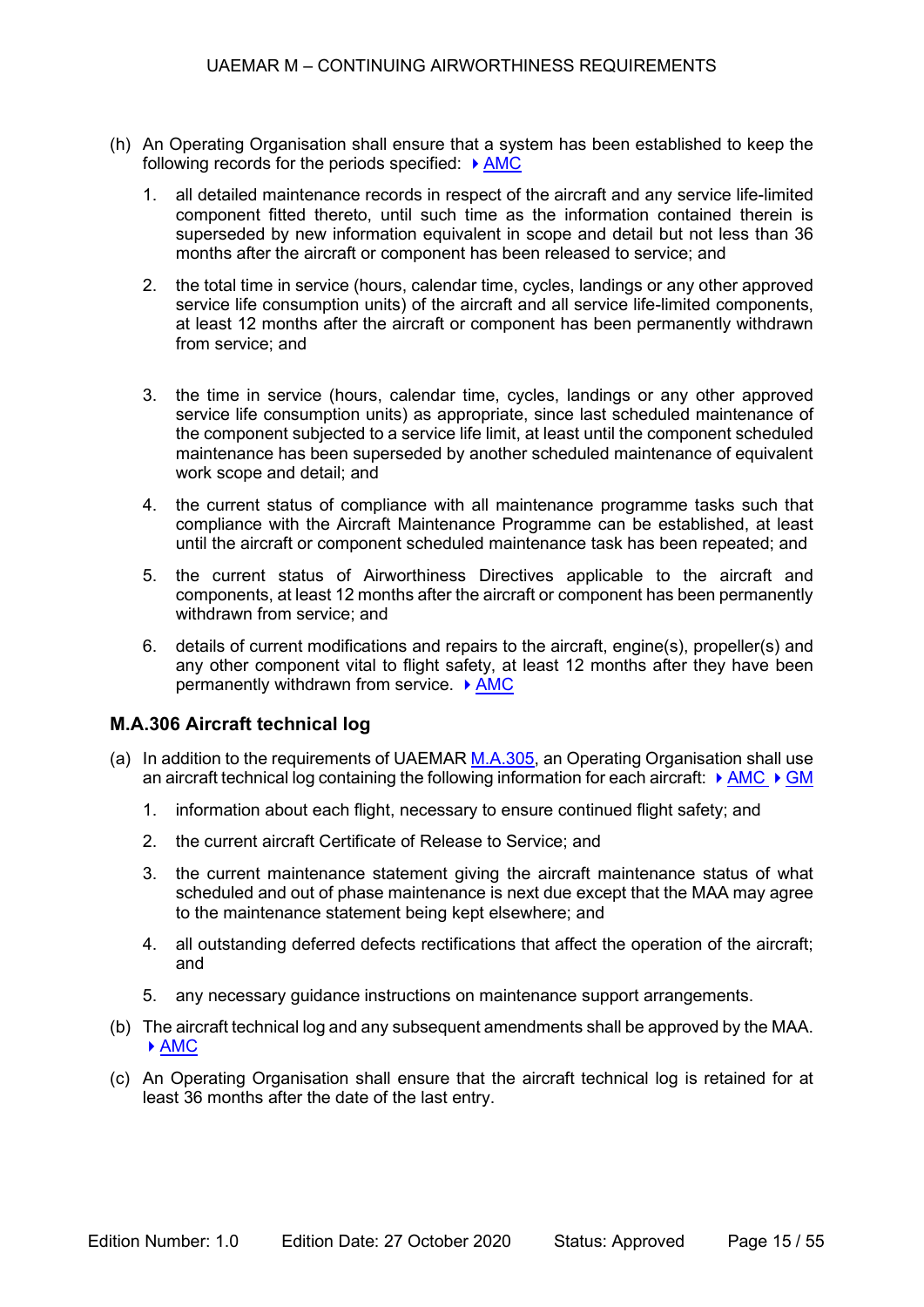### <span id="page-15-0"></span>**M.A.307 Transfer of aircraft continuing airworthiness records**

- (a) The Operating Organisation shall ensure when an aircraft is permanently transferred to another Operating Organisation, that the records within the UAEMAR M.A.305 continuing airworthiness records system are also transferred. The time periods prescribed for the retention of records shall continue to apply to the new Operating Organisation.  $\triangleright$  AMC
- (b) The Operating Organisation shall ensure that when the continuing airworthiness management tasks are contracted/tasked to an external CAMO, that the records within the UAEMAR M.A.305 continuing airworthiness records system are transferred to that CAMO.
- (c) Moved to paragraph (a).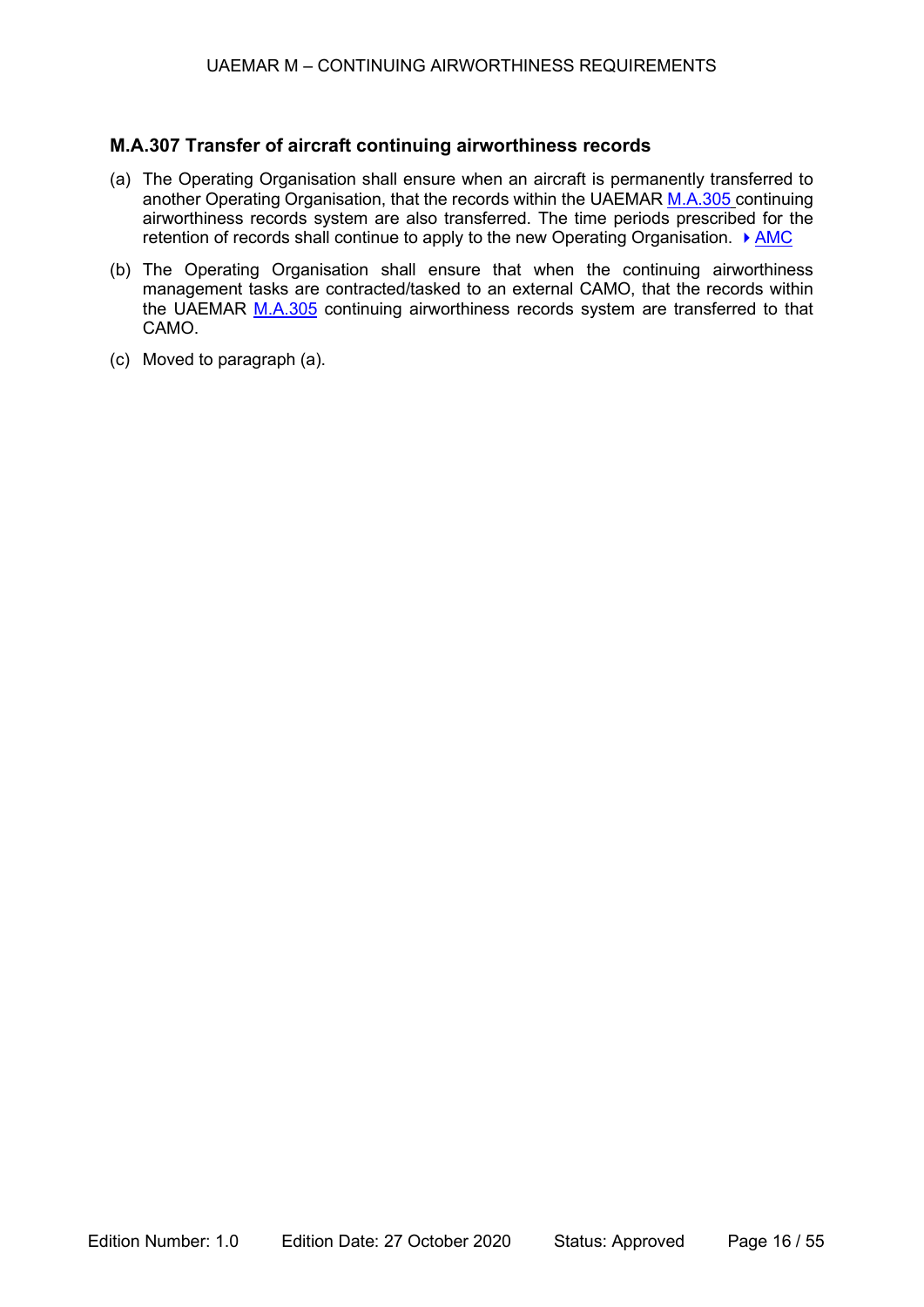# <span id="page-16-0"></span>**SUBPART D – MAINTENANCE STANDARDS**

NOT APPLICABLE – See UAEMAR 145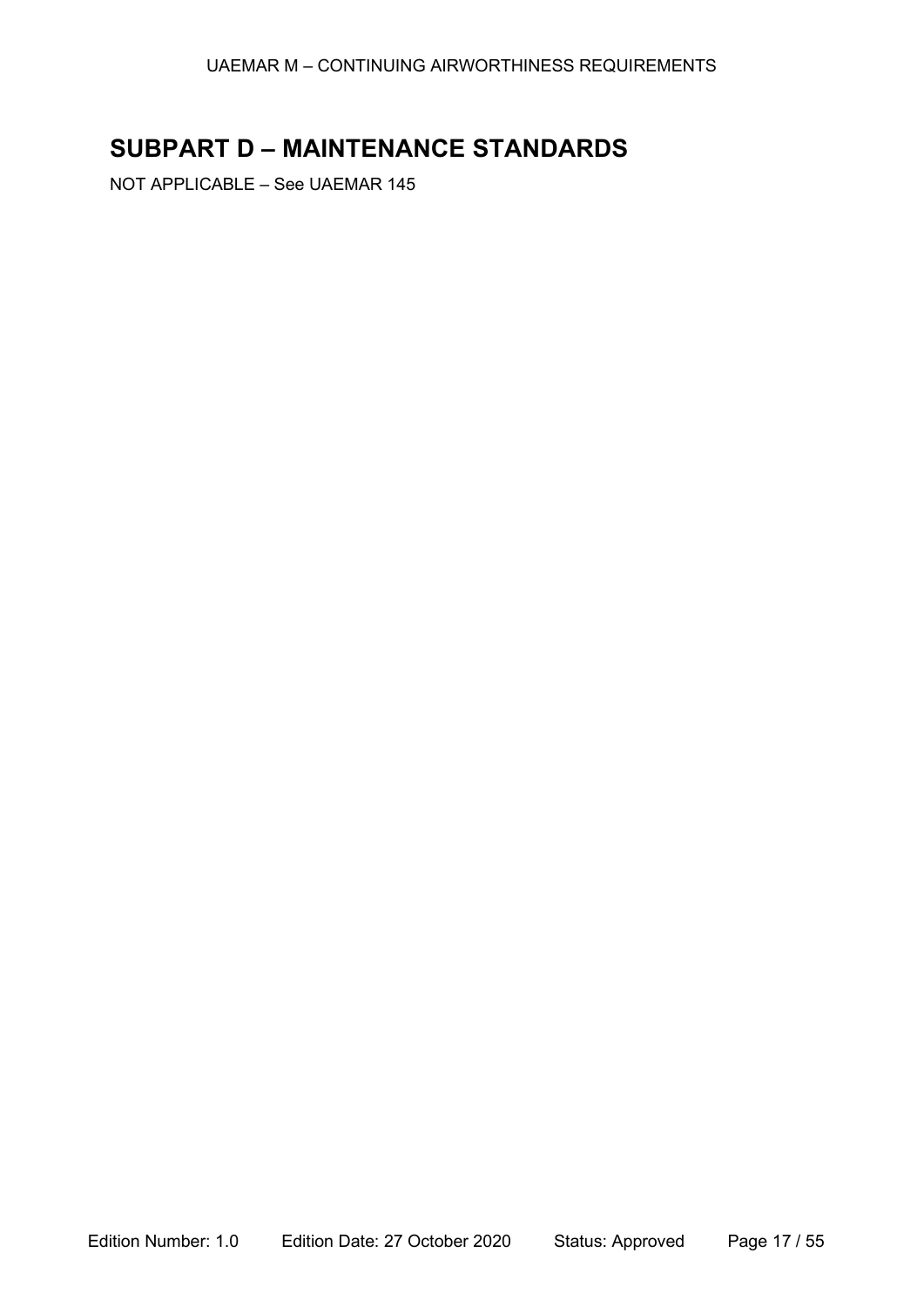# <span id="page-17-0"></span>**SUBPART E – COMPONENTS**

NOT APPLICABLE – See UAEMAR 145.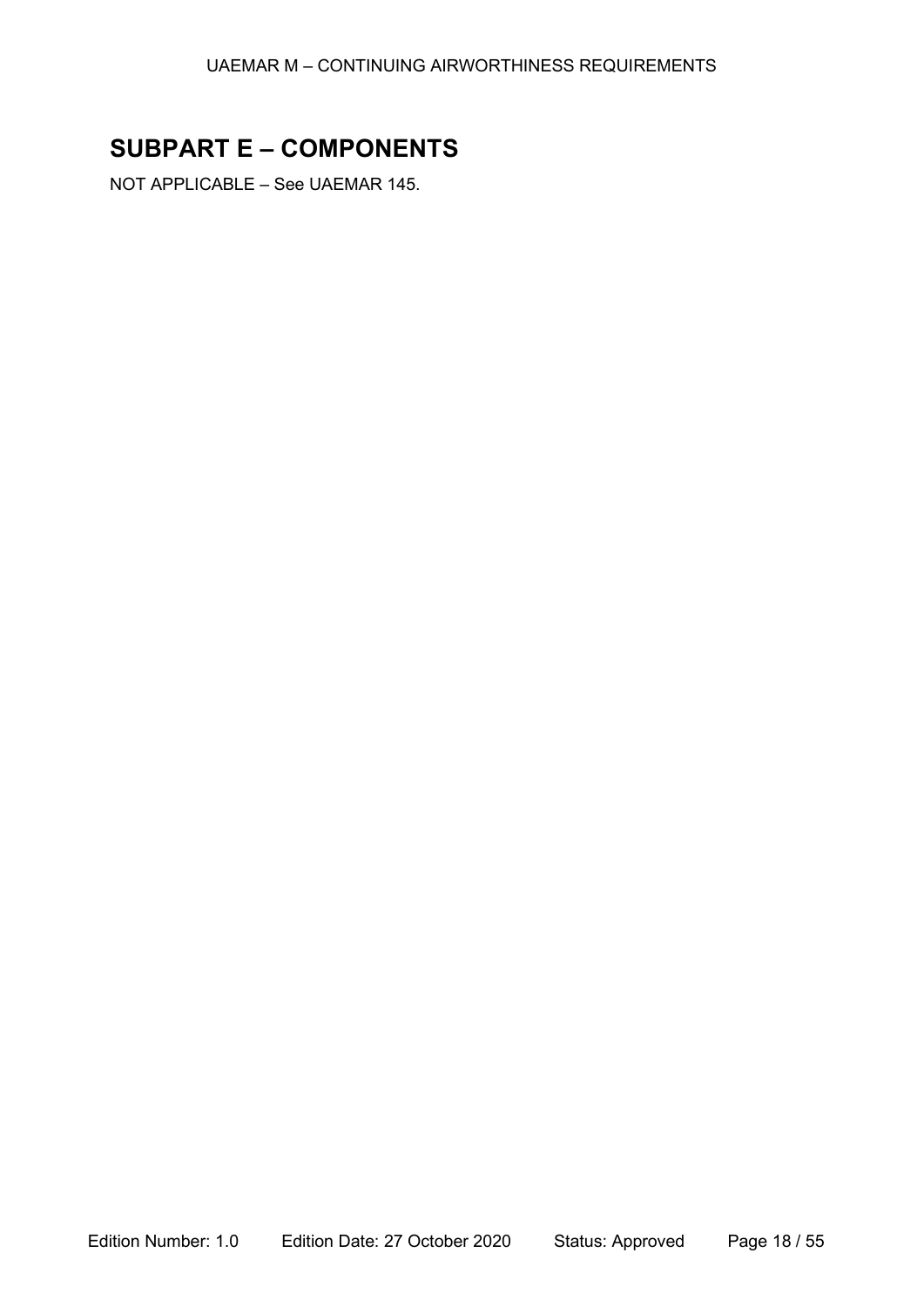# <span id="page-18-0"></span>**SUBPART F – MAINTENANCE ORGANISATION**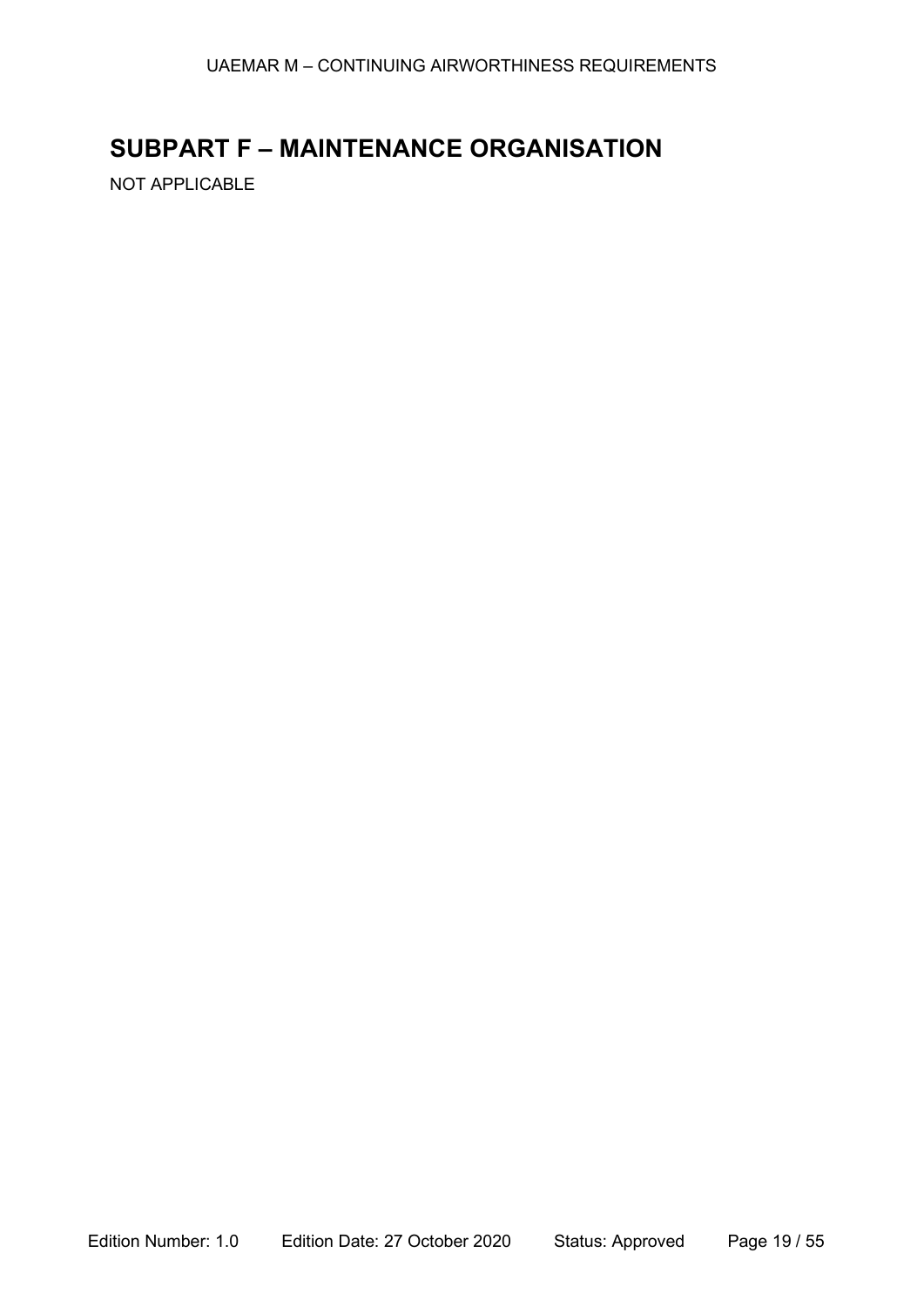# <span id="page-19-0"></span>**SUBPART G – CONTINUING AIRWORTHINESS MANAGEMENT ORGANISATION (CAMO)**

# <span id="page-19-1"></span>**M.A.701 Scope**

This Subpart establishes the requirements to be met by an organisation to qualify for the issue or continuation of an approval for the management of aircraft continuing airworthiness.

# <span id="page-19-2"></span>**M.A.702 Application**

- (a) An application for issue or change of a CAMO approval shall be made on a form and in a manner established by the MAA.  $\triangleright$  AMC
- (b) It shall include the following documents:  $\rightarrow$  AMC
	- 1. the Continuing Airworthiness Management Exposition (CAME); and
	- 2. the Operating Organisation's Aircraft Maintenance Programmes; and
	- 3. the aircraft technical log(s); and
	- 4. where appropriate, the technical specification(s) of the UAEMAR M.A.708(c) maintenance contracts/taskings with the UAEMAR 145 AMO(s); and
	- 5. any additional documentation required by the MAA.  $\triangleright$  AMC

### <span id="page-19-3"></span>**M.A.703 Extent of approval**

- (a) The approval is indicated on an UAEMAR Form 14 issued by the MAA.
- (b) NOT APPLICABLE.
- (c) The scope of work deemed to constitute the approval shall be specified in the CAME in accordance with UAEMAR M.A.704.

## <span id="page-19-4"></span>**M.A.704 Continuing Airworthiness Management Exposition (CAME)**

### $\triangleright$  AMC

- (a) The CAMO shall provide a CAME containing the following information:
	- 1. a statement signed by the Accountable Manager to confirm that the organisation will work in accordance with UAEMAR M and the Exposition at all times; and
	- 2. the organisation's scope of work; and
	- 3. the title(s) and name(s) of person(s) referred to in UAEMAR M.A.706(a), M.A.706(c), M.A.706(d) and M.A.706(i); and
	- 4. an organisation chart showing associated chains of responsibility between all the person(s) referred to in UAEMAR M.A.706(a), M.A.706(c), M.A.706(d) and M.A.706(i); and
	- 5. a list of the airworthiness review staff referred to in UAEMAR M.A.707; and
	- 6. a general description and location of the facilities; and
	- 7. procedures specifying how the CAMO ensures compliance with this UAEMAR; and
	- 8. the CAME amendment procedures; and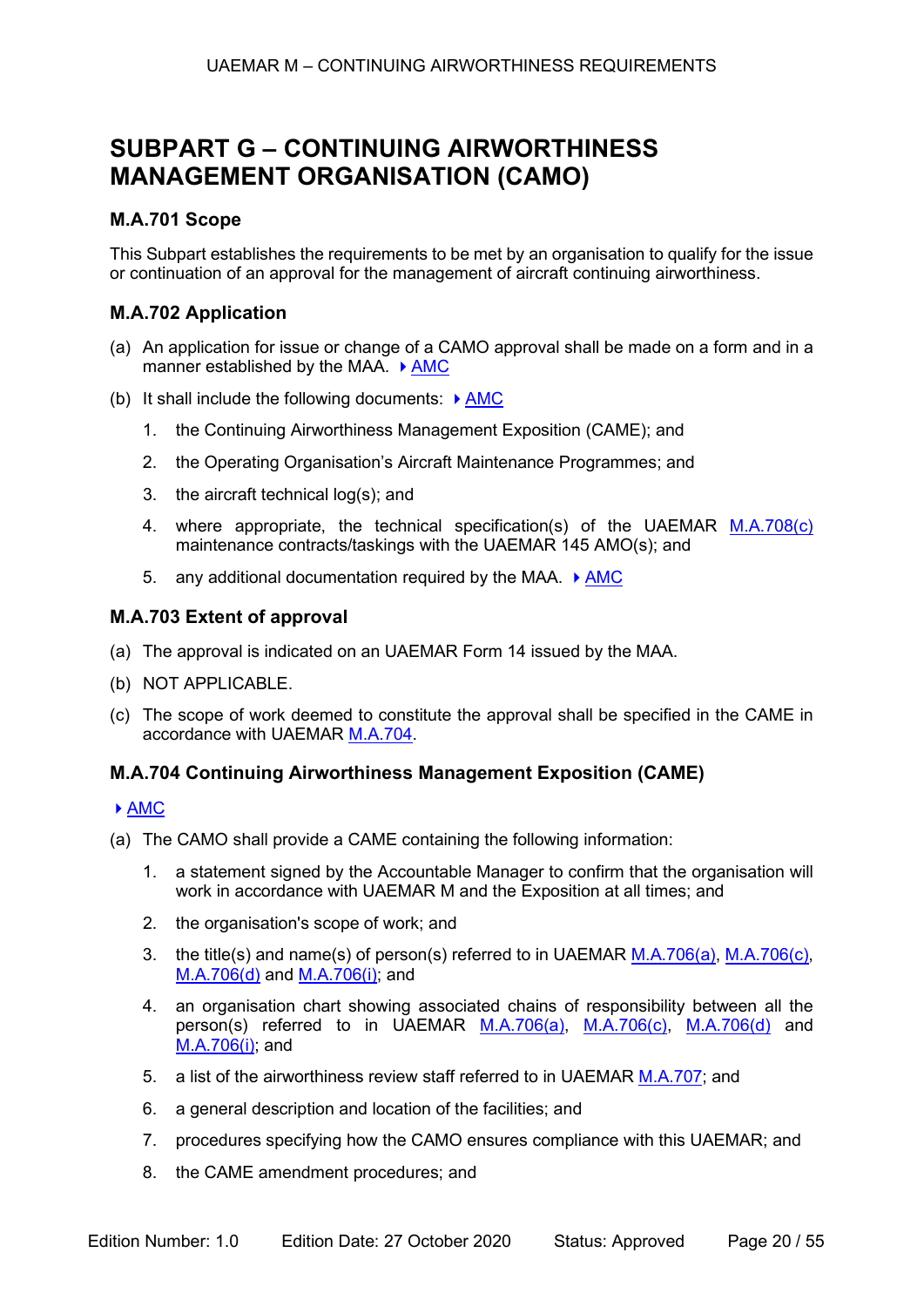- 9. the list of approved AMPs (see UAEMAR M.A.302); and
- 10. a list of all contractors/tasked organisations (where applicable); and
- 11. the names of all Operating Organisations to which CAMO support activities are provided (if applicable).
- (b) The CAME and its amendments shall be approved by the MAA.
- (c) Notwithstanding paragraph (b), minor amendments to the CAME may be approved indirectly through an indirect approval procedure. The indirect approval procedure shall define the minor amendment eligible, be established by the CAMO as part of the CAME and be approved by the MAA.

### <span id="page-20-0"></span>**M.A.705 Facilities**

### AMC

The CAMO shall ensure suitable office accommodation is provided at appropriate locations for the personnel specified in UAEMAR M.A.706.

### <span id="page-20-1"></span>**M.A.706 Personnel requirements**

### AMC

- (a) The CAMO shall appoint an Accountable Manager, who has corporate authority for ensuring that all continuing airworthiness management activities can be resourced and carried out in accordance with this UAEMAR. Where the CAMO is part of an Operating Organisation, the Accountable Manager shall be the same person who has the corporate authority for ensuring that all operations of the Operating Organisation can be resourced and carried out to the standard detailed in UAEMAR  $M.A.201(h) \rightarrow AMC$
- (b) NOT APPLICABLE.
- (c) A person or group of persons shall be nominated with the responsibility of ensuring that the CAMO is always in compliance with this Subpart. Such person(s) shall be ultimately responsible to the Accountable Manager.
- (d) The Accountable Manager shall designate a Continuing Airworthiness Manager. This person shall be responsible for the management and supervision of continuing airworthiness activities, pursuant to paragraph (c).
- (e) The Continuing Airworthiness Manager referred to in paragraph (d) shall not be employed by an UAEMAR 145 AMO under contract to the Operating Organisation, unless specifically agreed by the MAA.  $\triangleright$  AMC
- (f) The CAMO shall have sufficient appropriately qualified staff for the expected work.  $\triangleright$  AMC
- (g) All paragraph (c) and (d) persons shall be able to demonstrate relevant knowledge, background and appropriate experience related to aircraft continuing airworthiness.
- (h) The qualifications of all personnel involved in continuing airworthiness management shall be recorded.
- (i) For CAMOs extending Military Airworthiness Review Certificates (MARC) in accordance with UAEMAR M.A.711(a)4 and M.A.901(c)2, the CAMO shall nominate persons authorised to do so, subject to approval by the MAA.  $\triangleright$  AMC
- (j) The CAMO shall define and keep updated in the CAME, the title(s) and name(s) of person(s) referred to in UAEMAR M.A.706(a), M.A.706(c), M.A.706(d) and M.A.706(i).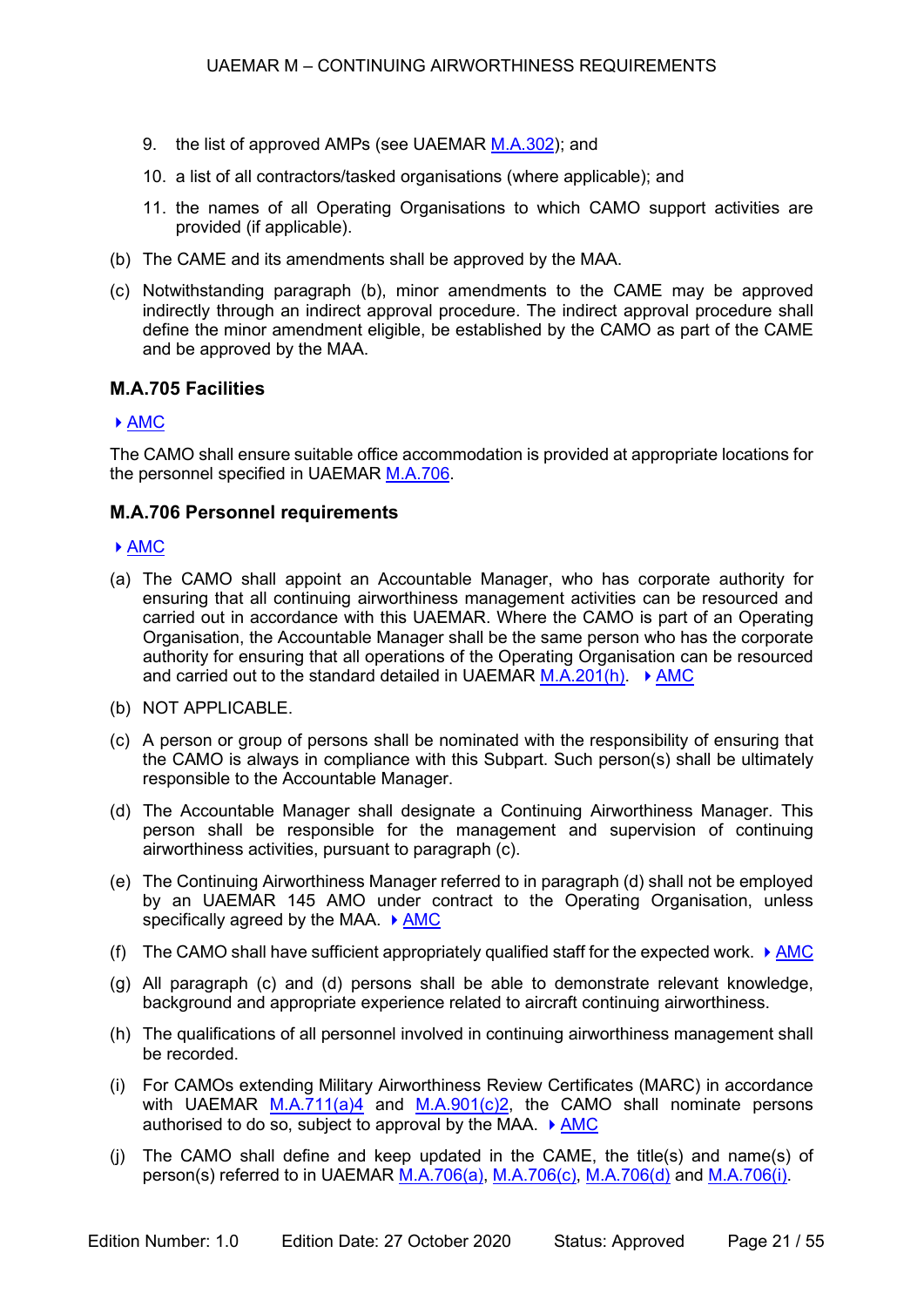(k) The CAMO shall establish and control the competence of personnel involved in the continuing airworthiness management, airworthiness review and/or quality audits, in accordance with a procedure and to a standard agreed by the MAA.  $\triangleright$  AMC

### <span id="page-21-0"></span>**M.A.707 Airworthiness review staff**

- (a) To be approved to carry out airworthiness reviews, a CAMO shall have appropriate airworthiness review staff to issue Military Airworthiness Review Certificates (MARC) or recommendations referred to in UAEMAR M.A.Subpart I: ▶ AMC
	- 1. These staff shall have acquired:  $\triangleright$  AMC
		- i. at least five years' experience in continuing airworthiness; and
		- ii. an appropriate Military Aircraft Maintenance Licence (MAML) in compliance with UAEMAR 66 or an aeronautical degree or a national equivalent; and
		- iii. formal aeronautical maintenance training; and
		- iv. a position within the CAMO with appropriate responsibilities.
		- v. Notwithstanding paragraph (a) to (d), the requirement laid down in UAEMAR M.A.707(a)1(b) may be replaced by five years of experience in continuing airworthiness additional to those already required by UAEMAR M.A.707(a)1(i).
	- 2. NOT APPLICABLE. ▶ AMC
- (b) Airworthiness review staff nominated by the CAMO can only be issued with an authorisation by the CAMO when formally accepted by the MAA after satisfactory completion of an airworthiness review under supervision.  $\rightarrow$  AMC
- (c) The CAMO shall ensure that aircraft airworthiness review staff can demonstrate appropriate recent continuing airworthiness management experience.  $\triangleright$  AMC
- (d) Airworthiness review staff shall be identified by listing each person in the CAME together with their airworthiness review authorisation reference.
- (e) The CAMO shall maintain a record of all airworthiness review staff, which shall include details of any appropriate qualification held together with a summary of relevant continuing airworthiness management experience and training and a copy of the authorisation. This record shall be retained until two years after the airworthiness review staff have left the CAMO. ▶ AMC

### <span id="page-21-1"></span>**M.A.708 Continuing airworthiness management**

- (a) All continuing airworthiness management shall be carried out according to the prescriptions of UAEMAR M.A. Subpart C.
- (b) For every aircraft managed, the CAMO shall:
	- 1. have access to and use the applicable current AMP(s) for the aircraft managed;
	- 2. MAA requires the CAMO to:  $\triangleright$  GM
		- i. develop and control the AMP for the aircraft managed including any applicable reliability programme; and
		- ii. present the AMP and its amendments to the MAA for approval, unless covered by an indirect approval procedure. In that case, the indirect approval procedure shall be established by the CAMO, as part of the CAME, and shall be approved by the MAA.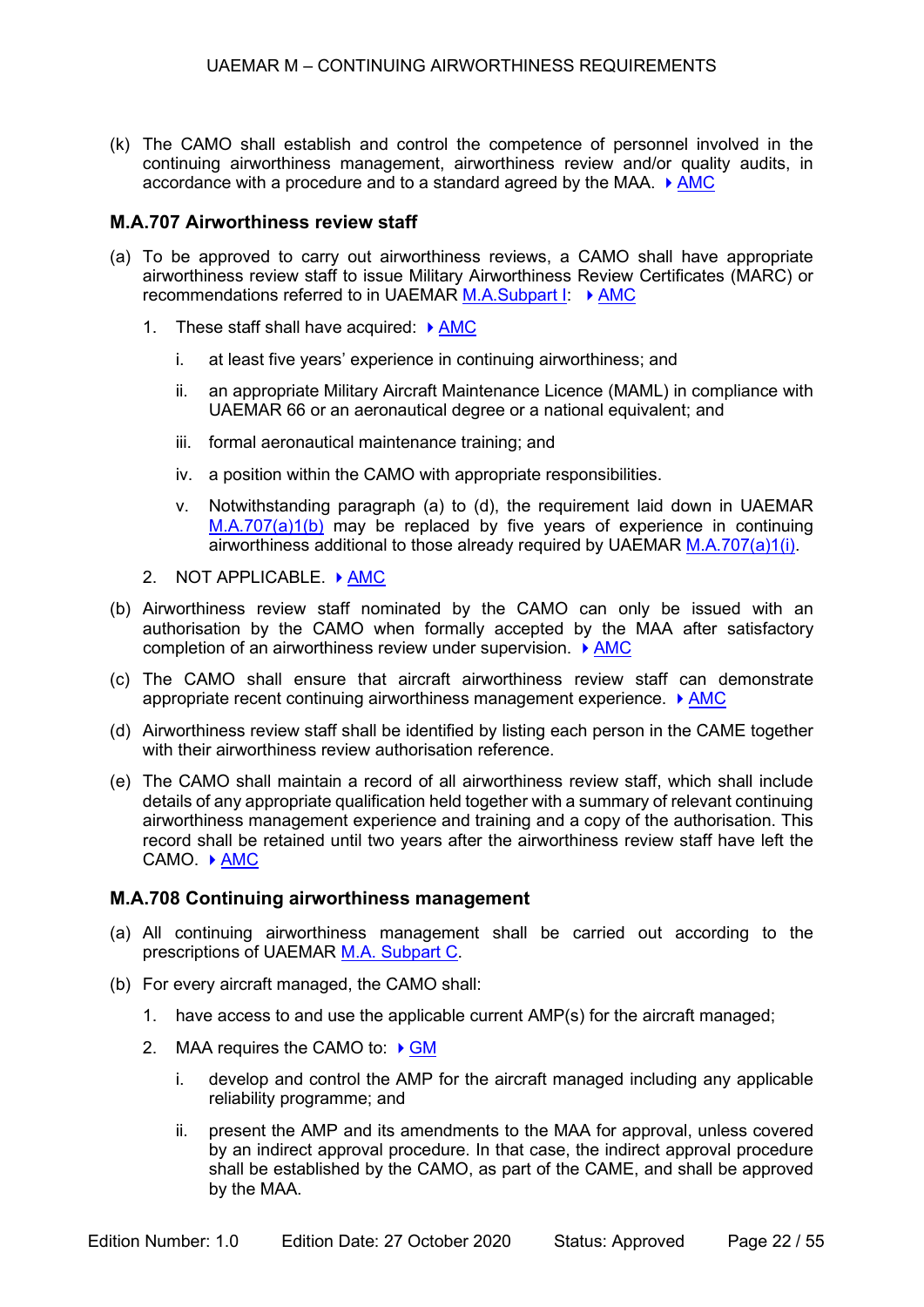- 3. manage the accomplishment of modifications and repairs; ▶ AMC
- 4. ensure that all maintenance is carried out in accordance with the AMP and released in accordance with UAEMAR 145;
- 5. ensure that all applicable Airworthiness Directives and operational directives with a continuing airworthiness impact are applied;
- <span id="page-22-2"></span>6. ensure that all defects discovered or reported, are managed appropriately until corrected by an UAEMAR 145 AMO;
- 7. ensure that maintenance is only carried out by an UAEMAR 145 AMO;
- 8. coordinate scheduled maintenance, the application of Airworthiness Directives, the replacement of service life limited parts and component inspection and ensure the work is carried out properly;
- 9. manage and archive all continuing airworthiness records;
- 10. ensure that the weight and balance statement reflects the current status of the aircraft;
- 11. ensure the symmetry check statement reflects the current status of the aircraft (if applicable);
- 12. initiate and coordinate any necessary actions and follow-up activity highlighted by an occurrence report.
- (c) Where there is a maintenance contract/tasking with an UAEMAR 145 AMO, it shall detail the functions specified under UAEMAR M.A.301(a)2, M.A.301(a)3, M.A.301(a)5, M.A.301(a)6 and M.A.301(a)8, and define the support of the quality functions of [UAEMAR](#page-24-1)  $M.A.712(b) \rightarrow AMC$

## <span id="page-22-0"></span>**M.A.709 Documentation**

- (a) The CAMO shall have access to and use applicable current maintenance data in accordance with UAEMAR 145.A.45 for the performance of continuing airworthiness tasks referred to in UAEMAR M.A.708. This data will be provided by the Operating Organisation/(M)TCH)/any other organisation as defined in UAEMAR 21 as appropriate, subject to an appropriate contract/tasking being established. In such a case, the CAMO only needs access to such data for the duration of the contract, except when required by UAEMAR M.A.714 ▶ AMC
- (b) NOT APPLICABLE.

### <span id="page-22-1"></span>**M.A.710 Airworthiness review**

- (a) To satisfy the requirement for the airworthiness review of an aircraft referred to in UAEMAR M.A.901, a review of the aircraft records shall be carried out by the CAMO in order to be satisfied that:  $\rightarrow$  AMC
	- 1. airframe, engine and propeller flying hours and associated flight cycles and/or landings and any other airworthiness data as required by the MAA, have been properly recorded; and
	- 2. the aircraft flight manual and/or any other manuals required by the MAA are applicable to the aircraft configuration and reflect the latest revision status; and
	- 3. all the maintenance due on the aircraft according to the AMP has been carried out; and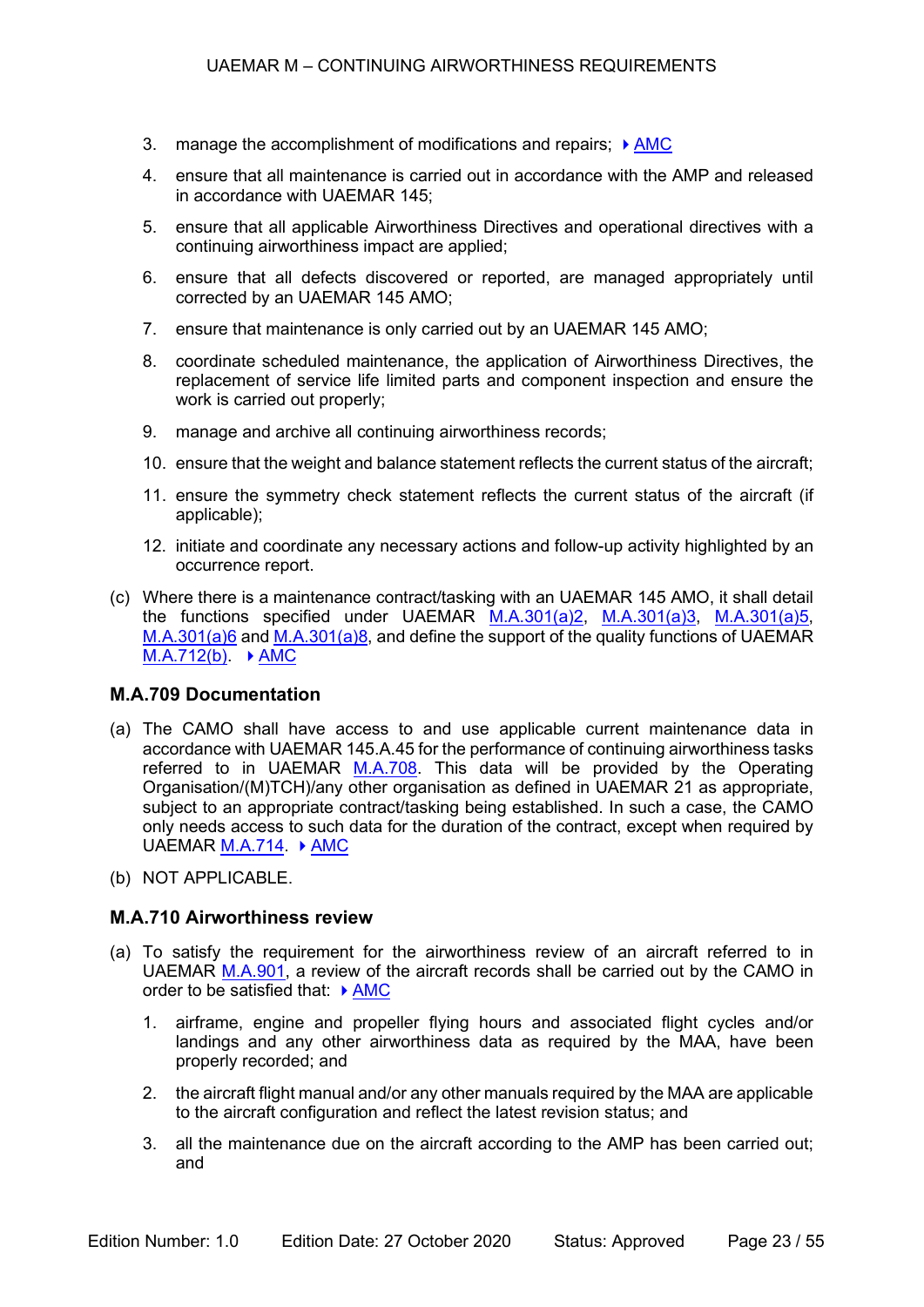- 4. all known defects have been corrected or, when applicable, carried forward in a controlled manner; and
- 5. all applicable Airworthiness Directives have been applied and properly registered; and
- 6. all modifications and repairs applied to the aircraft have been registered and are in compliance with UAEMAR M.A.304; and
- 7. all service life limited components installed on the aircraft are properly identified, registered and have not exceeded their approved service life limit; and
- 8. all maintenance has been released in accordance with UAEMAR 145; and
- 9. the current weight and balance statement reflects the configuration of the aircraft and is valid; and
- 10. the aircraft complies with the latest revision of its type design approved by the MAA/(M)TCH; and
- 11. NOT APPLICABLE.
- 12. if required, the current symmetry report reflects the configuration of the aircraft and is valid.

This review shall be fully documented.

- (b) The airworthiness review staff of the CAMO shall carry out a physical survey of the aircraft. For this survey, airworthiness review staff not appropriately qualified to UAEMAR 66 and authorised in accordance with UAEMAR 145.A.35 shall be assisted by such qualified/authorised personnel. > AMC
- (c) Through the physical survey of the aircraft, the airworthiness review staff shall ensure that: AMC
	- 1. all required markings and placards are properly installed; and
	- 2. the aircraft complies with its aircraft flight manual and/or any other manuals required by the MAA; and
	- 3. the aircraft configuration complies with the approved data; and
	- 4. no evident defect can be found that could not have been reasonably expected to be addressed; and
	- 5. no inconsistencies can be found between the aircraft and the paragraph (a) review of records.
- (d) By derogation to UAEMAR  $M.A.901(a)$ , the airworthiness review can be anticipated by a maximum period of 90 days without loss of continuity of the airworthiness review pattern, to allow the physical survey to take place during a maintenance check.  $\triangleright$  AMC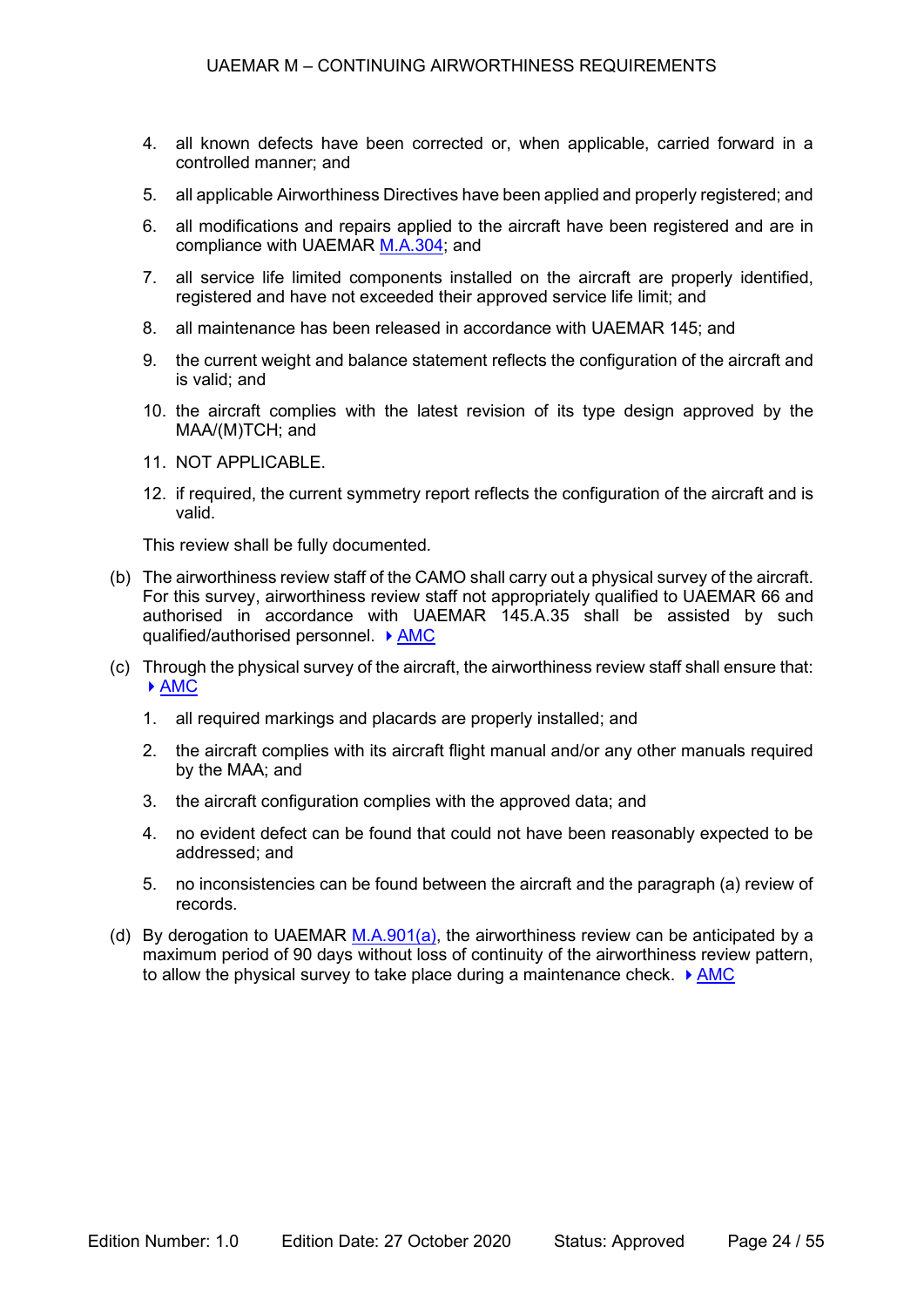- (e) The Military Airworthiness Review Certificate (MARC UAEMAR Form 15b) or the recommendation for the issue of the MARC (UAEMAR Form 15a) can only be issued: AMC
	- 1. by airworthiness review staff appropriately authorised in accordance with UAEMAR M.A.707 on behalf of the CAMO; and
	- 2. when the airworthiness review has been completely carried out and that there is no non-compliance which is known to endanger flight safety.
- (f) A copy of any MARC issued or extended for an aircraft shall be sent to the MAA within 10 days.
- (g) All MARC tasks must be completed/supervised/managed by authorised airworthiness review staff.  $\triangleright$  AMC
- (h) NOT APPLICABLE.

### <span id="page-24-0"></span>**M.A.711 Privileges of the organisation**

- (a) In accordance with its CAME, for any aircraft listed on its approval certificate a CAMO approved in accordance with Section A, Subpart G:
	- 1. shall manage the continuing airworthiness of specific aircraft;
	- 2. NOT APPLICABLE;
	- 3. may arrange for any of the continuing airworthiness management tasks to be carried out by another organisation that is:
		- i. working under the quality system of the CAMO; or
		- ii. working under their own UAEMAR M.A. Subpart G approval.

<span id="page-24-1"></span>In either case, the CAMO retains responsibility for all CAMO functions irrespective of who is undertaking them. All such organisations shall be listed on the approval certificate;

- 4. may extend, under the conditions of UAEMAR M.A.901(f), a MARC.
- (b) A CAMO may, additionally, carry out airworthiness reviews referred to in UAEMAR [M.A.710](#page-22-2) for any aircraft listed on the approval certificate and:  $\triangleright$  AMC
	- 1. issue the related MARC and extend it in due time under the conditions of UAEMAR M.A.901(c)2; and
	- 2. issue a recommendation for the airworthiness review to the MAA.
- (c) NOT APPLICABLE.  $\triangleright$  AMC
- (d) A CAMO shall, according to UAEMAR M.A.708(b)2, develop and control the UAEMAR M.A.302 AMP(s) including any applicable reliability programme for any aircraft listed on the approval certificate.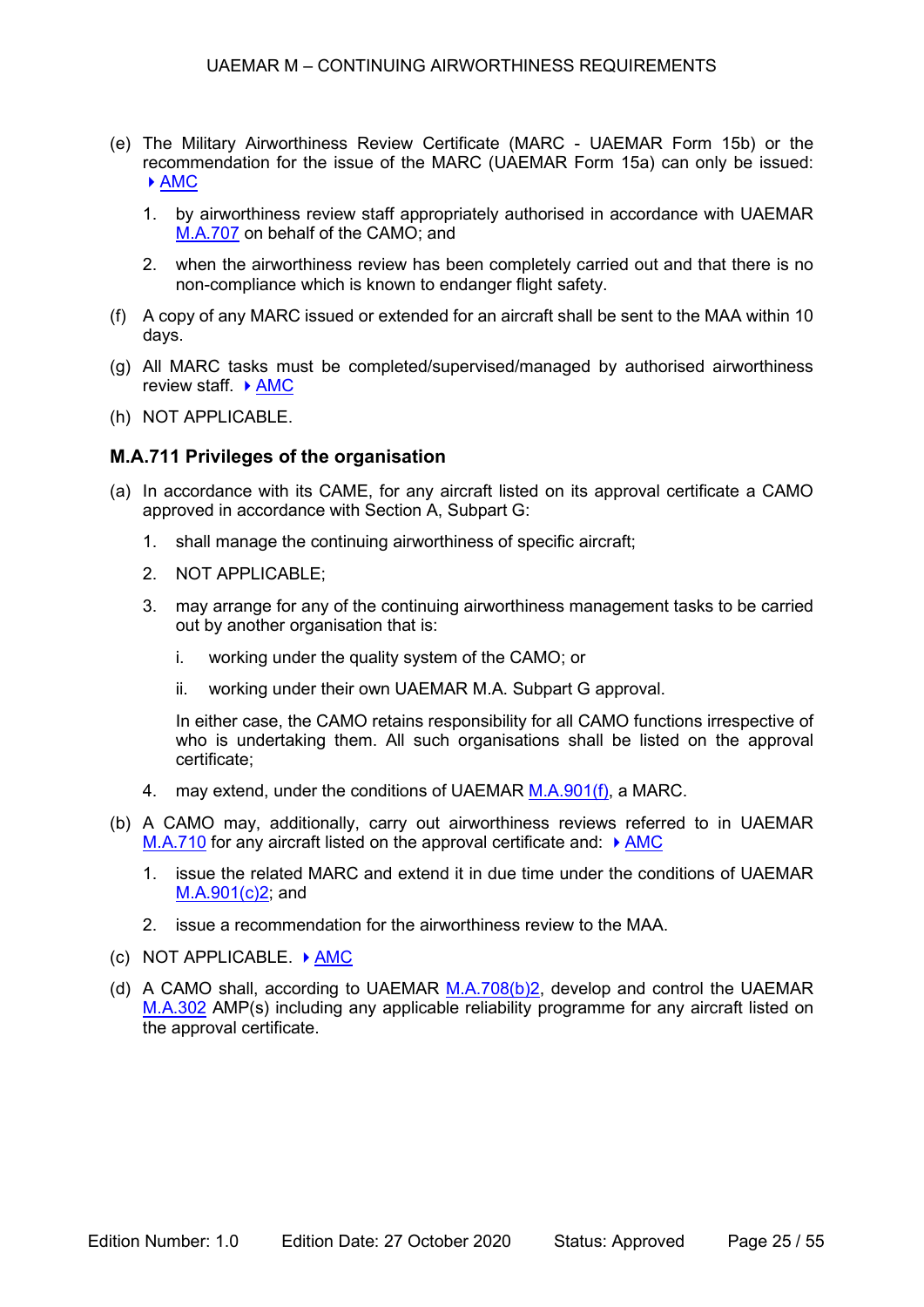# <span id="page-25-0"></span>**M.A.712 Quality system**

- (a) To ensure that the CAMO continues to meet the requirements of this Subpart, it shall establish a quality system and designate a Quality Manager to monitor compliance with, and the adequacy of, procedures required to ensure airworthy aircraft. Compliance monitoring shall include a feedback system to the Accountable Manager to ensure corrective action as necessary. AMC
- (b) The quality system shall monitor UAEMAR M.A. Subpart G activities. It shall at least include the following functions:  $\rightarrow$  AMC
	- 1. monitoring that all UAEMAR M.A. Subpart G activities are being performed in accordance with the approved procedures; and
	- 2. monitoring that all contracted/tasked maintenance is carried out in accordance with the contract/tasking; and
	- 3. monitoring the continued compliance with the requirements of this UAEMAR.
- (c) The records of these activities shall be stored for at least two years.
- (d) Where an organisation has several UAEMAR approvals, the quality systems may be combined.
- (e) The CAMO's quality system shall be an integrated part of the Operating Organisation's quality system, unless the MAA approves otherwise.
- (f) NOT APPLICABLE.  $\triangleright$  AMC

## <span id="page-25-1"></span>**M.A.713 Changes to the CAMO**

### AMC

- (a) In order to enable the MAA to determine continued compliance with this UAEMAR, the CAMO shall notify the MAA of any proposal to change any of the following, before such changes take place:
	- 1. the name of the CAMO;
	- 2. the location of the CAMO;
	- 3. additional locations of the CAMO;
	- 4. the Accountable Manager;
	- 5. any of the persons specified in UAEMAR M.A.706(c);
	- 6. the facilities, procedures, work scope and staff that could affect the approval;
	- 7. any change that affects the approval certificate.
- (b) In the case of proposed changes in personnel not known to the management beforehand, these changes shall be notified at the earliest opportunity.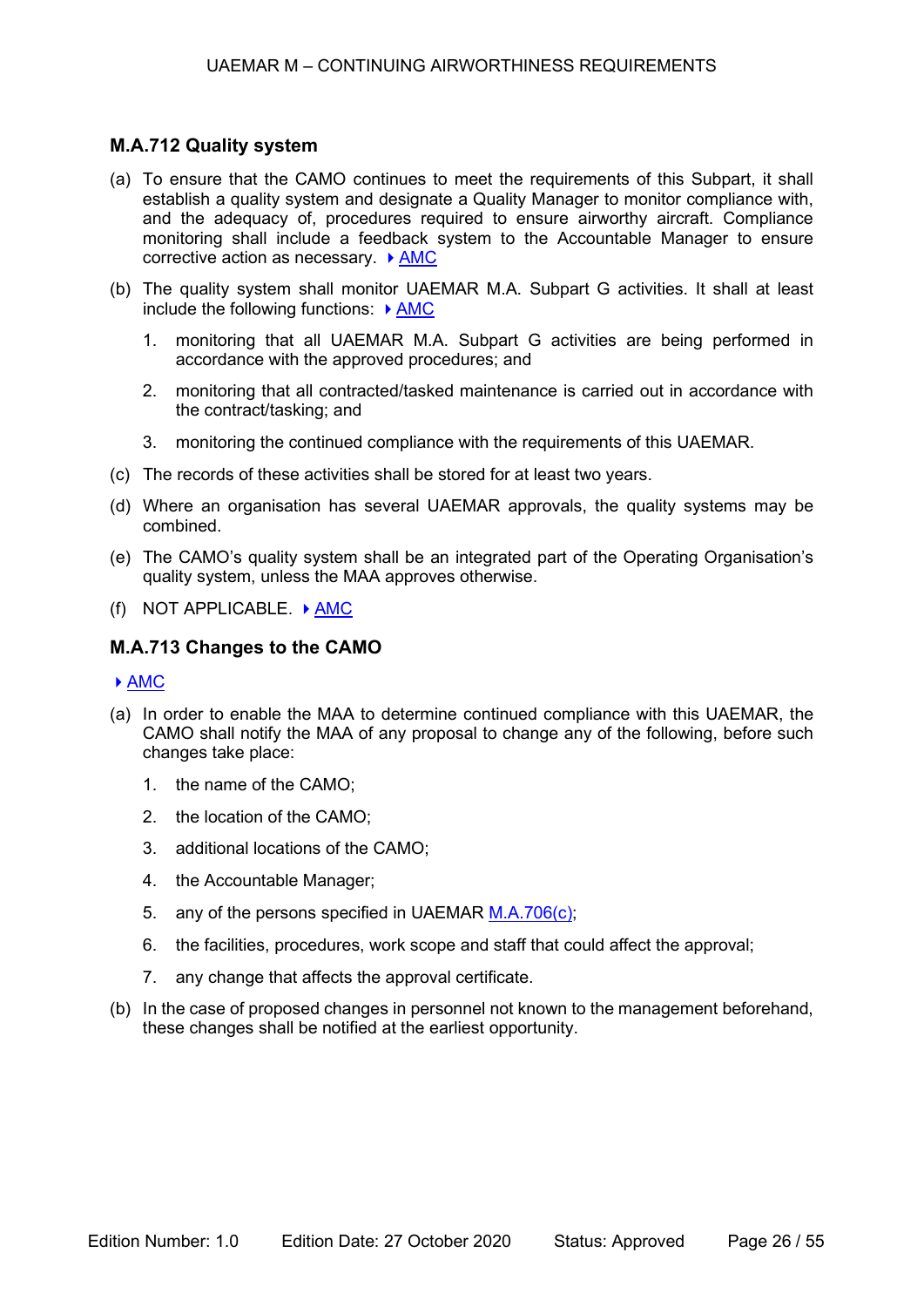### <span id="page-26-0"></span>**M.A.714 Record-keeping**

#### ▶ AMC

- (a) The CAMO shall record all details of continuing airworthiness management activity carried out. The aircraft records required by UAEMAR M.A.305 and, if applicable. UAEMAR M.A.306 shall be retained.
- (b) If the CAMO has the privilege referred to in UAEMAR M.A.711(b), it shall retain a copy of each MARC and recommendation issued or, as applicable, extended, together with all supporting documents. In addition, the CAMO shall retain a copy of any MARC that it has extended under the privilege referred to in UAEMAR M.A.711(a)4.
- (c) Permits to Fly, and all documents relating to their issue as detailed in UAEMAR 21 Subpart P, shall be retained.
- (d) The CAMO shall retain a copy of all records referred to in paragraphs (b) and (c) for at least two years after the aircraft has been permanently withdrawn from service.
- (e) The records shall be stored in a manner that ensures protection from damage, alteration and theft. The records shall remain readable and accessible for the duration of the storage period.
- (f) All computer hardware used to ensure backup shall be stored in a different location from that containing the working data, in an environment that ensures they remain in good condition.
- (g) Where continuing airworthiness management of an aircraft is transferred to another CAMO, all retained records shall be transferred to the new CAMO. The time periods prescribed for the retention of records shall continue to apply to the new CAMO.
- (h) Where a CAMO terminates its operation, all retained records shall be transferred to the Operating Organisation (if applicable), unless determined otherwise by the MAA.

### <span id="page-26-1"></span>**M.A.715 Continued validity of approval**

- (a) An approval shall be issued for an unlimited duration. It shall remain valid subject to:
	- 1. the CAMO remaining in compliance with this UAEMAR, in accordance with the provisions related to the handling of findings as specified under UAEMAR M.B.705 and;
	- 2. the MAA being granted access to the CAMO to determine continued compliance with this UAEMAR; and
	- 3. the approval not being surrendered or revoked.
- (b) Upon surrender or revocation, the approval certificate shall be returned to the MAA.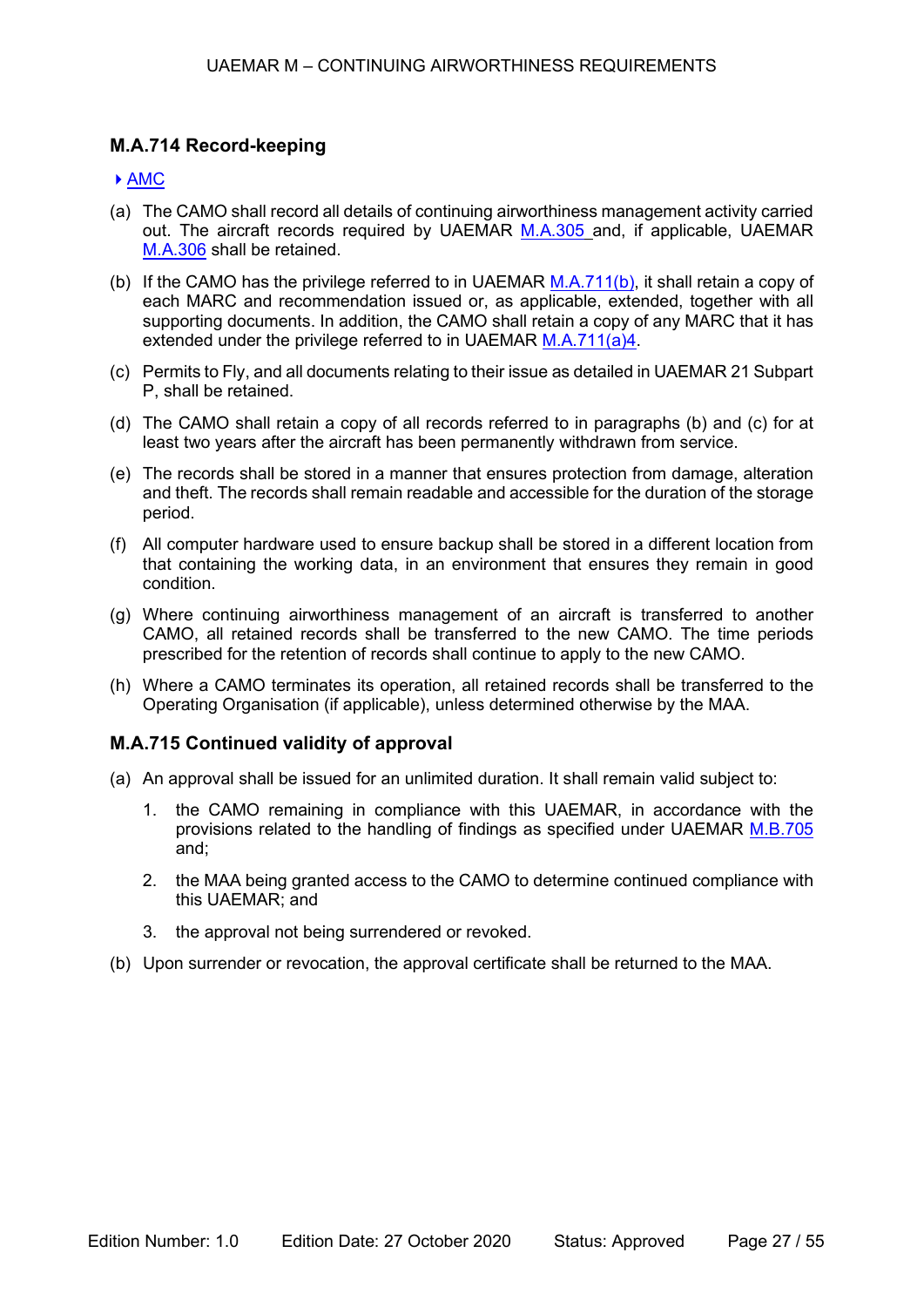# <span id="page-27-0"></span>**M.A.716 CAMO findings by the MAA**

### GM

- (a) After receipt of notification of findings according to UAEMAR M.B.705, the CAMO shall:
	- 1. identify the root cause of the non-compliance; and
	- 2. define a corrective action plan;  $\rightarrow$  AMC and
	- 3. demonstrate corrective action implementation to the satisfaction of the MAA within a period required by the MAA.
- (b) A level 1 finding is any significant non-compliance with UAEMAR M requirements which lowers the safety standard and hazards seriously the flight safety. Depending upon the extent of the level 1 finding, it leads to an immediate full or partial revocation, limitation or suspension of the approval by the MAA until successful corrective action has been taken by the CAMO.
- (c) A level 2 finding is any non-compliance with the UAEMAR M requirements which could lower the safety standard and possibly hazards the flight safety.
- (d) A CAMO's non-compliance with the actions identified in UAEMAR M.A.716(a) leads to a full or partial suspension of the approval by the MAA.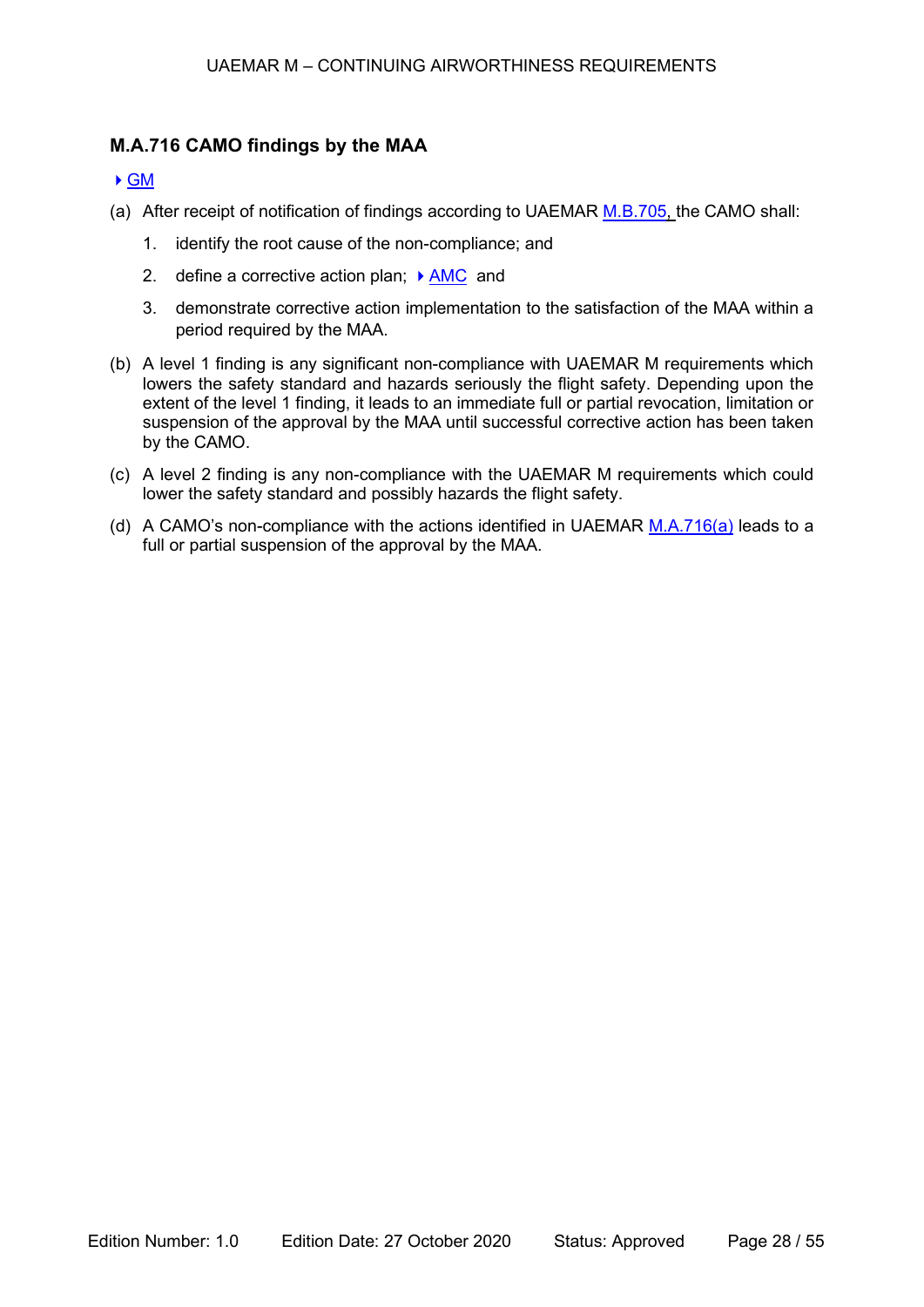# <span id="page-28-0"></span>**SUBPART H – CERTIFICATE OF RELEASE TO SERVICE (CRS)**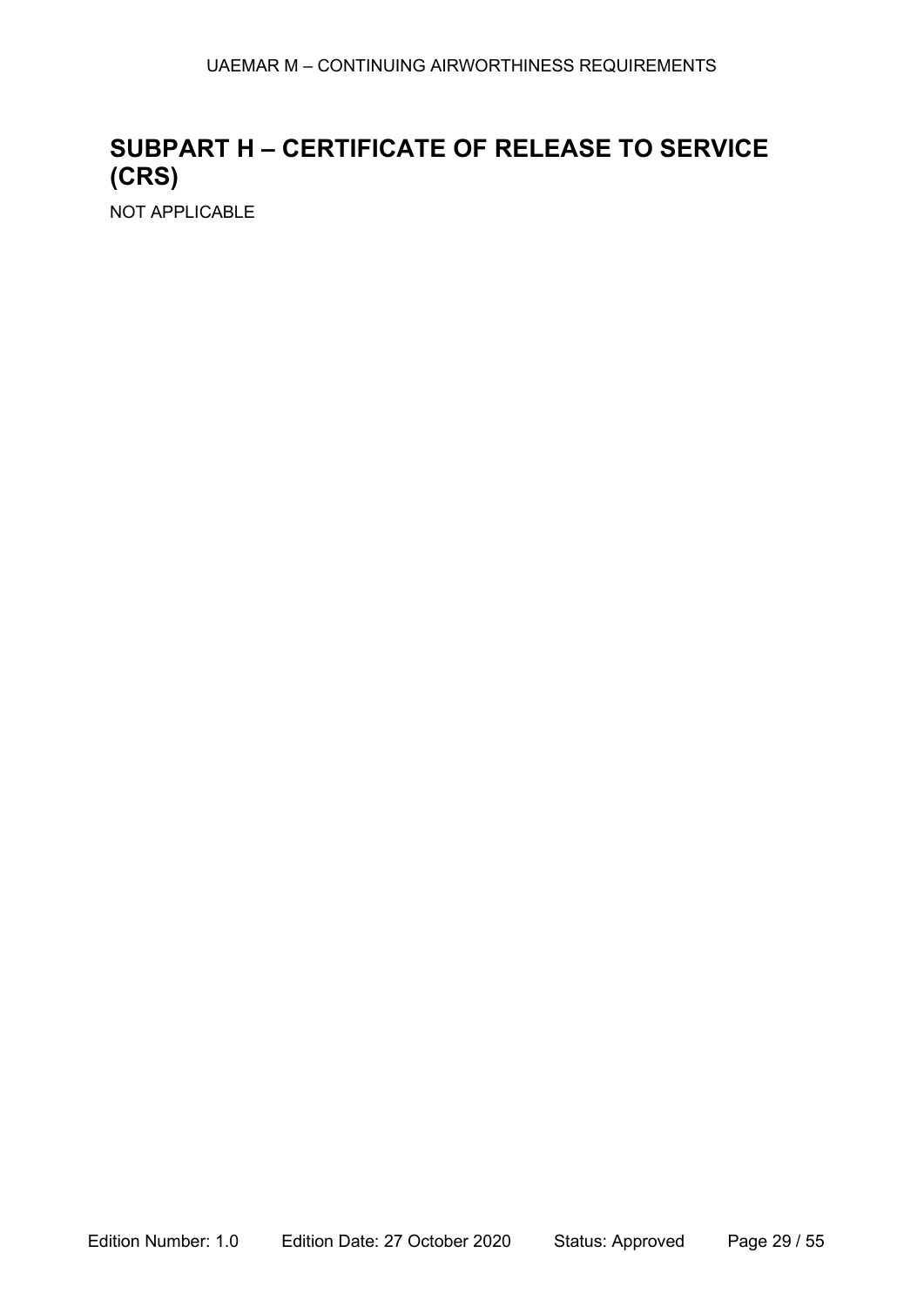# <span id="page-29-0"></span>**SUBPART I – MILITARY AIRWORTHINESS REVIEW CERTIFICATE (MARC)**

### <span id="page-29-1"></span>**M.A.901 Aircraft airworthiness review**

### AMC

To ensure the validity of the Military Certificate of Airworthiness an airworthiness review of the aircraft and its continuing airworthiness records shall be carried out periodically.

- (a) A MARC is issued in accordance with UAEMAR Form 15a or 15b on completion of a satisfactory airworthiness review. The MARC is valid one year.  $\triangleright$  AMC
- (b) NOT APPLICABLE.  $\rightarrow$  AMC
- (c) The CAMO may, if appropriately approved, and subject to compliance with paragraph (k):
	- 1. issue a MARC in accordance with UAEMAR M.A.710; and
	- 2. for MARCs it has issued, extend twice the validity of a MARC for a period of one year each time. AMC
- (d) For all aircraft that have their continuing airworthiness managed by a CAMO that does not hold the privilege to carry out airworthiness reviews, the MARC shall be issued by the MAA upon satisfactory assessment based on a recommendation made by a CAMO appropriately approved in accordance with UAEMAR  $M.A.711(b)(2)$ , sent together with the application from the Operating Organisation. This recommendation shall be based on an airworthiness review carried out in accordance with UAEMAR M.A.710.  $\rightarrow$  AMC
- (e) NOT APPLICABLE.
- (f) Subject to compliance with paragraph (k), a CAMO may extend twice for a period of one year each time the validity of a MARC that has been issued by the MAA or by another CAMO approved in accordance with Section A, Subpart G.
- (g) NOT APPLICABLE.  $\triangleright$  AMC
- (h) Notwithstanding paragraphs (a), (c) and (d) above, the MAA may carry out a MARC at any time it considers it appropriate to do so.
- (i) NOT APPLICABLE.
- (j) When the MAA carries out the airworthiness review and/or issues the MARC itself, the Operating Organisation shall provide the MAA with:  $\rightarrow$  AMC
	- 1. the documentation required by the MAA; and
	- 2. suitable accommodation at the appropriate location for its personnel; and
	- 3. when necessary, the support of personnel appropriately authorised in accordance with UAEMAR 145.A.35;
- (k) A MARC cannot be issued nor extended if there is evidence or reason to believe that the aircraft is not airworthy.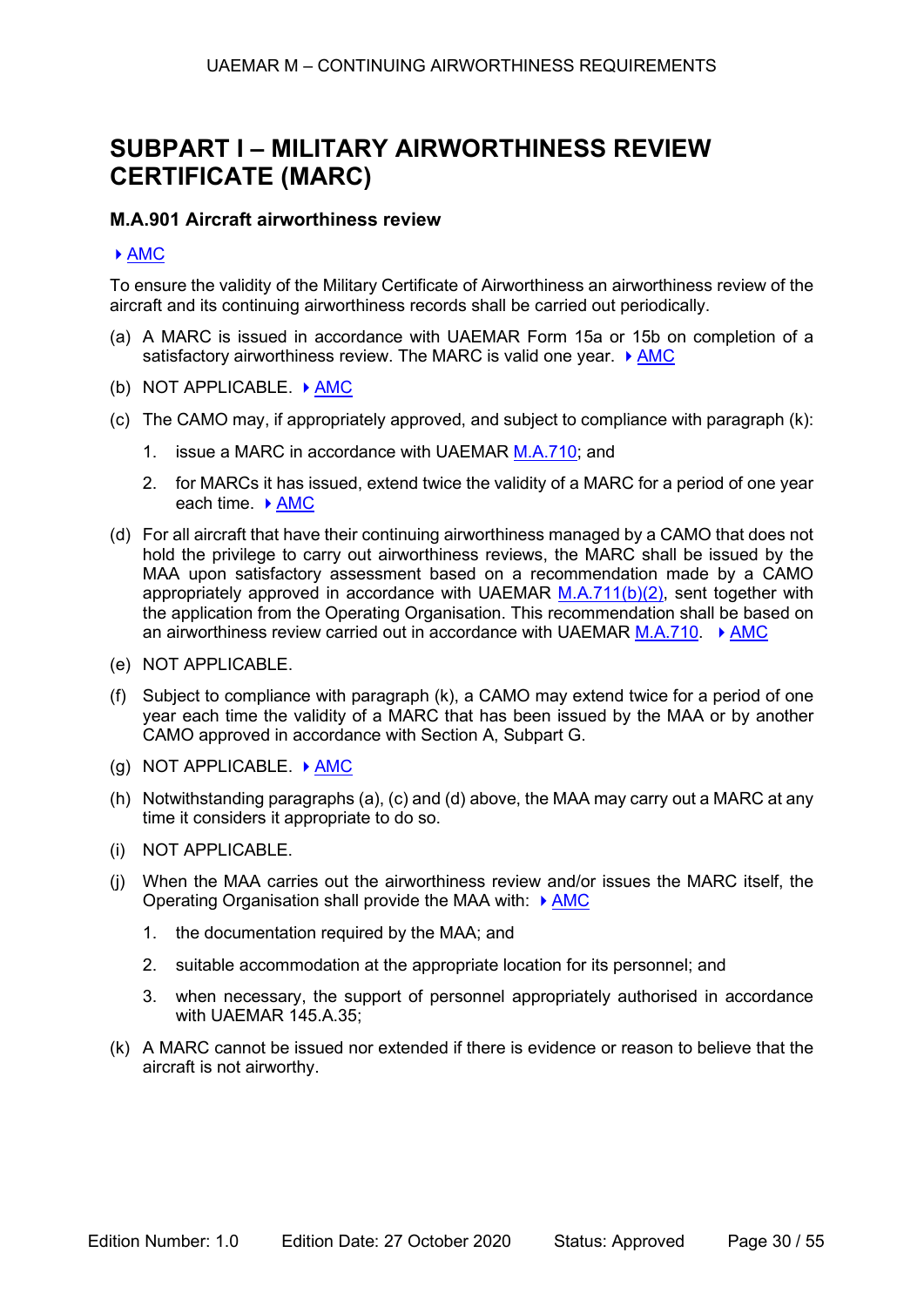# <span id="page-30-0"></span>**M.A.902 Validity of the MARC**

- (a) A MARC becomes invalid if:
	- 1. surrendered, suspended or revoked; or
	- 2. the Military Certificate of Airworthiness is suspended or revoked; or
	- 3. the aircraft is removed from the military aircraft register of the MAA; or
	- 4. the (Military) Type Certificate under which the Military Certificate of Airworthiness was issued is suspended or revoked.
- (b) Moved to UAEMAR  $M.A.301(b)$ .
- (c) Upon surrender or revocation, the MARC shall be returned to the MAA.

### <span id="page-30-1"></span>**M.A.903 TO BE ADDED LATER IF REQUIRED**

### ▶ AMC

## <span id="page-30-2"></span>**M.A.904 TO BE ADDED LATER IF REQUIRED**

### <span id="page-30-3"></span>▶ AMC

### **M.A.905 Findings from an aircraft airworthiness review carried out by the MAA**

- (a) After receipt of notification of findings according to UAEMAR M.B.903, the Operating Organisation of the aircraft concerned shall:  $\triangleright$  GM
	- 1. ensure the aircraft subject to the finding does not fly until such time that the specific non-compliance with UAEMAR M, or other condition as defined in UAEMAR  $M.A.301(b)$ , has been corrected;  $\rightarrow AMC$  and
	- 2. identify the root cause of the non-compliance; and
	- 3. define a corrective action plan;  $\triangleright$  AMC and
	- 4. demonstrate corrective action implementation to the satisfaction of the MAA within a period required by the MAA.
- (b) A level 1 finding is any significant non-compliance with UAEMAR M requirements which lowers the safety standard and hazards seriously the flight safety.  $\triangleright$  AMC
- (c) A level 2 finding is any non-compliance with the UAEMAR M requirements which could lower the safety standard and possibly hazards the flight safety.
- (d) The Operating Organisation shall consider the potential for non-compliance in other aircraft under its responsibility and take appropriate action in accordance with UAEMAR M.A.905(a)1.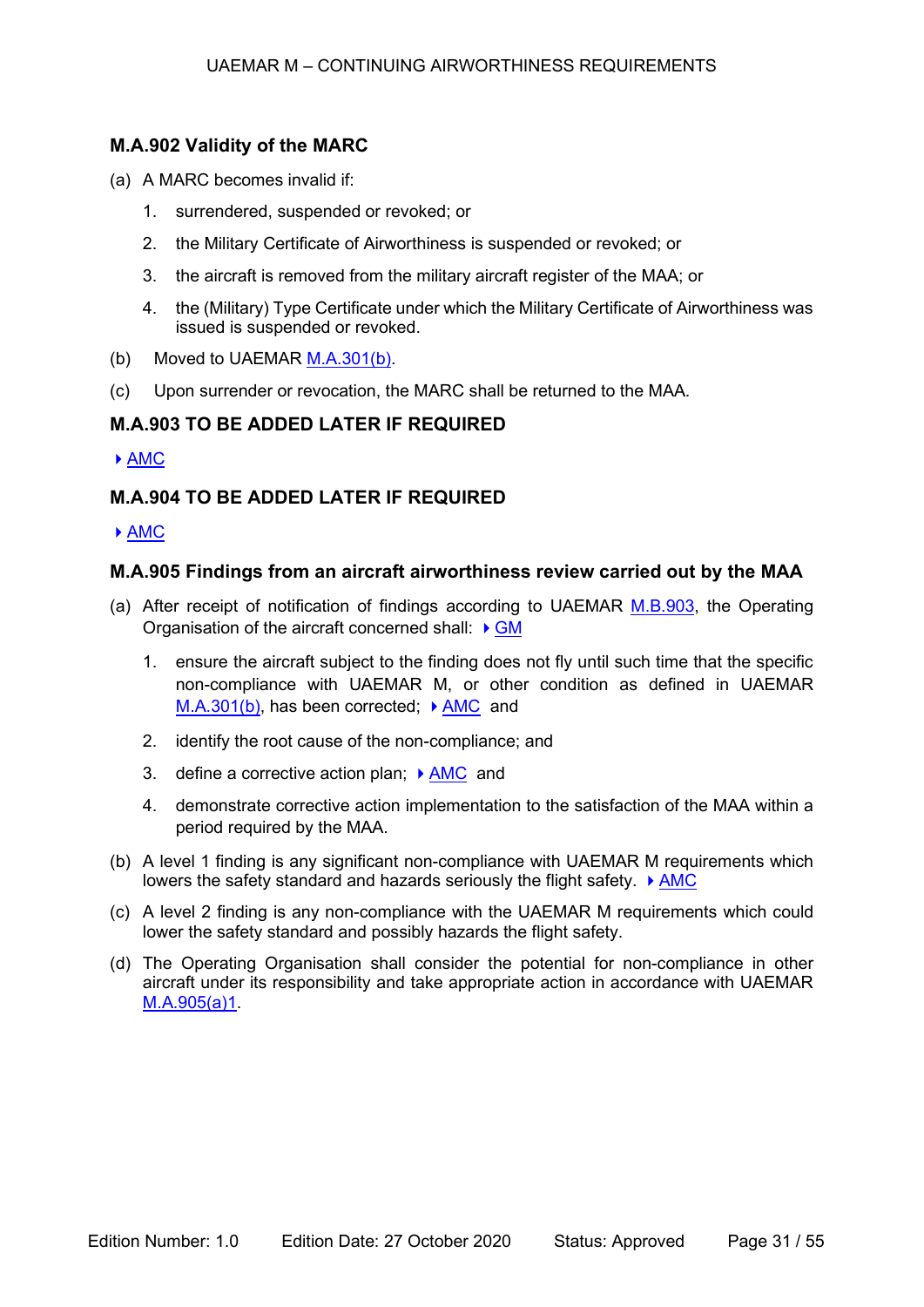# INTENTIONALLY LEFT BLANK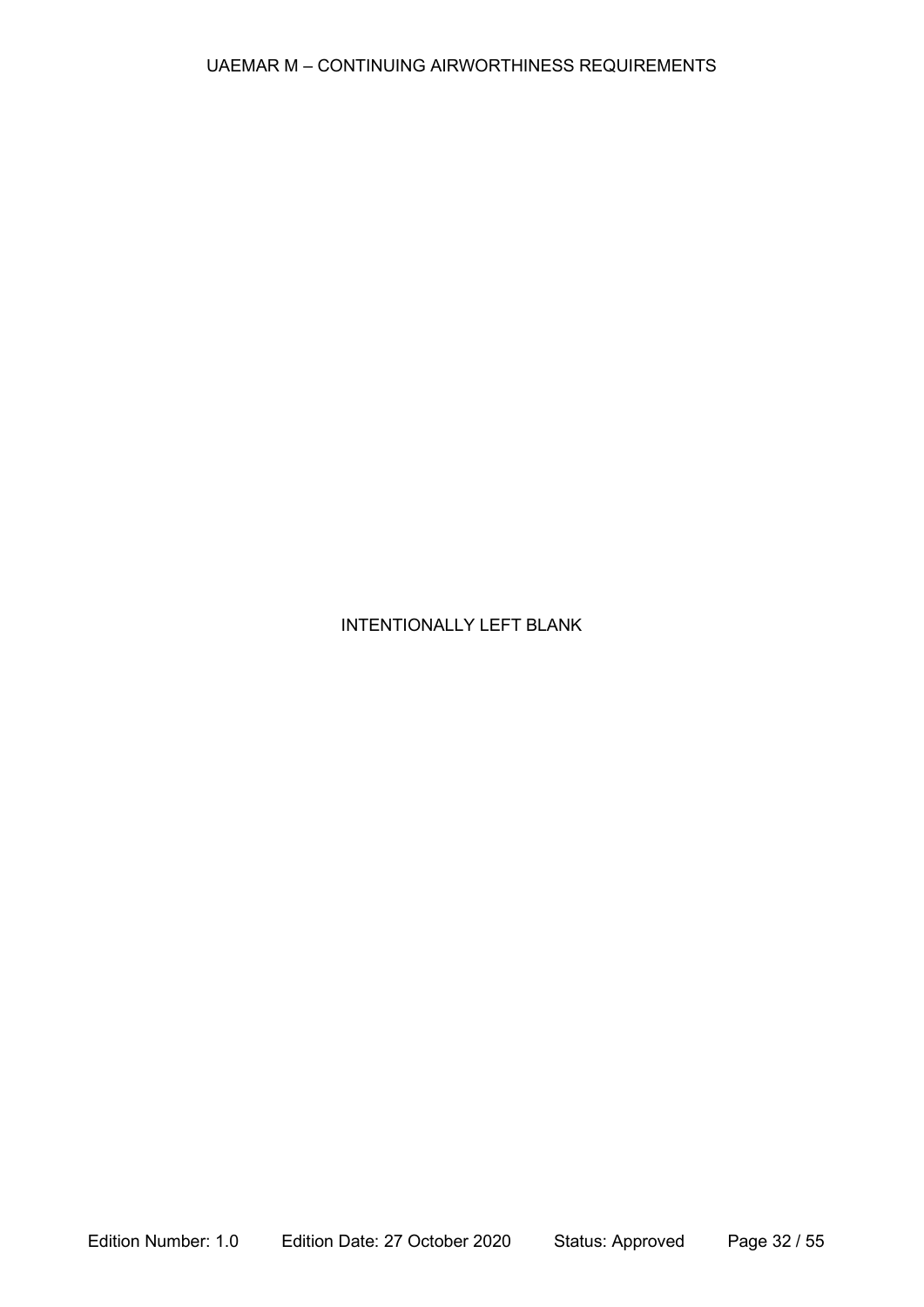# <span id="page-32-0"></span>**SECTION B – PROCEDURES FOR NATIONAL MILITARY AIRWORTHINESS AUTHORITIES**

# <span id="page-32-1"></span>**SUBPART A – GENERAL**

# <span id="page-32-2"></span>**M.B.101 Scope**

This Section establishes the administrative requirements to be followed by the MAA in charge of the application and the enforcement of Section A of UAEMAR M.

## <span id="page-32-3"></span>**M.B.102 National Military Airworthiness Authority (NMAA)**

(a) *General*

▶ AMC

The UAE MAA is the designated NMAA with allocated responsibilities for the issuance, continuation, change, suspension or revocation of certificates and for the oversight of continuing airworthiness.

This NMAA shall establish documented procedures and an organisational structure.

(b) *Resources*

The number of staff shall be appropriate to carry out the requirements as detailed in this Section B.

(c) *Qualification and training*

AMC

All staff involved in UAEMAR M activities shall be appropriately qualified and have appropriate knowledge, experience, initial training and continuation training to perform their allocated tasks.

(d) *Procedures*

AMC

The MAA shall establish procedures detailing how compliance with this UAEMAR is accomplished.

The procedures shall be reviewed and amended to ensure continued compliance.

### <span id="page-32-4"></span>**M.B.104 Record-keeping**

GM

(a) The MAA shall establish a system of record-keeping with minimum retention criteria, that allows adequate traceability of the process to issue, continue, change, suspend or revoke each certificate. ▶ AMC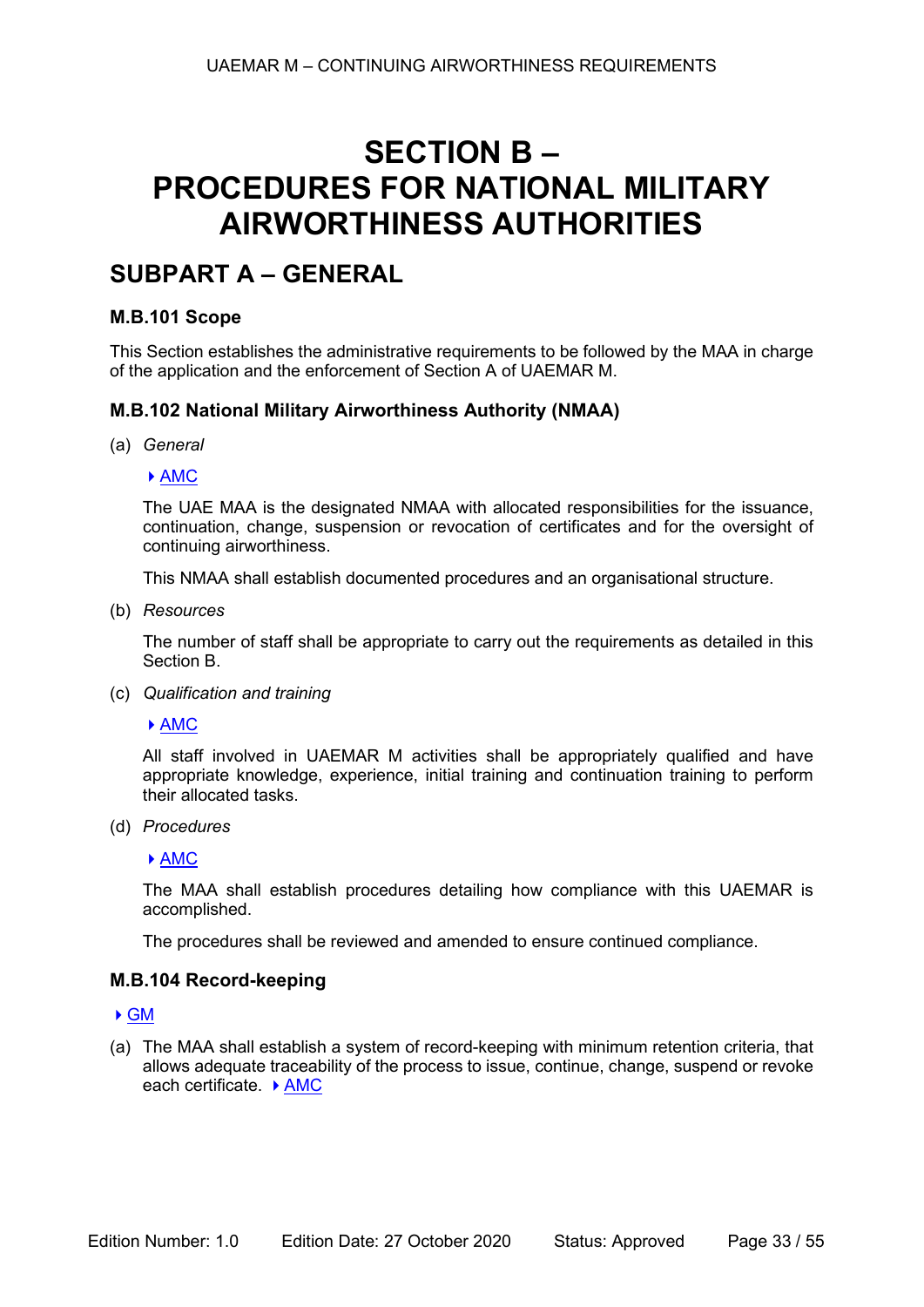- (b) The records for the oversight of UAEMAR M approved organisations shall include as a minimum:
	- 1. the application for an organisation approval;
	- 2. the organisation approval certificate including any changes;
	- 3. a copy of the audit program listing the dates when audits are due and when audits were carried out;
	- 4. the MAA continued oversight records including all audit records;
	- 5. copies of all relevant correspondence;
	- 6. details of any exemption and enforcement actions;
	- 7. any report from other authorities relating to the oversight of the organisation;
	- 8. Organisation Exposition and amendments:
	- 9. copy of any other document directly approved by the MAA.
- (c) The retention period for the paragraph (b) records shall be at least four years.
- (d) The minimum records for the oversight of each aircraft shall include, at least, a copy of:
	- 1. Military Certificate of Airworthiness;
	- 2. Military Airworthiness Review Certificates;
	- 3. Section A Subpart G organisation recommendations;
	- 4. reports from the airworthiness reviews carried out directly by the MAA;
	- 5. all relevant correspondence relating to the aircraft;
	- 6. details of any exemption and enforcement action(s);
	- 7. any document approved by the MAA pursuant to UAEMAR M.
- (e) The records specified in paragraph (d) shall be retained until two years after the aircraft has been permanently withdrawn from service.
- (f) NOT APPLICABLE.  $\triangleright$  AMC
- (g) The records shall be stored in a manner that ensures protection from damage, alteration and theft. The records shall remain readable and accessible for the duration of the storage period.

## <span id="page-33-0"></span>**M.B.105 Mutual exchange of information**

Mutual exchange of information shall follow the provisions of EMAD-R.

- (a) NOT APPLICABLE.  $\rightarrow$  AMC
- (b) NOT APPLICABLE.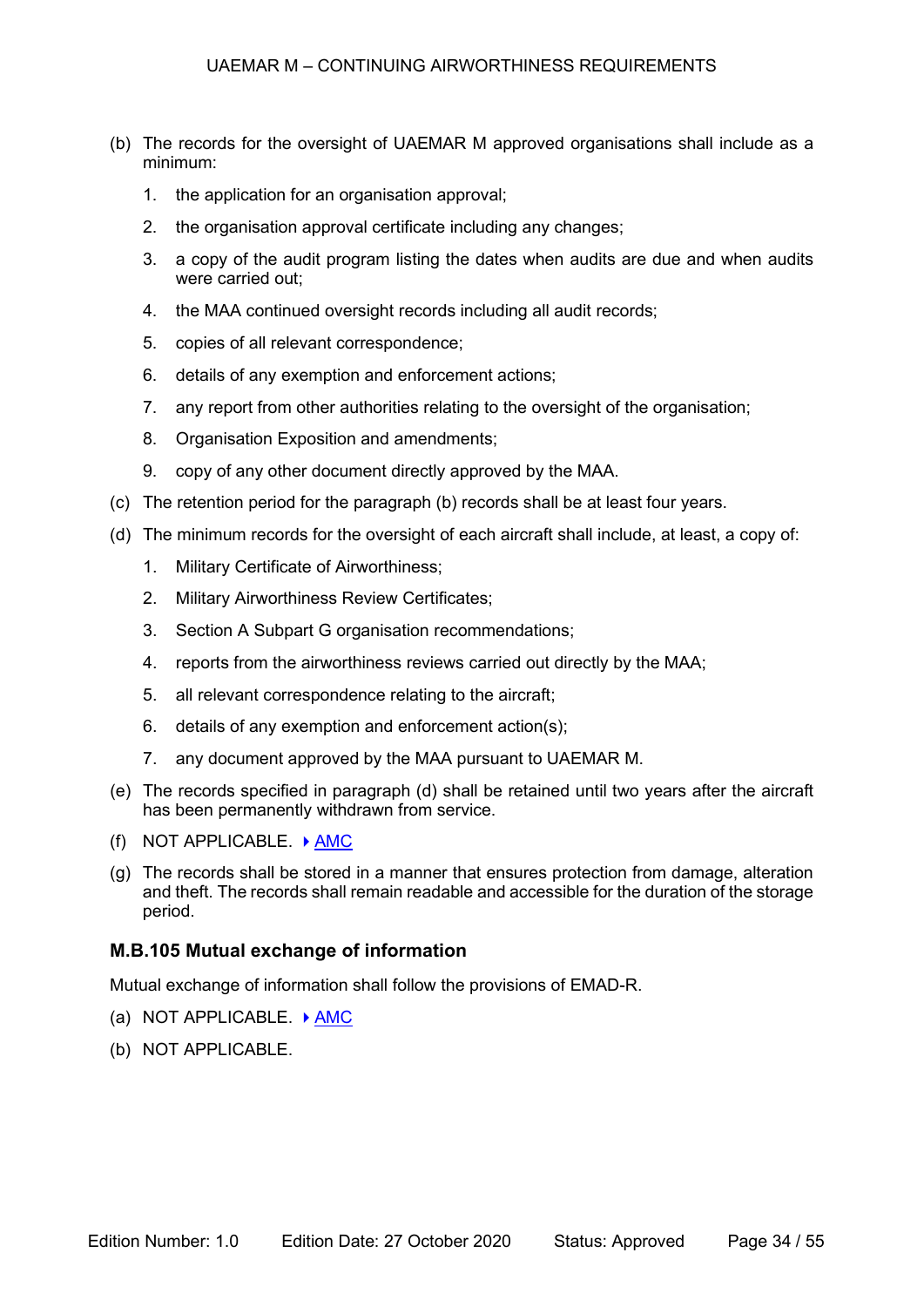# <span id="page-34-0"></span>**SUBPART B – ACCOUNTABILITY**

# <span id="page-34-1"></span>**M.B.201 Responsibilities**

The MAA is responsible for conducting inspections and investigations in order to verify that the requirements of UAEMAR M are complied with.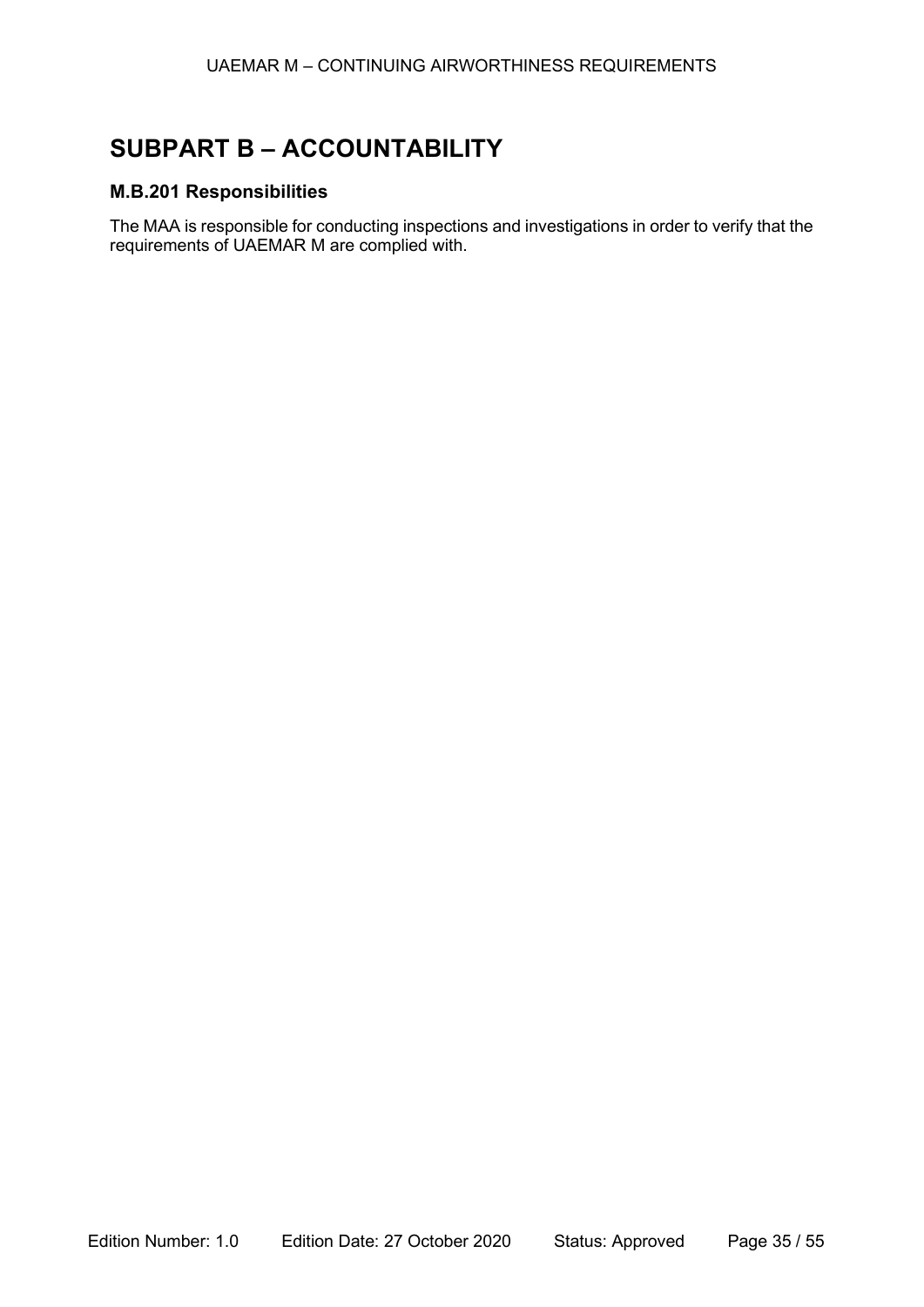# <span id="page-35-0"></span>**SUBPART C – CONTINUING AIRWORTHINESS**

### <span id="page-35-1"></span>**M.B.301 Aircraft Maintenance Programme (AMP)**

- (a) The MAA shall verify that the AMP is in compliance with UAEMAR  $M.A.302.$  AMC
- (b) Except where stated otherwise in UAEMAR  $M.A.708(b)2(ii)$ , the AMP and its amendments shall be approved by the MAA.  $\triangleright$  AMC
- (c) In the case of indirect approval by the CAMO, the AMP procedure shall be approved by the MAA through the CAME.  $\rightarrow$  AMC
- (d) In order to approve an AMP according to UAEMAR  $M.A.708(b)2$ , the MAA shall have access to all the data required in UAEMAR M.A.302(d) and to fulfill UAEMAR M.A.302(e) and (f). AMC
- (e) Where the AMP is not developed and controlled by the CAMO, the MAA shall develop alternative procedures to approve the AMP.  $\triangleright$  AMC

### <span id="page-35-2"></span>**M.B.302 Exemptions**

All exemptions granted shall be recorded and retained by the MAA.

### <span id="page-35-3"></span>**M.B.303 Aircraft Continuing Airworthiness Monitoring (ACAM)**

#### AMC

- (a) The MAA shall develop a survey programme to monitor the airworthiness status of the fleet of aircraft on its register.
- (b) The survey programme shall include sample product surveys of aircraft. ▶ AMC1 ▶ AMC2 ▶ AMC3 ▶ GM
- (c) The programme shall be developed taking into account the number of aircraft on the register, local knowledge and past surveillance activities.  $\rightarrow$  AMC
- (d) The product survey shall focus on a number of key risk airworthiness elements and identify any findings. Furthermore, the MAA shall analyse each finding to determine its root cause.
- (e) All findings shall be confirmed in writing to the Operating Organisation accountable according to UAEMAR M.A.201.
- (f) The MAA shall record all findings, closure actions and recommendations.
- (g) If during aircraft surveys evidence is found showing non-compliance to an UAEMAR M requirement, the MAA shall take actions in accordance with UAEMAR M.B.903.
- (h) If the root cause of the finding identifies a non-compliance with any UAEMAR M Subpart or with another UAEMAR, the non-compliance shall be dealt with as prescribed by the relevant UAEMAR.
- (i) NOT APPLICABLE.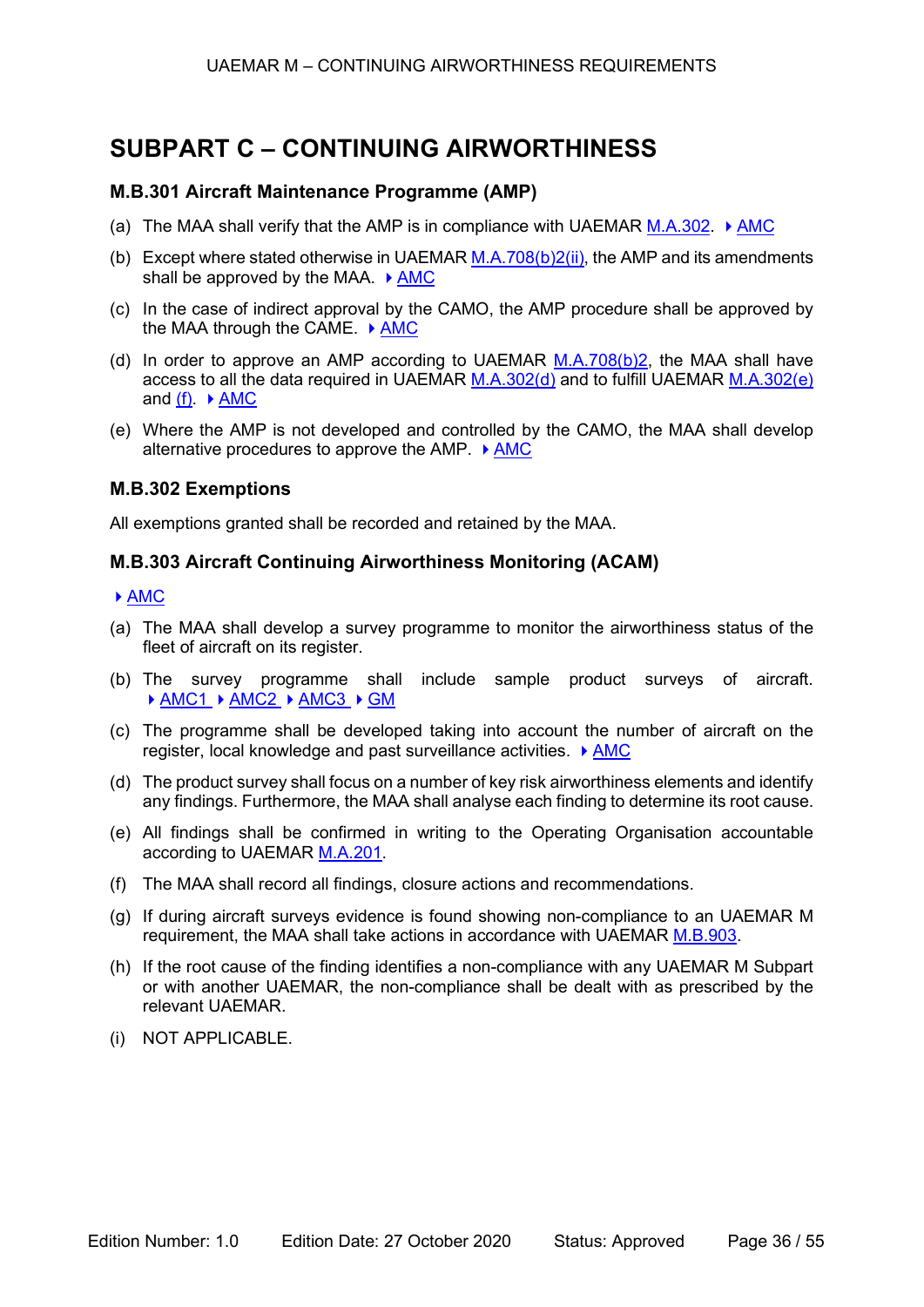## <span id="page-36-0"></span>**M.B.304 Revocation and suspension of a MARC**

The MAA shall:

- (a) suspend a MARC on reasonable grounds in the case of a potential safety threat; or
- (b) suspend or revoke a MARC pursuant to UAEMAR M.B.903(a)1.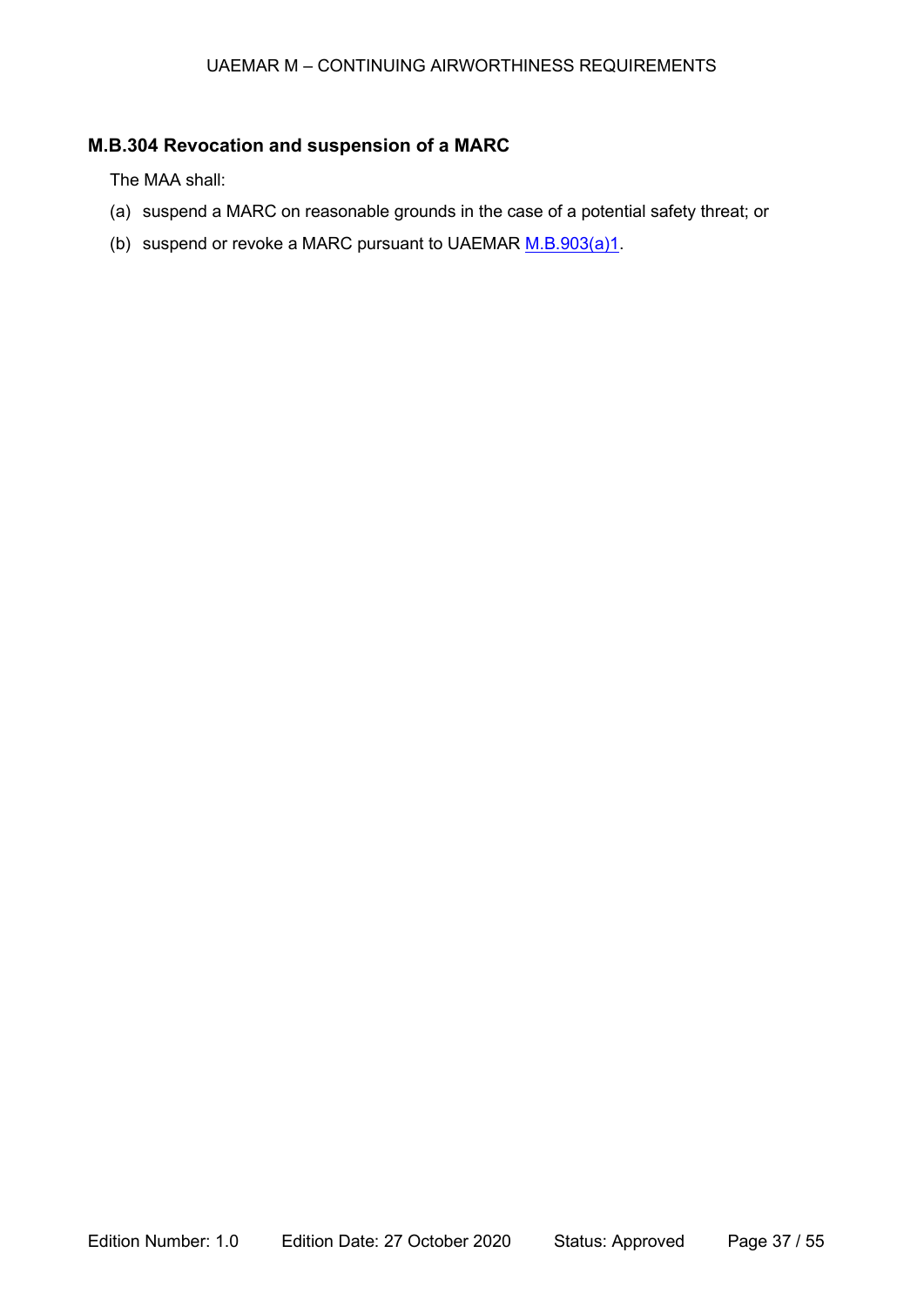# <span id="page-37-0"></span>**SUBPART D – MAINTENANCE STANDARDS**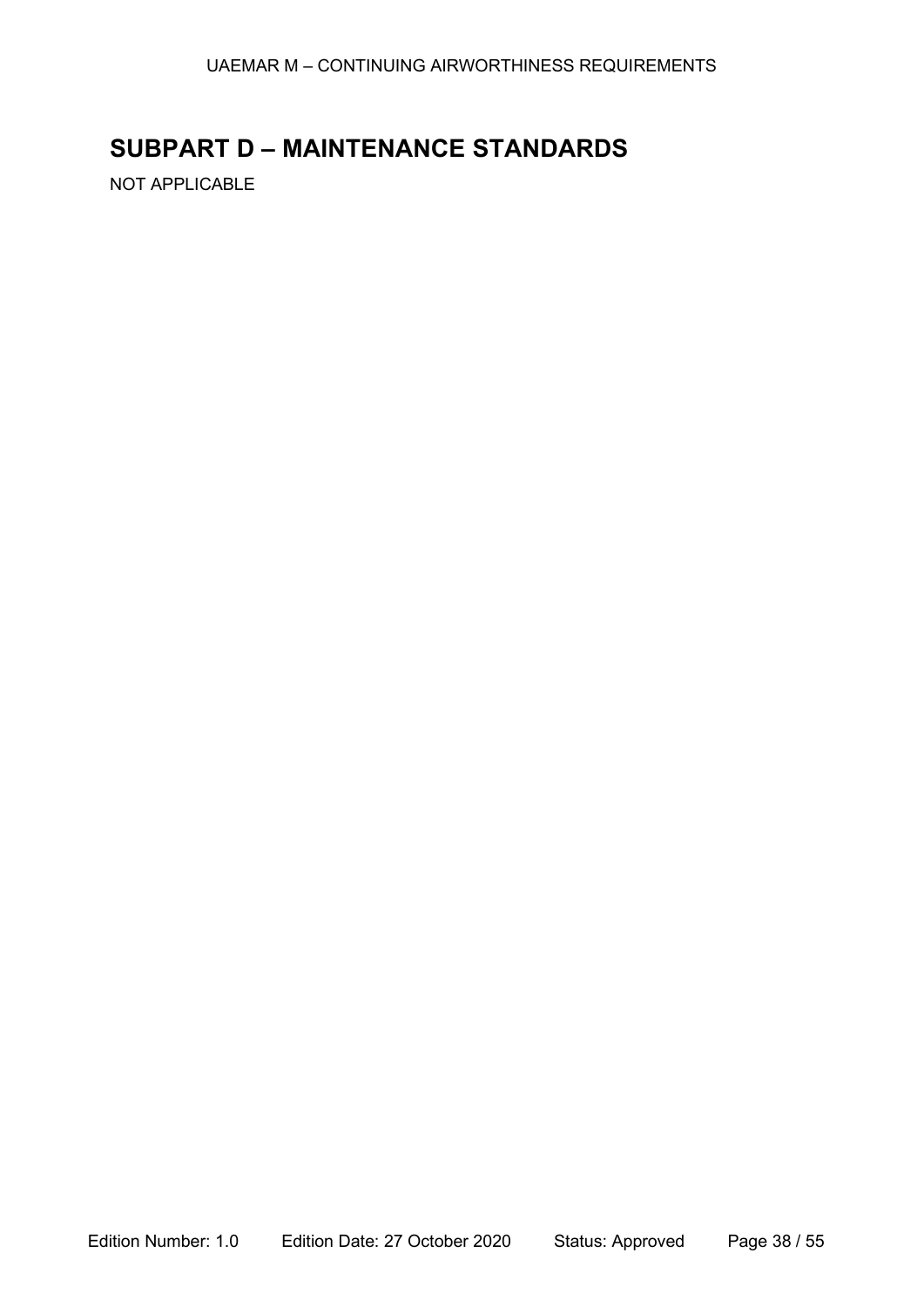# <span id="page-38-0"></span>**SUBPART E – COMPONENTS**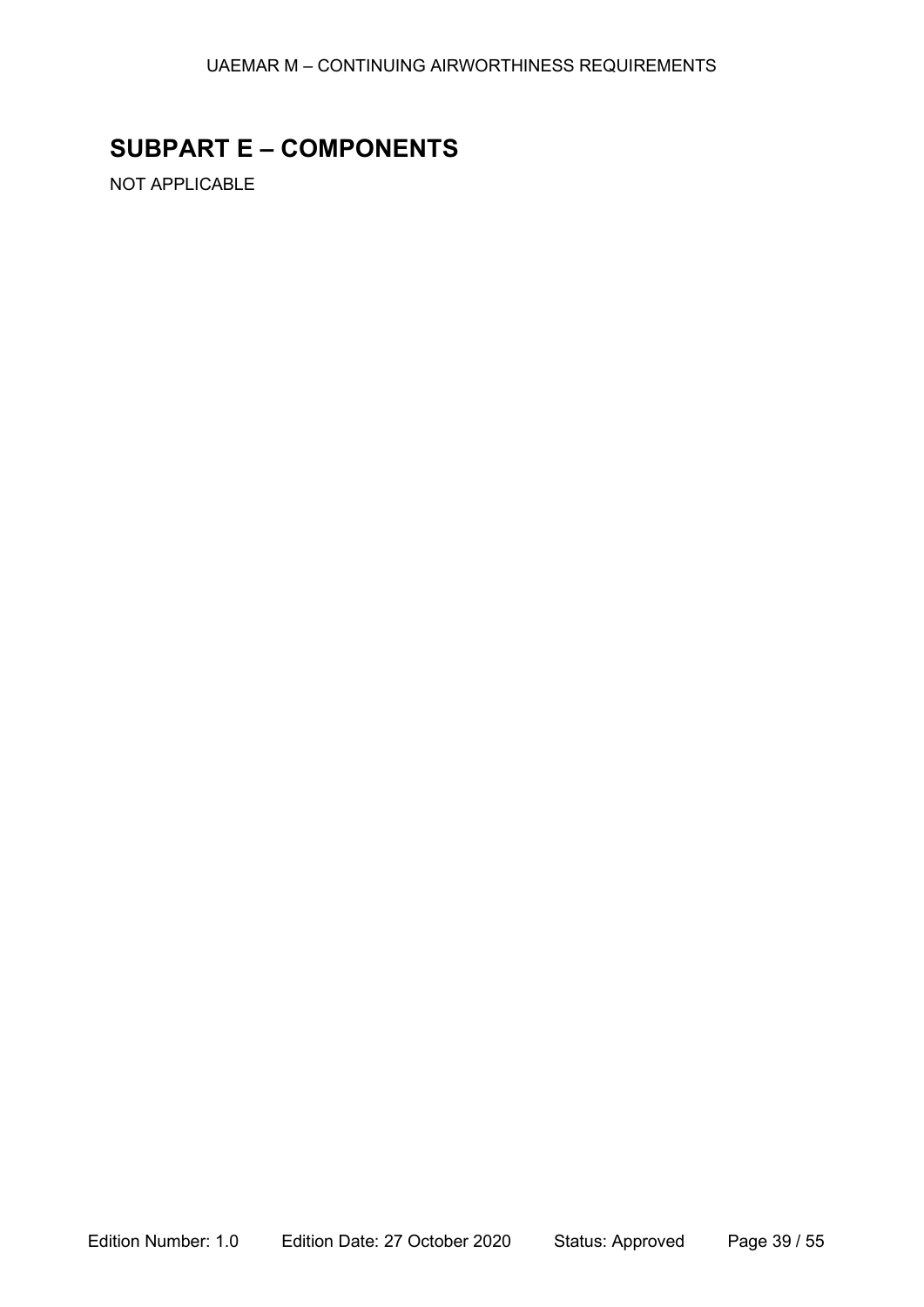# <span id="page-39-0"></span>**SUBPART F – MAINTENANCE ORGANISATION**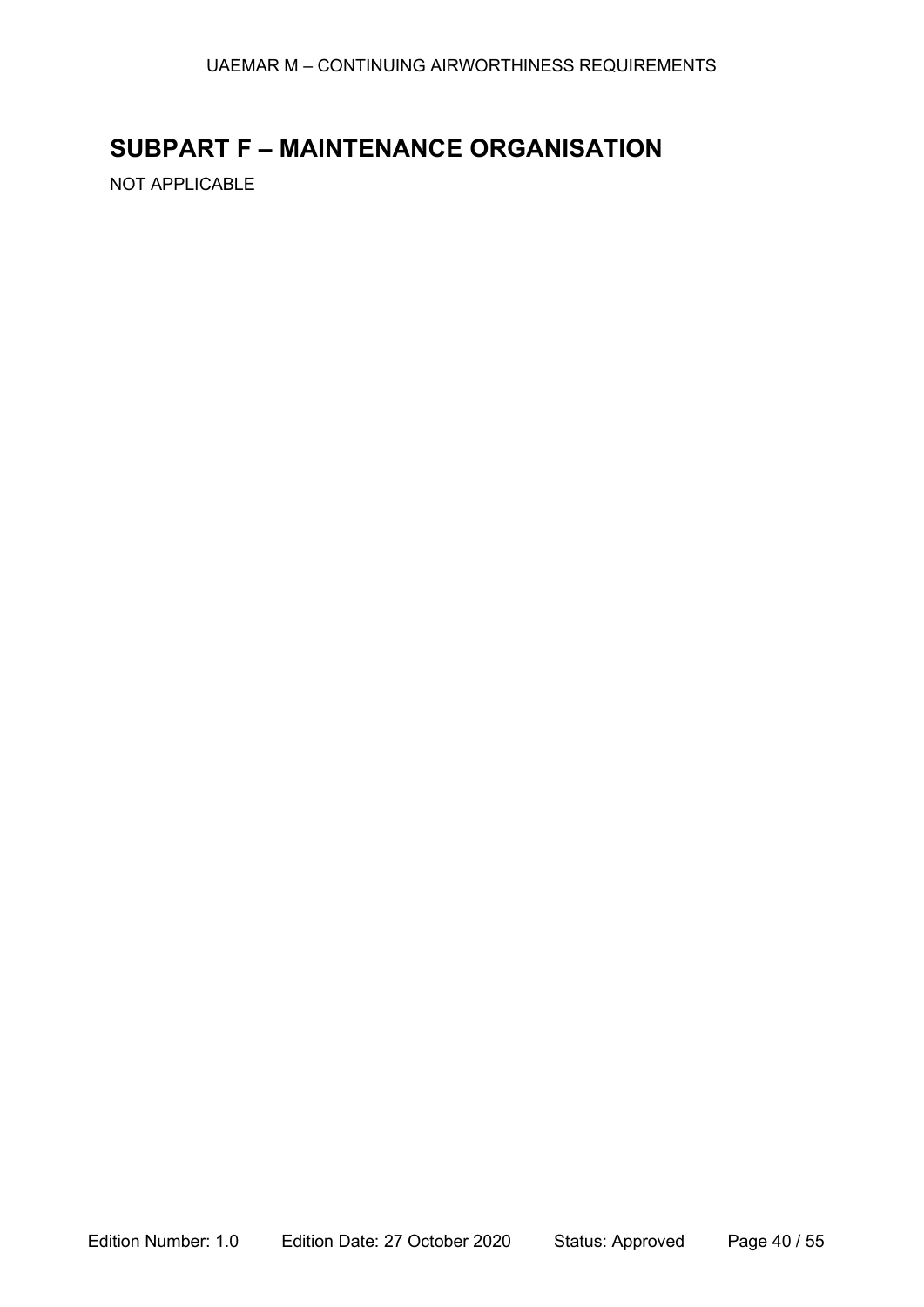# <span id="page-40-0"></span>**SUBPART G – CONTINUING AIRWORTHINESS MANAGEMENT ORGANISATION (CAMO)**

### <span id="page-40-1"></span>**M.B.701 Application**

- (a) The MAA shall receive for approval the documents listed in UAEMAR M.A.702(b) for each aircraft type to be operated.  $\triangleright$  AMC
- (b) NOT APPLICABLE.

## <span id="page-40-2"></span>**M.B.702 Initial approval**

- (a) Provided the requirements of UAEMAR  $M.A.706(a)$ , (c), (d) and UAEMAR  $M.A.707$  are complied with, the MAA shall formally indicate its acceptance of the UAEMAR M.A.706(a), (c), (d) and UAEMAR M.A.707 personnel to the applicant in writing.  $\triangleright$  AMC
- (b) The MAA shall establish that the procedures specified in the CAME comply with UAEMAR M.A. Subpart G and ensure the Accountable Manager signs the commitment statement. ▶ AMC
- (c) The MAA shall verify the organisation's compliance with UAEMAR M.A. Subpart G requirements. AMC
- (d) A meeting with the Accountable Manager shall be convened at least once during the investigation for approval, to ensure that he/she fully understands the significance of the approval and the reason for signing the CAME commitment of the organisation to compliance with the procedures specified in the CAME.
- (e) All findings shall be confirmed in writing to the applicant organisation.  $\triangleright$  AMC
- (f) The MAA shall record all findings, closure actions (actions required to close a finding) and recommendations. • AMC
- (g) For initial approval, all findings shall be corrected by the organisation and accepted by the MAA before the approval can be issued.  $\triangleright$  AMC

## <span id="page-40-3"></span>**M.B.703 Issue of approval**

### $\triangleright$  AMC

- (a) The MAA shall issue to the applicant an UAEMAR Form 14 approval certificate, which includes the extent of approval, when the CAMO is in compliance with UAEMAR M.A. Subpart G. ▶ AMC
- (b) The MAA shall indicate the validity of the approval on the UAEMAR Form 14 approval certificate.
- (c) The reference number shall be included on the UAEMAR Form 14 approval certificate in a manner specified by the MAA.  $\triangleright$  AMC
- (d) NOT APPLICABLE.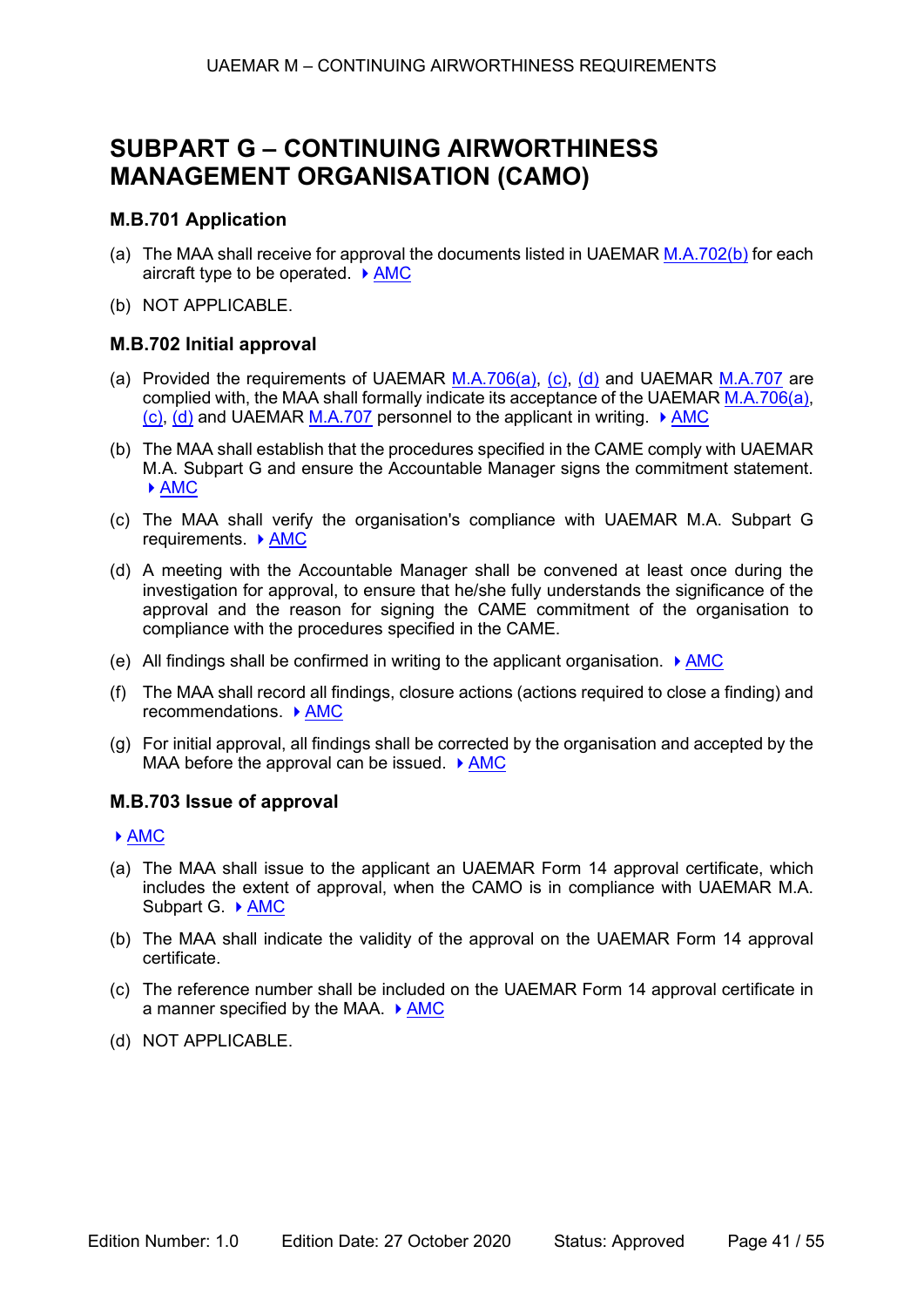### <span id="page-41-0"></span>**M.B.704 Continuing oversight**

- (a) The MAA shall keep and update a programme listing for each UAEMAR M.A. Subpart G CAMO under its supervision, the dates when audit visits are due and when such visits were carried out.
- (b) Each organisation shall be reviewed for compliance with UAEMAR M.A. Subpart G at periods not exceeding 24-months. AMC
- (c) A relevant sample of the aircraft managed by the UAEMAR M.A. Subpart G CAMO shall be surveyed in every 24-month period to verify the performance of CAMO activities. The size of the sample will be decided by the MAA based on the result of prior audits and earlier product surveys.
- (d) All findings shall be confirmed officially to the CAMO.
- (e) The MAA shall record all findings, closure actions (actions required to close a finding) and recommendations.
- (f) A meeting with the Accountable Manager shall be convened at least once every 24 months, to ensure he/she remains informed of significant issues arising during audits.

### <span id="page-41-1"></span>**M.B.705 CAMO Findings**

- (a) When during audits or by other means, evidence is found showing non-compliance to the UAEMAR M requirements, the MAA shall take the following actions:
	- 1. for level 1 findings, immediate action shall be taken by the MAA to revoke, limit or suspend in whole or in part, depending upon the extent of the level 1 finding, the CAMO approval, until successful corrective action has been taken by the CAMO;  $\triangleright$  AMC
	- 2. for level 2 findings, the MAA shall grant a corrective action period appropriate to the nature of the finding that shall not be more than three months. In certain circumstances, at the end of this first period, and subject to the nature of the finding the MAA can extend the three-month period subject to a satisfactory corrective action plan.
- (b) Action shall be taken by the MAA to suspend, in whole or in part, the approval in case of failure to comply within the timescale granted by the MAA.
- (c) The MAA shall have a system to analyse findings for their safety significance.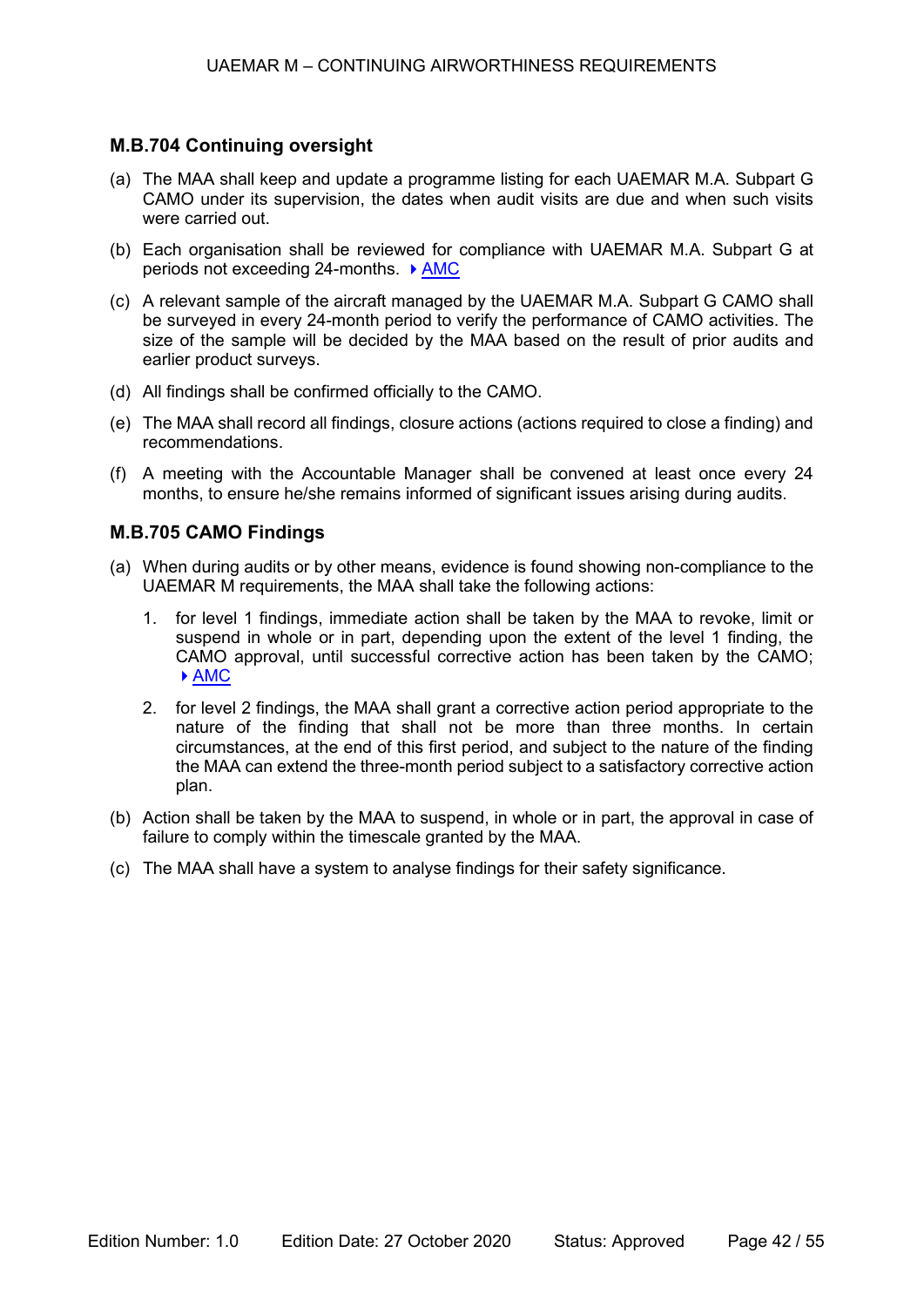# <span id="page-42-0"></span>**M.B.706 Changes**

### ▶ AMC

- (a) The MAA shall comply with the applicable elements of the initial approval process for any change to the CAMO notified in accordance with UAEMAR M.A.713.
- (b) The MAA may prescribe the conditions under which the CAMO may operate during such changes, unless it determines that the approval should be suspended due to the nature or the extent of the changes.
- (c) For any amendment to the CAME:
	- 1. in the case of direct approval of amendments in accordance with UAEMAR M.A.704(b), the MAA shall verify that the procedures specified in the CAME are in compliance with UAEMAR M before formally notifying the CAMO of the approval.
	- 2. in the case where an indirect approval procedure is used for the approval of the amendments in accordance with UAEMAR M.A.704(c), the MAA shall ensure:
		- i. that the amendments remain minor; and
		- ii. that it has an adequate control over the approval of the amendments to ensure they remain in compliance with the requirements of UAEMAR M.

### <span id="page-42-1"></span>**M.B.707 Revocation, suspension and limitation of an approval**

The MAA shall:

- (a) suspend an approval on reasonable grounds in the case of a potential safety threat; or
- (b) suspend, revoke or limit an approval pursuant to UAEMAR M.B.705.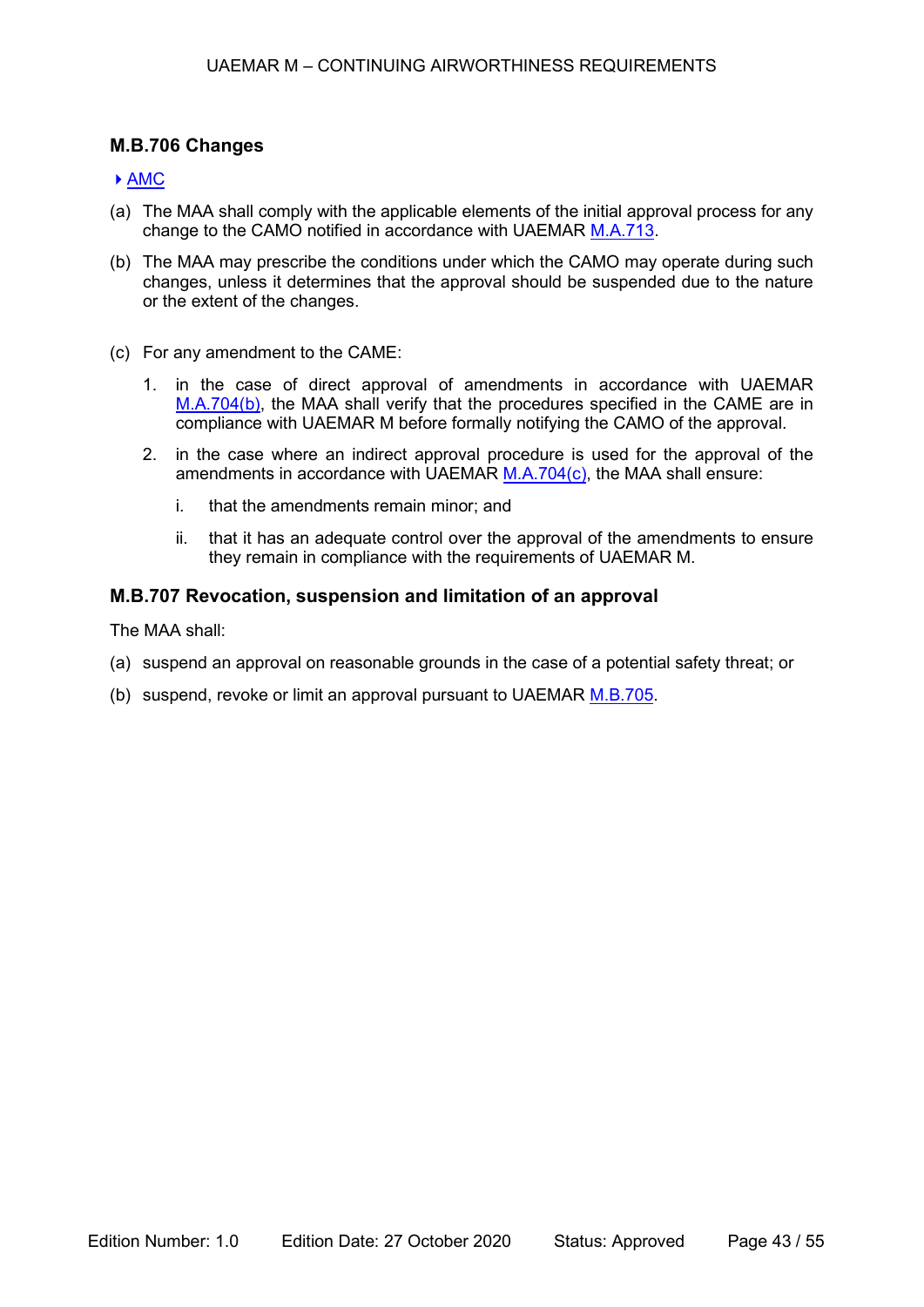# <span id="page-43-0"></span>**SUBPART H – CERTIFICATE OF RELEASE TO SERVICE (CRS)**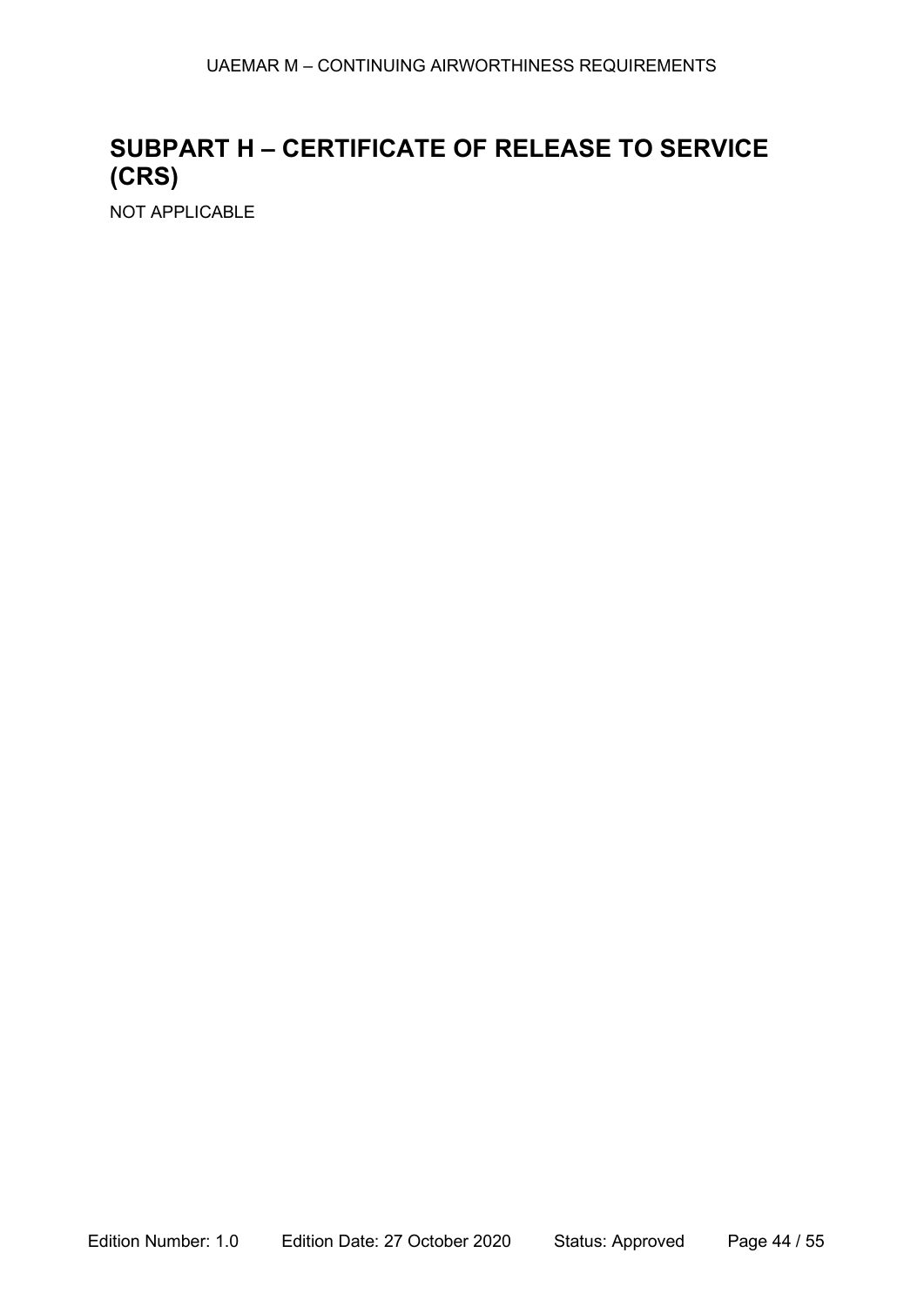# <span id="page-44-0"></span>**SUBPART I – MILITARY AIRWORTHINESS REVIEW CERTIFICATE (MARC)**

### <span id="page-44-1"></span>**M.B.901 Assessment of recommendations**

Upon receipt of an application and associated MARC recommendation in accordance with UAEMAR M.A.901 ▶ AMC

- (a) appropriate qualified personnel from the MAA shall verify that the compliance statement contained in the recommendation demonstrates that a complete UAEMAR M.A.710 airworthiness review has been carried out.
- (b) the MAA shall investigate and may request further information to support the assessment of the recommendation.

### <span id="page-44-2"></span>**M.B.902 Airworthiness review by the MAA**

- (a) When the MAA carries out the airworthiness review and issues the MARC (UAEMAR Form 15a), it shall do so in accordance with UAEMAR M.A.710.
- (b) The MAA shall have appropriate airworthiness review staff to carry out the airworthiness reviews.

### AMC

- 1. These staff shall have acquired:  $\triangleright$  AMC
	- i. at least five years experience in continuing airworthiness; and
	- ii. an appropriate MAML in compliance with UAEMAR 66 or an aeronautical degree or a national equivalent; and
	- iii. formal aeronautical maintenance training; and
	- iv. a position with appropriate responsibilities.

Notwithstanding paragraphs '(i)' to '(iv)' above, the requirement laid down in UAEMAR M.B.902(b)1(ii) may be replaced by five years of experience in continuing airworthiness additional to those already required by UAEMAR M.B.902(b)1(a).

- 2. NOT APPLICABLE. ▶ AMC
- (c) The MAA shall maintain a record of all airworthiness review staff, which shall include details of any appropriate qualification held together with a summary of relevant continuing airworthiness management experience and training.  $\rightarrow$  AMC
- (d) The MAA shall have access to the applicable data as specified in UAEMAR M.A.305 and UAEMAR M.A.306, and applicable maintenance data in the performance of the airworthiness review.
- (e) The staff that carries out the airworthiness review shall issue an UAEMAR Form 15a after satisfactory completion of the airworthiness review.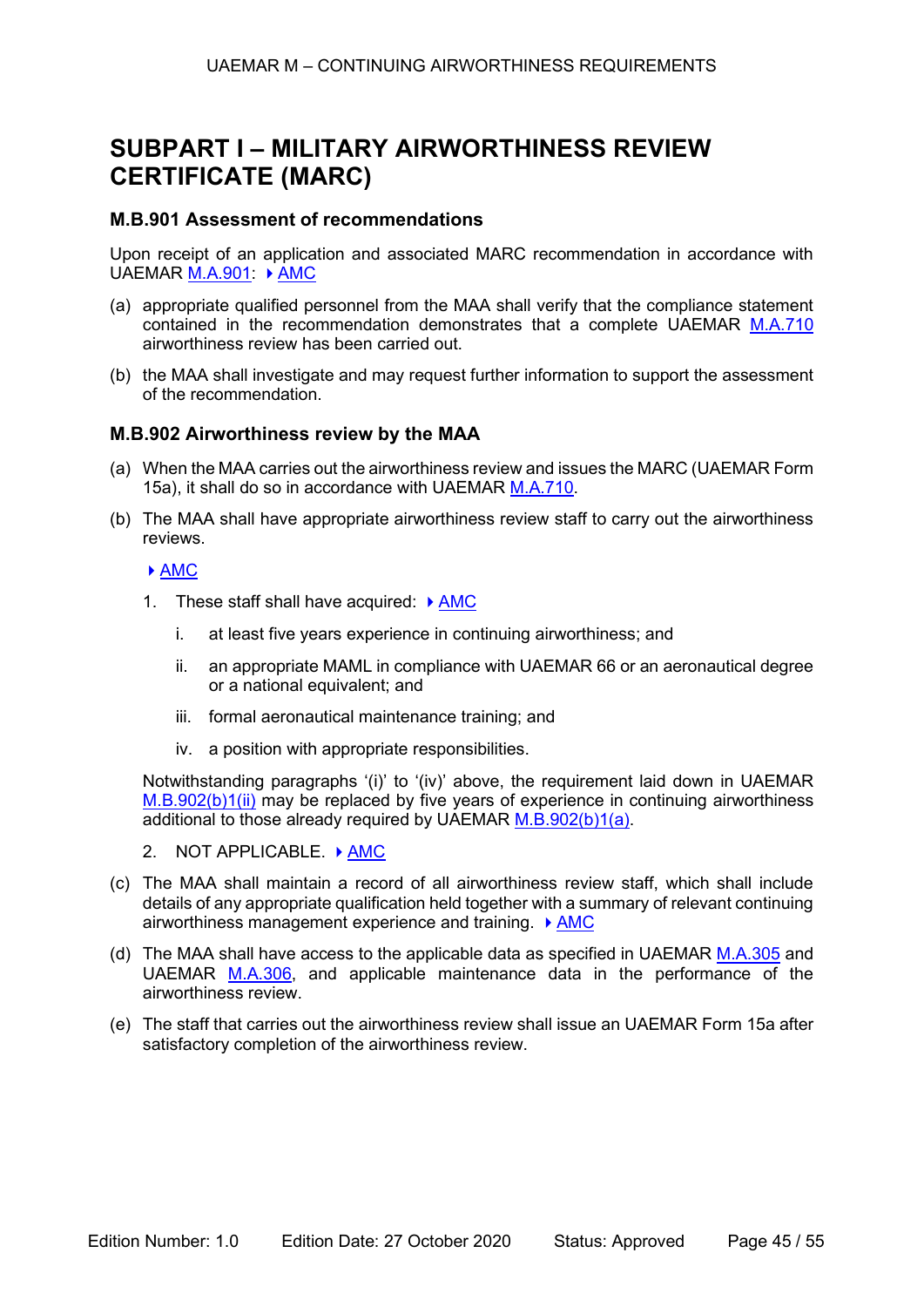### <span id="page-45-0"></span>**M.B.903 Aircraft findings**

- (a) If during MAA aircraft surveys, or by other means, evidence is found showing noncompliance to an UAEMAR M requirement, the MAA shall take the following actions:
	- 1. for level 1 findings, the MAA shall require appropriate corrective action to be taken before further flight and immediate action shall be taken by the MAA to revoke or suspend the MARC;
	- 2. for level 2 findings, the corrective action required by the MAA shall be appropriate to the nature of the finding.
- (b) The MAA shall have a system to analyse findings for their safety significance.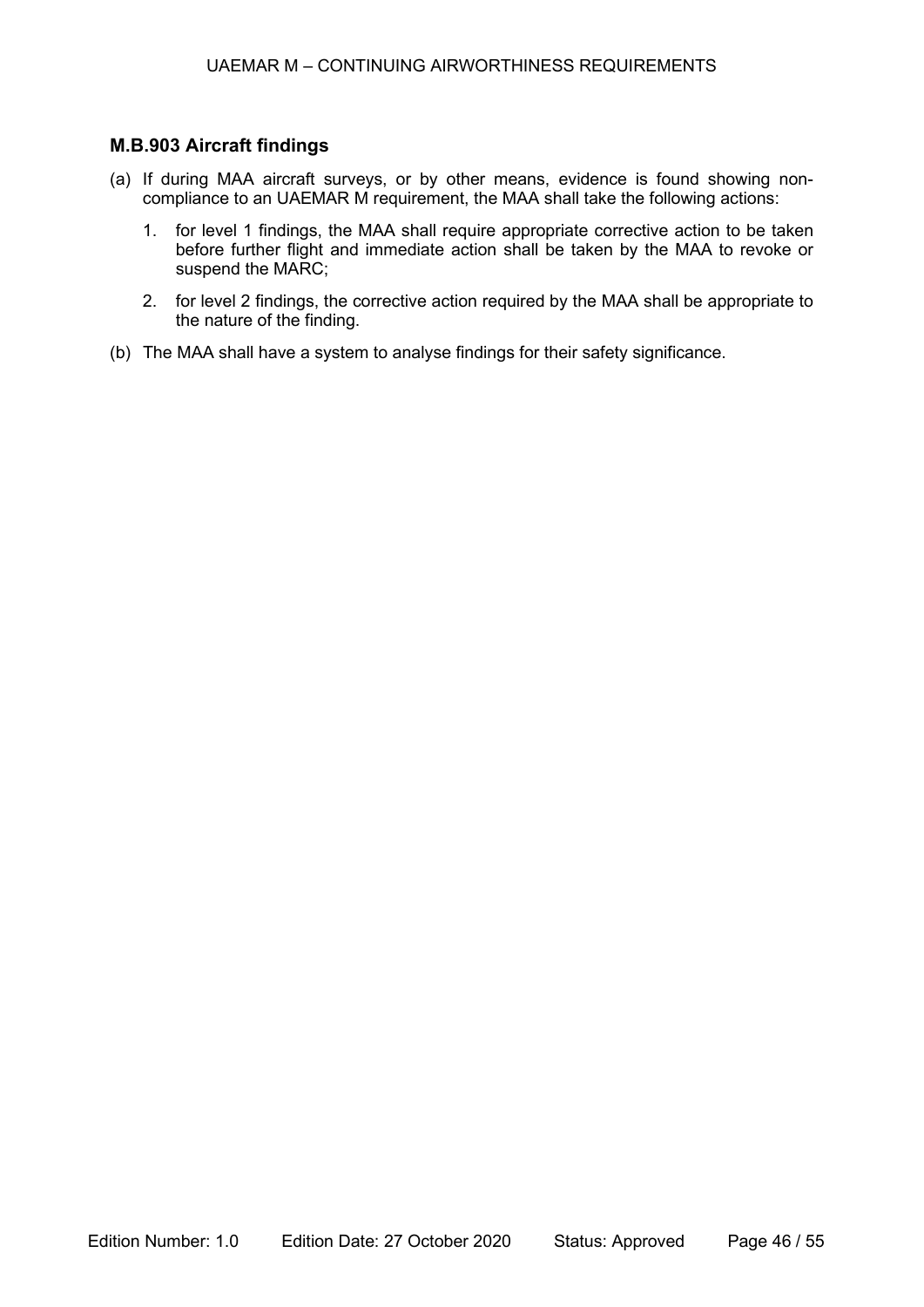# <span id="page-46-0"></span>**APPENDIX I – CONTINUING AIRWORTHINESS ARRANGEMENT**

Moved to AMC for UAEMAR M.A.201(k).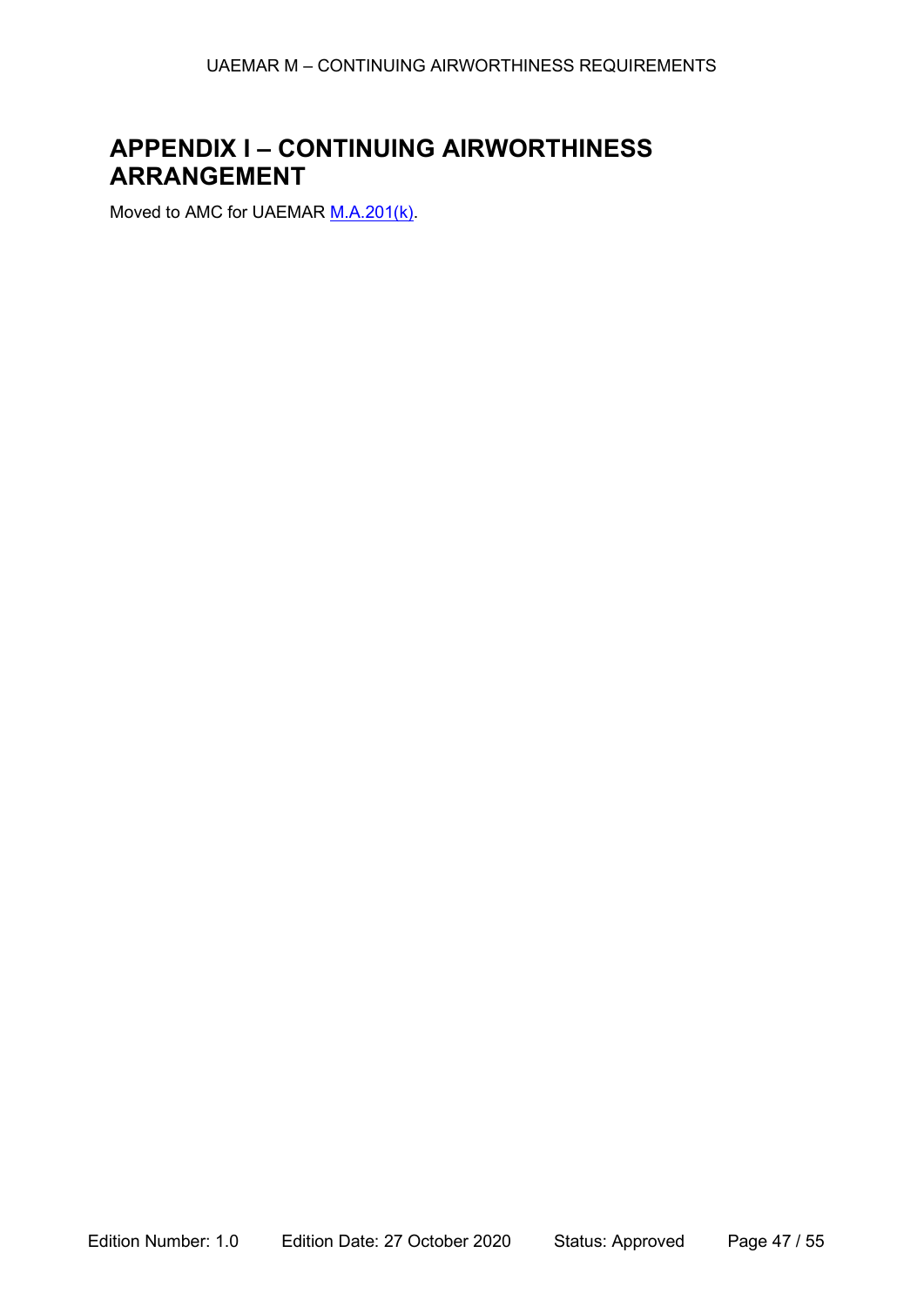# <span id="page-47-0"></span>**APPENDIX II – AUTHORISED RELEASE CERTIFICATE UAEMAR FORM 1**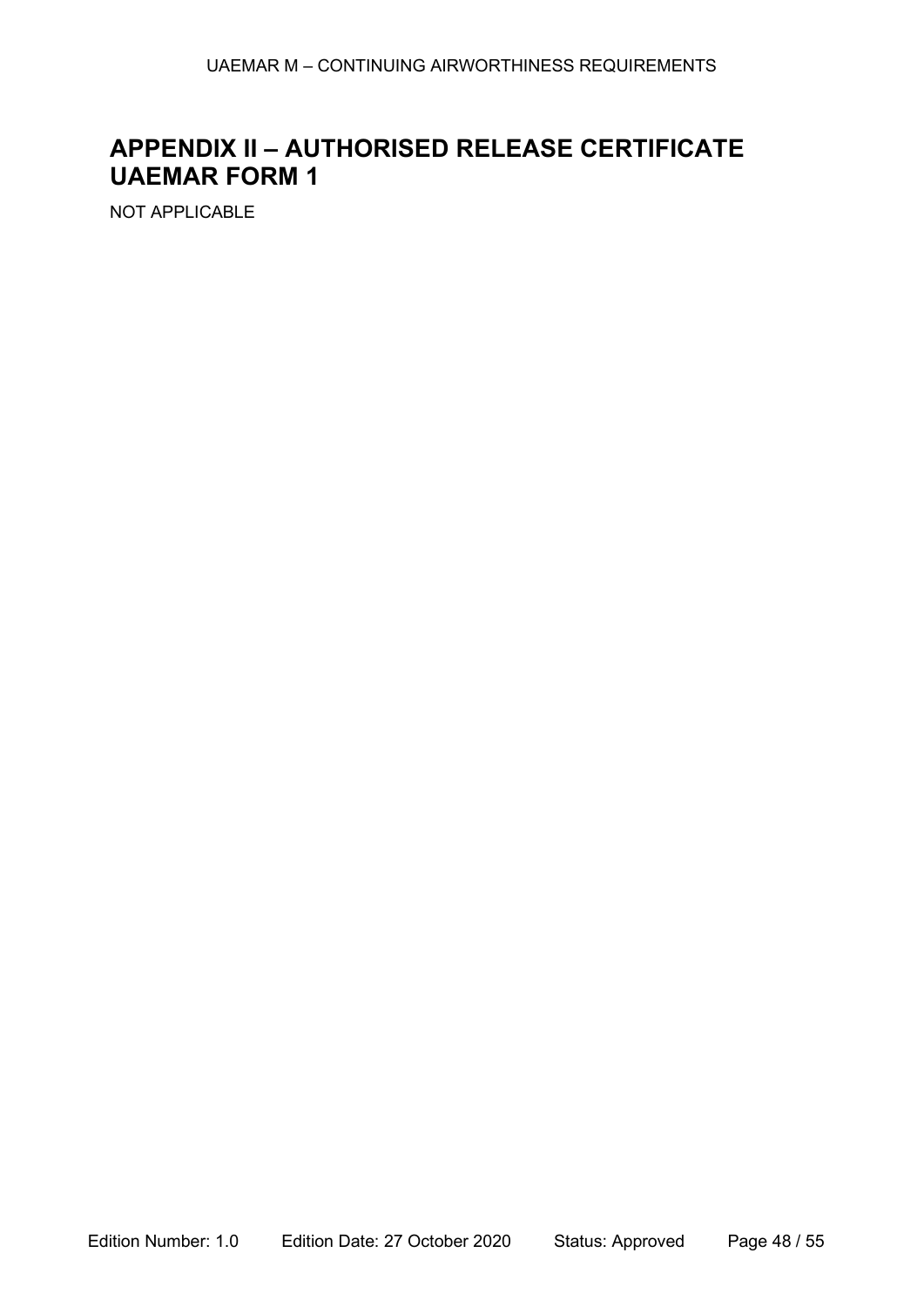# <span id="page-48-0"></span>**APPENDIX III – MILITARY AIRWORTHINESS REVIEW CERTIFICATE – UAEMAR FORM 15**

UAEMAR FORMS 15a and 15b are contained in the UAEMAR Forms document.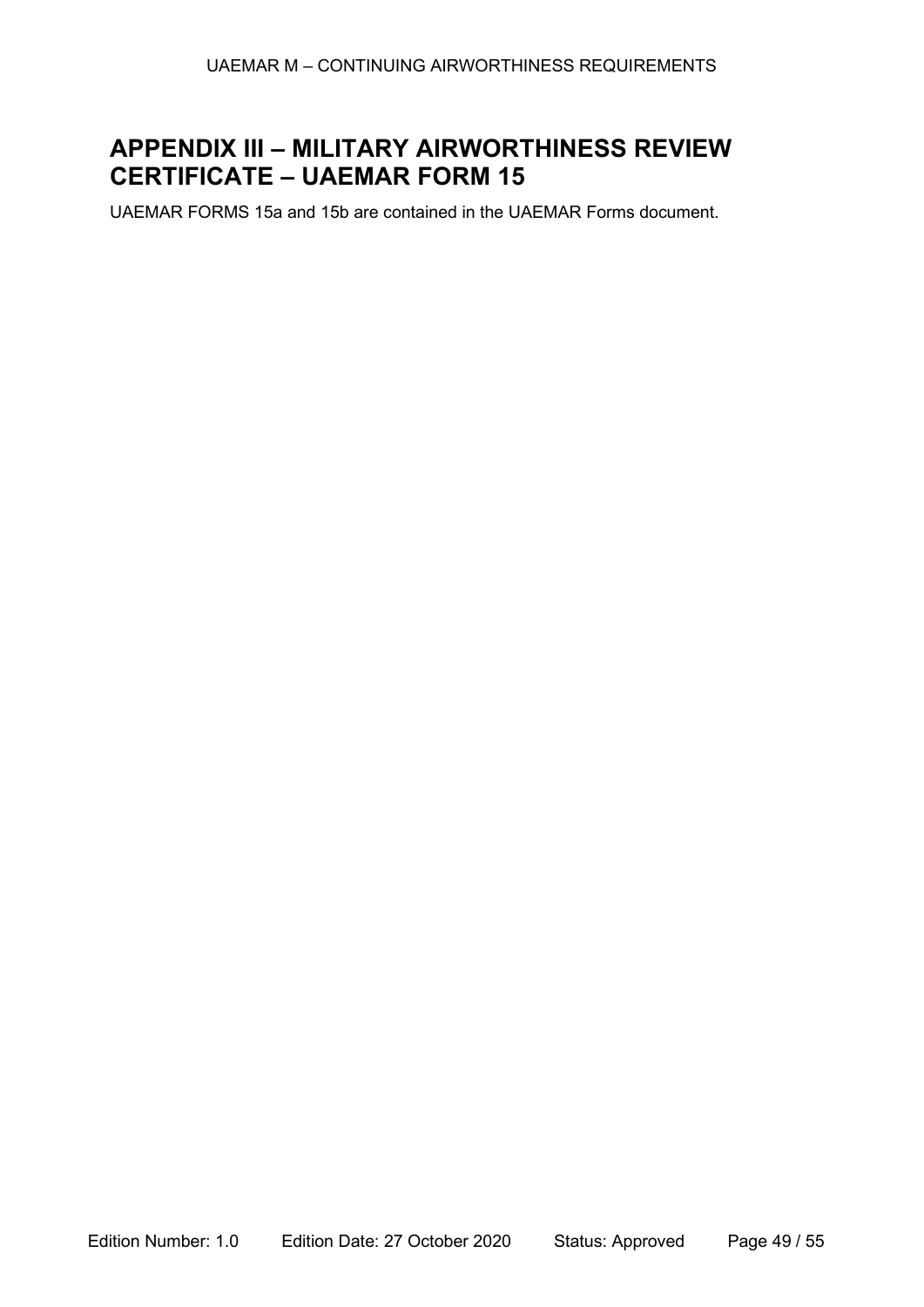# <span id="page-49-0"></span>**APPENDIX IV – CLASS AND RATINGS SYSTEM TO BE USED FOR THE APPROVAL OF MAINTENANCE ORGANISATIONS**

NOT APPLICABLE - See UAEMAR 145 Appendix II.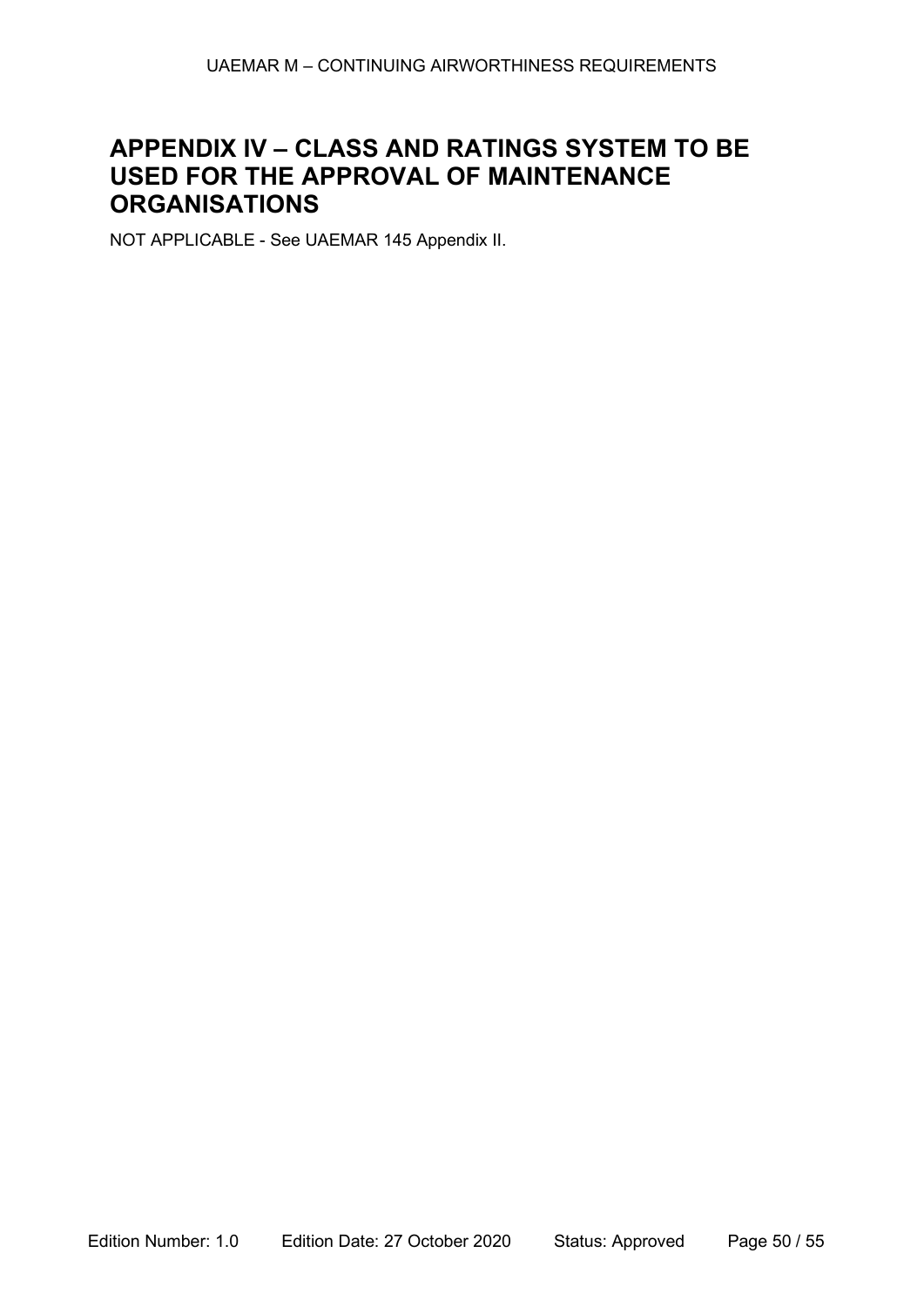# <span id="page-50-0"></span>**APPENDIX V – MAINTENANCE ORGANISATION APPROVAL REFERRED TO IN SUBPART F**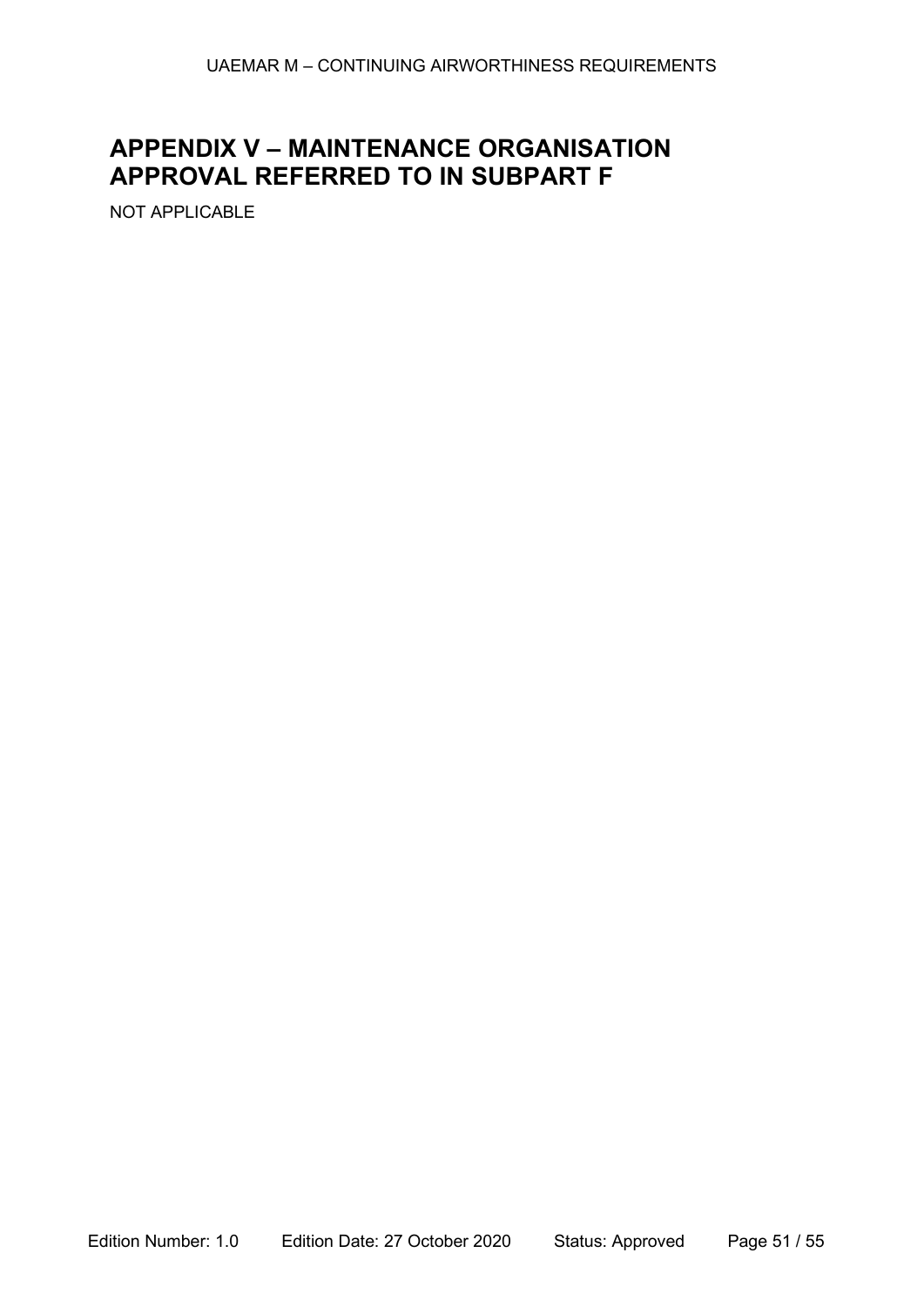# <span id="page-51-0"></span>**APPENDIX VI – CONTINUING AIRWORTHINESS MANAGEMENT ORGANISATION APPROVAL REFERRED TO IN SUBPART G**

UAEMAR Form 14 is contained in the UAEMAR Forms document.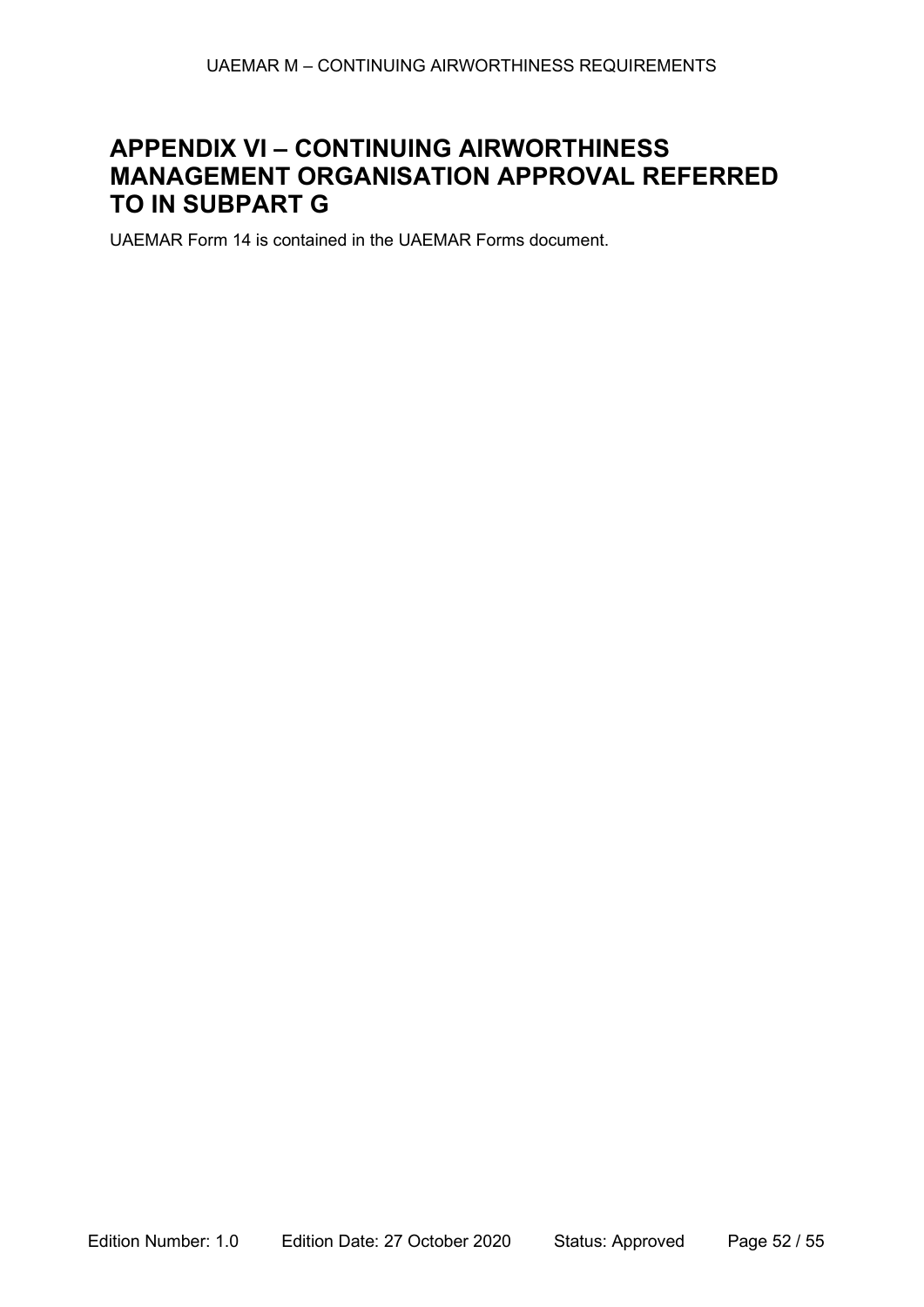# <span id="page-52-0"></span>**APPENDIX VII – COMPLEX MAINTENANCE TASKS**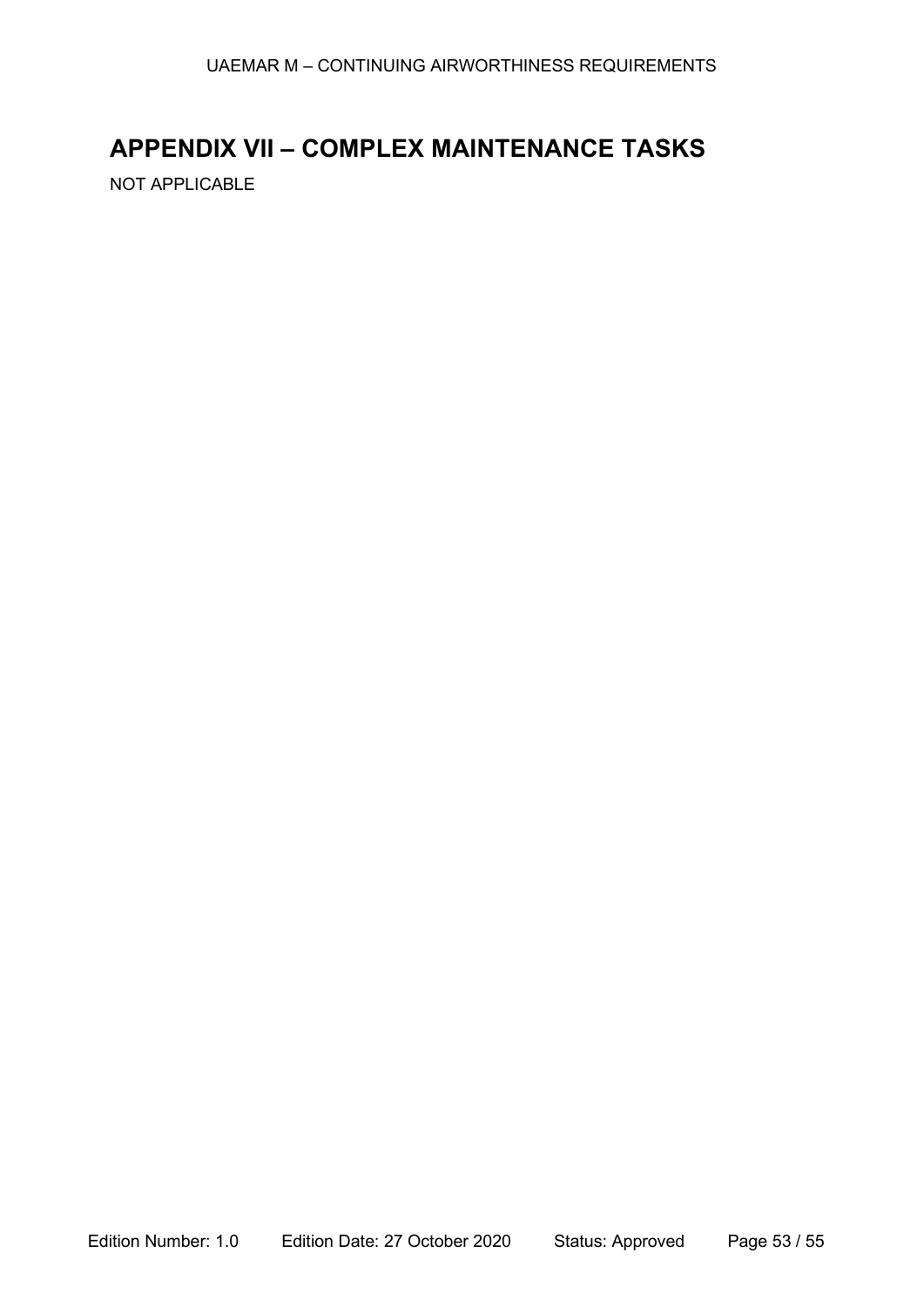# <span id="page-53-0"></span>**APPENDIX VIII – LIMITED PILOT-OWNER MAINTENANCE**